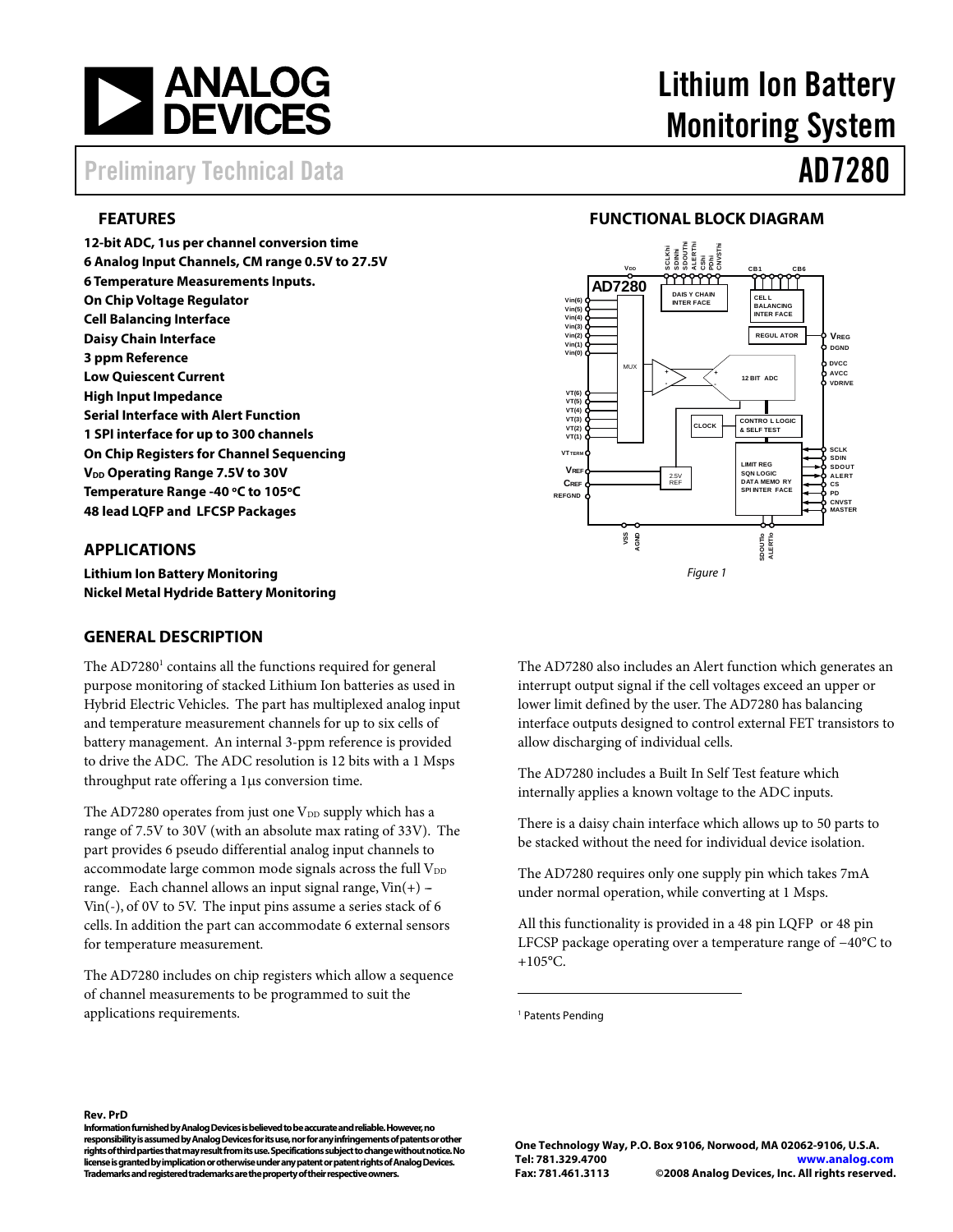# **SPECIFICATIONS**

 $V_{DD}$  = 7.5 V to 30 V, VSS = 0 V,  $D_{VCC} = A_{VCC} = V_{REG}$ ,  $V_{DRIVE}$  = 2.7 V to 5.25 V,  $T_A$  = -40°C to 105°C, unless otherwise noted

| Table 1.                                    |                      |                |                           |              |                                 |
|---------------------------------------------|----------------------|----------------|---------------------------|--------------|---------------------------------|
| Parameter <sup>1</sup>                      | Min                  | <b>Typ</b>     | Max                       | Unit         | <b>Test Conditions/Comments</b> |
| DC ACCURACY [Vin(0) to Vin(6)] <sup>2</sup> |                      |                |                           |              |                                 |
| Resolution                                  | 12                   |                |                           | <b>Bits</b>  | No Missing Codes                |
| <b>Integral Nonlinearity</b>                |                      |                | ±1                        | <b>LSB</b>   |                                 |
| <b>Differential Nonlinearity</b>            |                      |                | ±1                        | <b>LSB</b>   |                                 |
| <b>Offset Error</b>                         |                      | 1              |                           | <b>LSB</b>   |                                 |
| <b>Offset Error Drift</b>                   |                      | 3              |                           | ppm/°C       |                                 |
| Offset Error Match                          |                      | 1              |                           | <b>LSB</b>   |                                 |
| <b>Gain Error</b>                           |                      | 1              |                           | <b>LSB</b>   |                                 |
| Gain Error Drift                            |                      | 2              |                           | ppm/°C       |                                 |
| Gain Error Match                            |                      | 1              |                           | <b>LSB</b>   |                                 |
| ADC Unadjusted Error <sup>3</sup>           |                      | 0.05           | 0.1                       | $\%$         | -40°C to 85°C                   |
|                                             |                      | 0.08           | 0.3                       | $\%$         | -40°C to 105°C                  |
| Total Unadjusted Error <sup>4</sup>         |                      | 0.07           | 0.2                       | $\%$         | -40°C to 85°C                   |
|                                             |                      | 0.1            | 0.5                       | $\%$         | -40°C to 105°C                  |
| ANALOG INPUTS [Vin(0) to<br>$Vin(6)$ ]      |                      |                |                           |              |                                 |
| Pseudo Differential Input<br>Voltage        |                      |                |                           |              |                                 |
| $Vin(n) - Vin(n-1)$                         | 1 <sub>V</sub>       |                | 2V <sub>REF</sub>         | $\vee$       |                                 |
| Absolute Input Voltage                      | $V_{CM}$ - $V_{REF}$ |                | $V_{CM} +$<br><b>VREF</b> | V            |                                 |
| Common Mode Input Voltage                   | 0.5                  |                | 27.5                      | $\vee$       |                                 |
| DC Leakage Current                          |                      | ±70            |                           | nA           | CNVST pulse every 100ms         |
| Input Capacitance                           |                      | 15             |                           | pF           | When in track                   |
|                                             |                      | 3              |                           | pF           | When in hold                    |
| DC ACCURACY [VT1 to VT6] <sup>2</sup>       |                      |                |                           |              |                                 |
| Resolution                                  | 12                   |                |                           | <b>Bits</b>  | No Missing Codes                |
| <b>Integral Nonlinearity</b>                |                      |                | ±1                        | <b>LSB</b>   |                                 |
| <b>Differential Nonlinearity</b>            |                      |                | ±1                        | <b>LSB</b>   |                                 |
| <b>Offset Error</b>                         |                      | 2              |                           | <b>LSB</b>   |                                 |
| <b>Offset Error Drift</b>                   |                      | $\overline{2}$ |                           | ppm/°C       |                                 |
| Offset Error Match                          |                      | $\overline{2}$ |                           | <b>LSB</b>   |                                 |
| <b>Gain Error</b>                           |                      | $\overline{2}$ |                           | <b>LSB</b>   |                                 |
| Gain Error Drift                            |                      | 1.2            |                           | ppm/°C       |                                 |
| Gain Error Match                            |                      | $\overline{2}$ |                           | <b>LSB</b>   |                                 |
| ADC Unadjusted Error <sup>5</sup>           |                      | 0.1            | 0.2                       | $\%$         | -40℃ to 85℃                     |
|                                             |                      | 0.16           | 0.6                       | $\%$         | -40°C to 105°C                  |
| Total Unadjusted Error <sup>6</sup>         |                      | 0.15           | 0.4                       | $\%$         | -40°C to 85°C                   |
|                                             |                      | 0.2            | 1                         | $\%$         | -40°C to 105°C                  |
| ANALOG INPUTS (VT1 to VT6)                  |                      |                |                           |              |                                 |
| Input Voltage Range                         | 0                    |                | 2V <sub>REF</sub>         | $\mathsf{V}$ |                                 |
| Leakage Current                             |                      | ±70            |                           | nA           | CNVST pulse every 100ms         |
|                                             |                      | 15             |                           |              | When in track                   |
| Input Capacitance                           |                      | 3              |                           | pF           | When in hold                    |
| <b>DYNAMIC PERFORMANCE</b>                  |                      |                |                           | pF           |                                 |
| Common Mode Rejection Ratio                 |                      |                |                           | dB           |                                 |
| [CMRR]                                      |                      | $-75$          |                           |              | Up to 10kHz ripple frequency    |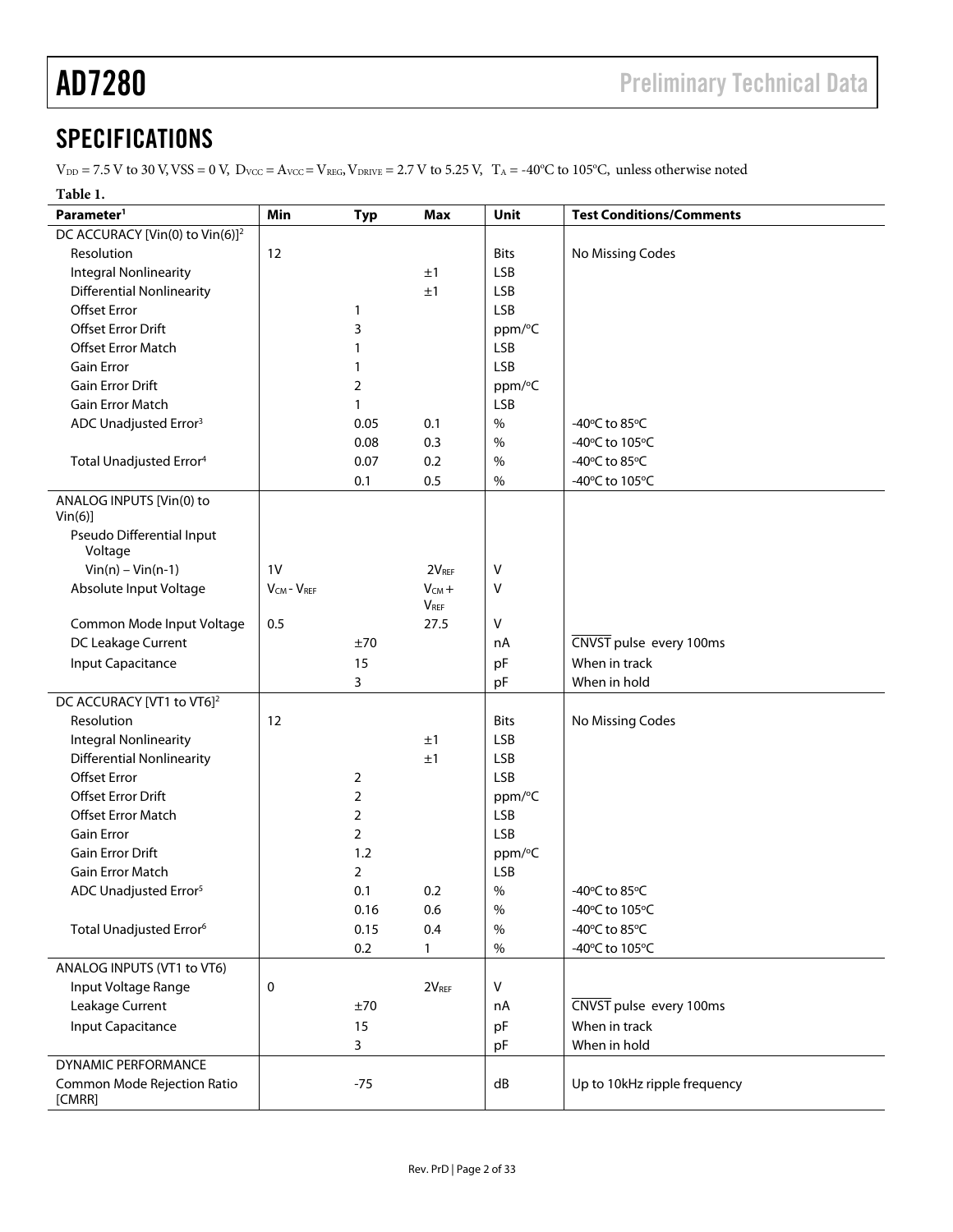# Preliminary Technical Data

| Parameter <sup>1</sup>                         | Min                     | <b>Typ</b>   | <b>Max</b> | Unit         | <b>Test Conditions/Comments</b>                      |  |
|------------------------------------------------|-------------------------|--------------|------------|--------------|------------------------------------------------------|--|
| <b>REFERENCE</b>                               |                         |              |            |              |                                                      |  |
| Reference Voltage                              | 2.495                   | 2.5          | 2.505      | V            | <b>VREF @ 25°C</b>                                   |  |
| Reference Temperature                          |                         | ±3           | ±15        | ppm/°C       | -40 °C to +85 °C                                     |  |
| Coefficient                                    |                         |              |            |              |                                                      |  |
| <b>Output Voltage Hysteresis</b>               |                         | 50           |            | ppm          | -40 $\degree$ C to +85 $\degree$ C                   |  |
| Long Term Drift                                |                         | 100          |            | ppm/1000     |                                                      |  |
|                                                |                         |              |            | Hours        |                                                      |  |
| Line Regulation                                |                         | ±15          |            | ppm/V        | $AVDD = 7.5V$                                        |  |
| Turn-On Settling Time                          |                         | 5            |            | ms           | $V_{REF} = 10uF$ , $C_{REF} = 100nF$                 |  |
| <b>REGULATOR OUTPUT</b>                        |                         |              |            |              |                                                      |  |
| Input Voltage Range                            | 7.5                     |              | 30         | $\vee$       |                                                      |  |
| Output Voltage VREG                            | 4.75                    | 5            | 5.25       | $\mathsf{V}$ |                                                      |  |
| Output Current <sup>7</sup>                    |                         | $\mathbf{1}$ |            | mA           |                                                      |  |
| Line Regulation                                |                         | 0.4          |            | mV/V         |                                                      |  |
| Load Regulation                                |                         | 2.5          |            | mV/mA        |                                                      |  |
| Output Noise Voltage                           |                         | 700          |            | uV           |                                                      |  |
| <b>Internal Short Protection Limit</b>         |                         | 20           |            | mA           | For a 10 Ohm short                                   |  |
| CELL BALANCING OUTPUTS <sup>8</sup>            |                         |              |            |              |                                                      |  |
| Output High Voltage, VOH                       | 4                       | 5            | 5.25       | $\mathsf{V}$ | For a 80pF load, $I_{\text{SOWRCE}} = 40 \text{ nA}$ |  |
| Output Low Voltage, V <sub>OL</sub>            | 0                       |              |            | $\mathsf{V}$ |                                                      |  |
| CB1 Output ramp up time <sup>9</sup>           |                         | 5            |            | us           | For a 80pF load                                      |  |
| CB1 Output ramp down time <sup>10</sup>        |                         | 50           |            | ns           | For a 80pF load                                      |  |
| CB2-CB6 Output ramp up                         |                         | 350          |            | us           | For a 80pF load                                      |  |
| time <sup>11</sup>                             |                         |              |            |              |                                                      |  |
| CB2-CB6 Output ramp down                       |                         | 330          |            | us           | For a 80pF load                                      |  |
| time <sup>12</sup>                             |                         |              |            |              |                                                      |  |
| <b>LOGIC INPUTS</b>                            |                         |              |            |              |                                                      |  |
| Input High Voltage, VINH                       | $V_{DRIVE} - 0.2$       |              |            | $\vee$       |                                                      |  |
| Input Low Voltage, VINL                        |                         |              | 0.4        | $\mathsf{V}$ |                                                      |  |
| Input Current, I <sub>IN</sub>                 |                         |              | ±1         | μA           |                                                      |  |
| Input Capacitance, CIN<br><b>LOGIC OUTPUTS</b> |                         | 10           |            | pF           |                                                      |  |
|                                                | $V_{DRIVE} - 0.2$       |              |            |              |                                                      |  |
| Output High Voltage, VOH                       |                         |              |            | V<br>$\vee$  | $I_{\text{SOWRCE}} = 200 \mu A$                      |  |
| Output Low Voltage, VoL                        |                         |              | 0.4        |              | $I_{SINK} = 200 \mu A$                               |  |
| Floating-State Leakage<br>Current              |                         |              | $\pm 1$    | μA           |                                                      |  |
| Floating-State Output                          |                         | 5            |            | pF           |                                                      |  |
| Capacitance                                    |                         |              |            |              |                                                      |  |
| <b>Output Coding</b>                           | Straight natural binary |              |            |              |                                                      |  |
| POWER REQUIREMENTS                             |                         |              |            |              |                                                      |  |
| <b>V<sub>DD</sub></b>                          | 7.5                     |              | 30         | $\mathsf{V}$ |                                                      |  |
| <b>During Conversion</b>                       |                         |              |            |              |                                                      |  |
| $I_{DD}$                                       |                         | 7            | $10\,$     | mA           | $V_{DD} = 30 V$                                      |  |
| Data Readback                                  |                         |              |            |              |                                                      |  |
| $I_{DD}$                                       |                         | 4            | 8          | mA           | $V_{DD} = 30 V$                                      |  |
| Cell Balancing mode                            |                         |              |            |              |                                                      |  |
| $I_{DD}$                                       |                         |              | 2          | mA           | $V_{DD}$ = 30 V                                      |  |
| Software Powerdown Mode                        |                         |              |            |              |                                                      |  |
| $I_{DD}$                                       |                         |              | 1          | mA           | $V_{DD} = 30 V$                                      |  |
| Full Powerdown Mode                            |                         |              |            |              |                                                      |  |
| $I_{DD}$                                       |                         |              | 4          | $\mu A$      | $V_{DD} = 30 V$                                      |  |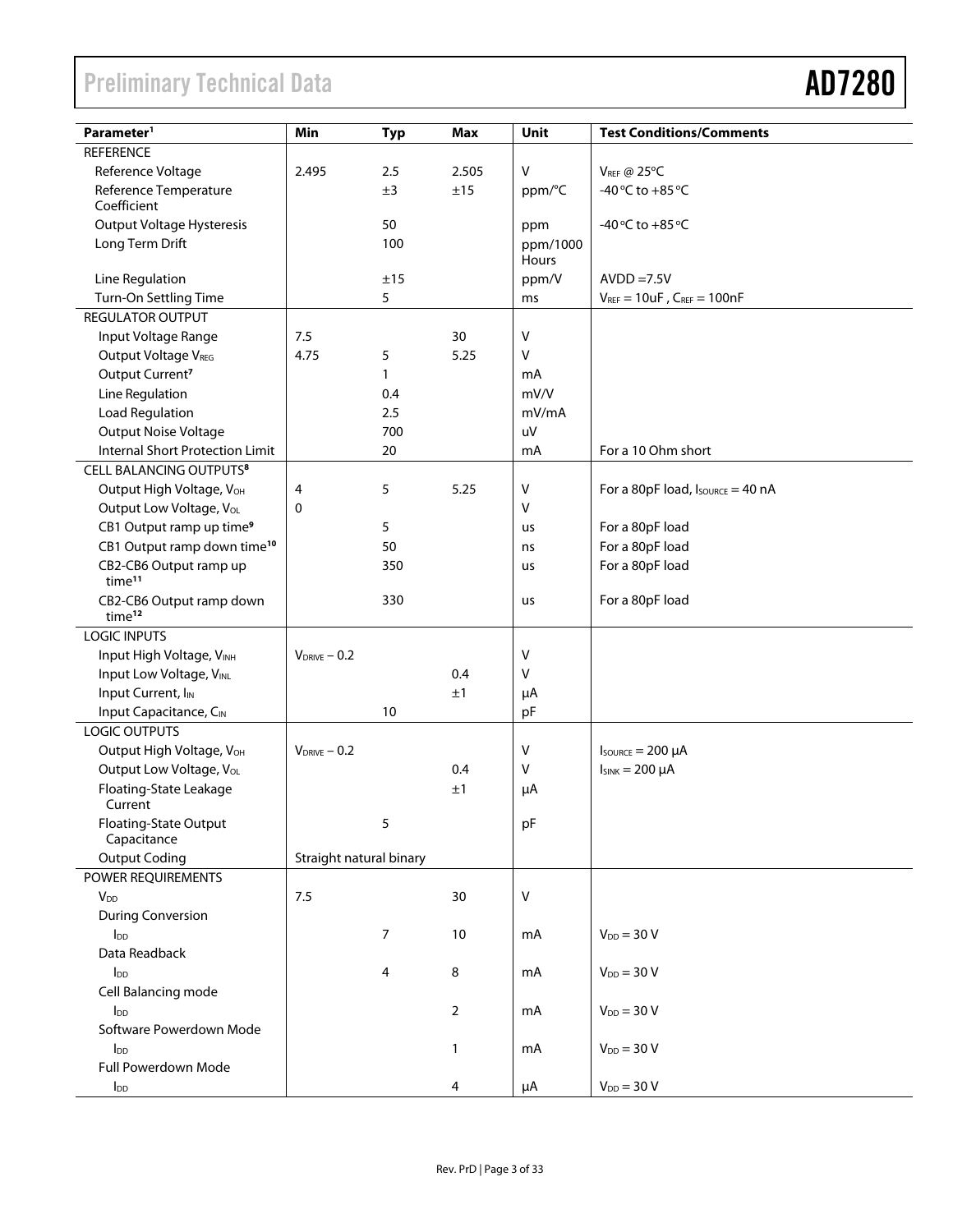$\overline{a}$ 

| Parameter <sup>1</sup> | Min | ™ур | <b>Max</b> | Unit | <b>Test Conditions/Comments</b> |
|------------------------|-----|-----|------------|------|---------------------------------|
| POWER DISSIPATION      |     |     |            |      |                                 |
| During Conversion      |     |     | 300        | mW   | $V_{DD} = 30 V$                 |
| Full Powerdown Mode    |     |     | 120        | μW   | $V_{DD} = 30 V$                 |

<sup>1</sup> Temperature range is −40°C to +105°C.<br><sup>2</sup> For de accuracy specifications, the LSB size

<sup>2</sup> For dc accuracy specifications, the LSB size for cell voltage measurements is (2V<sub>REF</sub>-1V)/4096, the LSB size for temperature measurements is 2V<sub>REF</sub>/4096.

<sup>3</sup> ADC Unadjusted Error includes the INL of the ADC and the Gain and Offset Errors of the Vin0 to Vin6 input channels.

<sup>4</sup> Total Unadjusted Error includes the INL of the ADC and the Gain and Offset Errors of the Vin0 to Vin6 input channels as well as the temperature coefficient of the 2.5V reference.<br><sup>5</sup> ADC Unadjusted Error includes the I <sup>5</sup> ADC Unadjusted Error includes the INL of the ADC and the Gain and Offset Errors of the VT input channels.

<sup>6</sup> Total Unadjusted Error includes the INL of the ADC and the Gain and Offset Errors of the VT input channels as well as the temperature coefficient of the 2.5V reference.<br><sup>7</sup> This spec outlines the requietor output curre <sup>7</sup> This spec outlines the regulator output current which is available for external use, that is, it does not include the regulator current already being used by the AD7280. <sup>8</sup> CB output can be set to 0V or 5V with respect to negative terminal of cell being balanced.

<sup>9</sup> CB1 output ramp up time is defined from the rising edge of the CS command until the CB output exceeds 4V with respect to negative terminal of cell being balanced. <sup>10</sup> CB1 output ramp down time is defined from the falling edge of the CS command until the CB output falls below 50mV with respect to negative terminal of cell being balanced. This specification is defined from the falling edge of CS as any CB outputs which on are switched off for the duration of a CS low pulse and will be switched back on following the rising edge of that CS pulse.

<sup>11</sup> CB2 to CB6 output ramp up time is defined from the rising edge of the CS command until the CB output exceeds 4V with respect to negative terminal of cell being balanced.

 $12$  CB2 to CB6 output ramp down time is defined from the falling edge of the CS command until the CB output falls below 50mV with respect to negative terminal of cell being balanced. This specification is defined from the falling edge of CS as any CB outputs which on are switched off for the duration of a CS low pulse and will be switched back on following the rising edge of that CS pulse.

# **TIMING SPECIFICATIONS**

**Table 2.** 

 $\overline{a}$ 

 $V_{\text{DD}}$  = 7.5 V to 30 V, VSS = 0 V,  $D_{\text{VCC}} = A_{\text{VCC}} = V_{\text{REG}}$ ,  $V_{\text{DRIVE}} = 2.7$  V to 5.25 V,  $T_A = -40^{\circ}\text{C}$  to 105 $^{\circ}\text{C}$ , unless otherwise noted.<sup>1</sup>

|                             | Limit at T <sub>MIN</sub> , T <sub>MAX</sub> |                                     |         |                                                                                                    |  |
|-----------------------------|----------------------------------------------|-------------------------------------|---------|----------------------------------------------------------------------------------------------------|--|
| Parameter                   | $2.7 V \leq V_{DRIVE} < 4.75 V$              | $4.75 V \leq V_{DRIVE} \leq 5.25 V$ | Unit    | <b>Test Conditions/Comments</b>                                                                    |  |
| tconv                       | 610                                          | 610                                 | ns max  | <b>ADC Conversion time</b>                                                                         |  |
| <b>T</b> DELAY              | 50                                           | 50                                  | ns max  | Propogation delay between adjacent parts on the Daisy<br>Chain                                     |  |
| f <sub>sclk</sub>           | 10                                           | 10                                  | kHz min | Frequency of serial read clock                                                                     |  |
|                             |                                              |                                     | MHz max |                                                                                                    |  |
| tQUIET                      | 200                                          | 200                                 | ns min  | Minimum quiet time required between the end of serial<br>read and the start of the next conversion |  |
| $t_1$                       | 10                                           | 10                                  | ns min  | Minimum CONVST low pulse                                                                           |  |
| t <sub>2</sub>              | 10                                           | 10                                  | ns min  | CS falling edge to SCLK rising edge                                                                |  |
| $t_3$                       | 10                                           | 10                                  | ns max  | Delay from CS falling edge until SDO is three-state<br>disabled                                    |  |
| t <sub>4</sub>              | 5                                            | 5                                   | ns min  | SDI setup time prior to SCLK falling edge                                                          |  |
| t <sub>5</sub>              | 3                                            | 3                                   | ns min  | SDI hold time after SCLK falling edge                                                              |  |
| t <sub>6</sub> <sup>2</sup> | 20                                           | 14                                  | ns max  | Data access time after SCLK falling edge                                                           |  |
| t7                          | 7                                            | 7                                   | ns min  | SCLK to data valid hold time                                                                       |  |
| tз                          | $0.3 \times t$ SCLK                          | $0.3 \times t$ SCLK                 | ns min  | SCLK high pulse width                                                                              |  |
| t,                          | $0.3 \times t_{SCLK}$                        | $0.3 \times t_{SCLK}$               | ns min  | SCLK low pulse width                                                                               |  |
| $t_{10}$                    | 10                                           | 10                                  | ns min  | CS rising edge to SCLK rising edge                                                                 |  |
| $t_{11}$                    | 10                                           | 10                                  | ns max  | CS rising edge to SDO high impedance                                                               |  |

<sup>&</sup>lt;sup>1</sup> Sample tested during initial release to ensure compliance. All input signals are specified with t<sub>R</sub> = t<sub>F</sub> = 5 ns (10% to 90% of V<sub>DRIVE</sub>) and timed from a voltage level of 1.6 V. All timing specifications given are with a 25 pF load capacitance.

<sup>&</sup>lt;sup>2</sup> The time required for the output to cross 0.4 V or 2.4 V.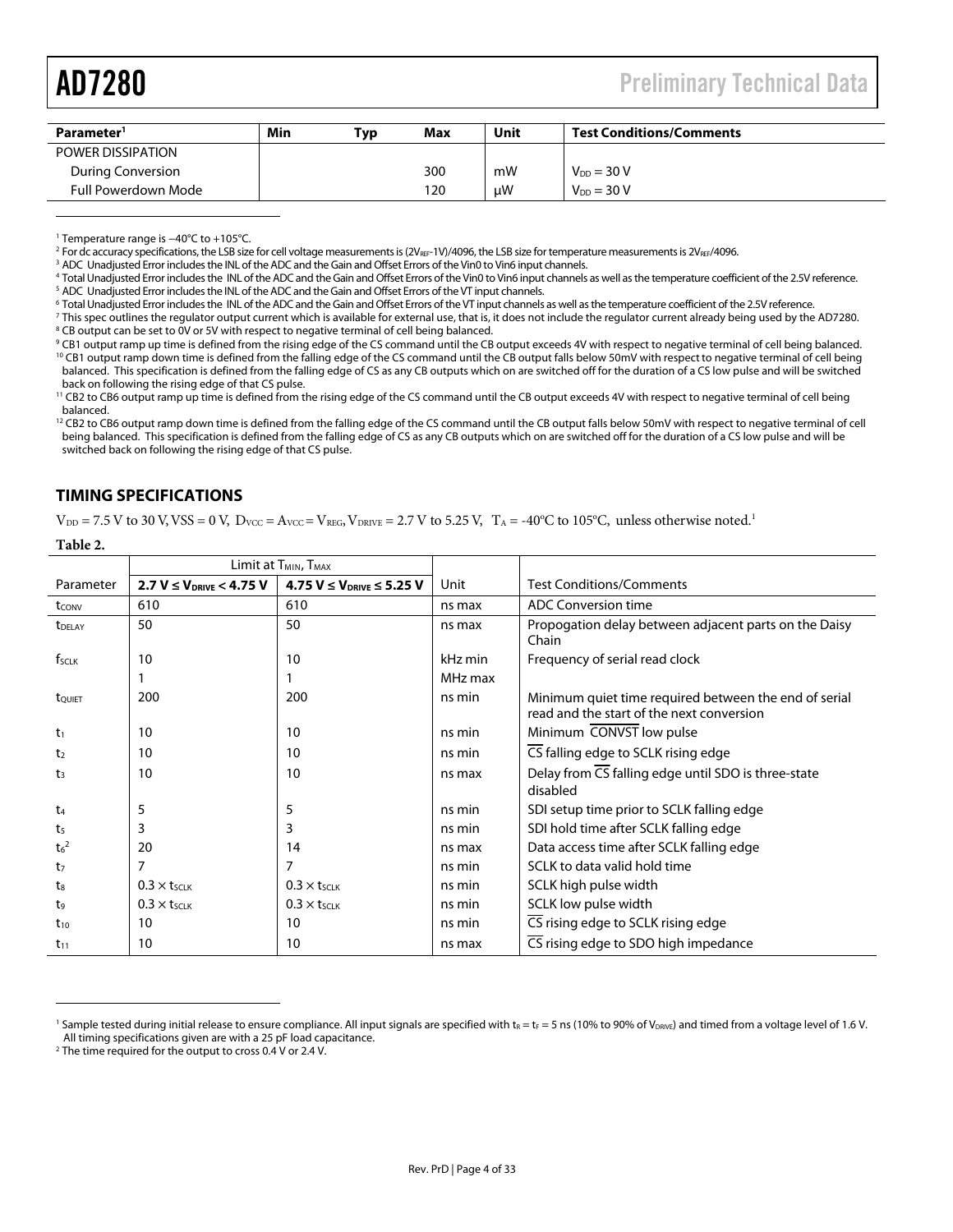# ABSOLUTE MAXIMUM RATINGS

 $T_A = 25$ °C, unless otherwise noted

#### **Table 3.**

| <b>Parameter</b>                                  | Rating                               |
|---------------------------------------------------|--------------------------------------|
| V <sub>DD</sub> to AGND                           | $-0.3 V$ to $+33 V$                  |
| <b>Vss to AGND</b>                                | $-0.3$ V to $+0.3$ V                 |
| Vin0 to Vin5 Voltage to AGND                      | $V_{SS}$ – 0.3 V to $V_{DD}$ + 0.3 V |
| Vin6 Voltage to AGND                              | $V_{DD}$ to $V_{DD} + 1 V$           |
| <b>CB1 Output to AGND</b>                         | $-0.3$ V to DV $cc + 0.3$ V          |
| CB <sub>2</sub> to CB <sub>6</sub> Output to AGND | $-0.3$ V to $V_{DD}$ + 0.3 V         |
| VT1 to VT6 Voltage to AGND                        | $-0.3$ V to AV $cc + 0.3$ V          |
| $AV_{CC}$ to $AGND$ , DGND                        | $-0.3$ V to $+7$ V                   |
| DV <sub>cc</sub> to AV <sub>cc</sub>              | $-0.3$ V to $+0.3$ V                 |
| DV <sub>cc</sub> to DGND                          | $-0.3$ V to $+7$ V                   |
| <b>VDRIVE TO AGND</b>                             | $-0.3$ V to DV $cc$                  |
| <b>AGND to DGND</b>                               | $-0.3$ V to $+0.3$ V                 |
| Digital Input Voltage to DGND                     | $-0.3$ V to $V_{DRIVE} + 0.3V$       |
| Digital Output Voltage to GND                     | $-0.3$ V to $V_{DRIVE} + 0.3V$       |
| Operating Temperature Range                       | $-40^{\circ}$ C to $+105^{\circ}$ C  |
| Storage Temperature Range                         | $-65^{\circ}$ C to $+150^{\circ}$ C  |
| <b>Junction Temperature</b>                       | $150^{\circ}$ C                      |
| LQFP Package                                      |                                      |
| $\theta_{JA}$ Thermal Impedance                   | 76.2°C/W                             |
| $\theta_{\text{JC}}$ Thermal Impedance            | $17^{\circ}$ C/W                     |
| LFCSP Package                                     |                                      |
| $\theta_{JA}$ Thermal Impedance                   | 54°C/W                               |
| $\theta_{\text{JC}}$ Thermal Impedance            | $15^{\circ}$ C/W                     |
| Pb-free Temperature, Soldering                    |                                      |
| Reflow                                            | 260(+0)°C                            |

Stresses above those listed under Absolute Maximum Ratings may cause permanent damage to the device. This is a stress rating only; functional operation of the device at these or any other conditions above those indicated in the operational section of this specification is not implied. Exposure to absolute maximum rating conditions for extended periods may affect device reliability.

## **ESD CAUTION**

ESD (electrostatic discharge) sensitive device. Electrostatic charges as high as 4000 V readily accumulate on the human body and test equipment and can discharge without detection. Although this product features proprietary ESD protection circuitry, permanent damage may occur on devices subjected to high energy electrostatic discharges. Therefore, proper ESD precautions are recommended to avoid performance degradation or loss of functionality.

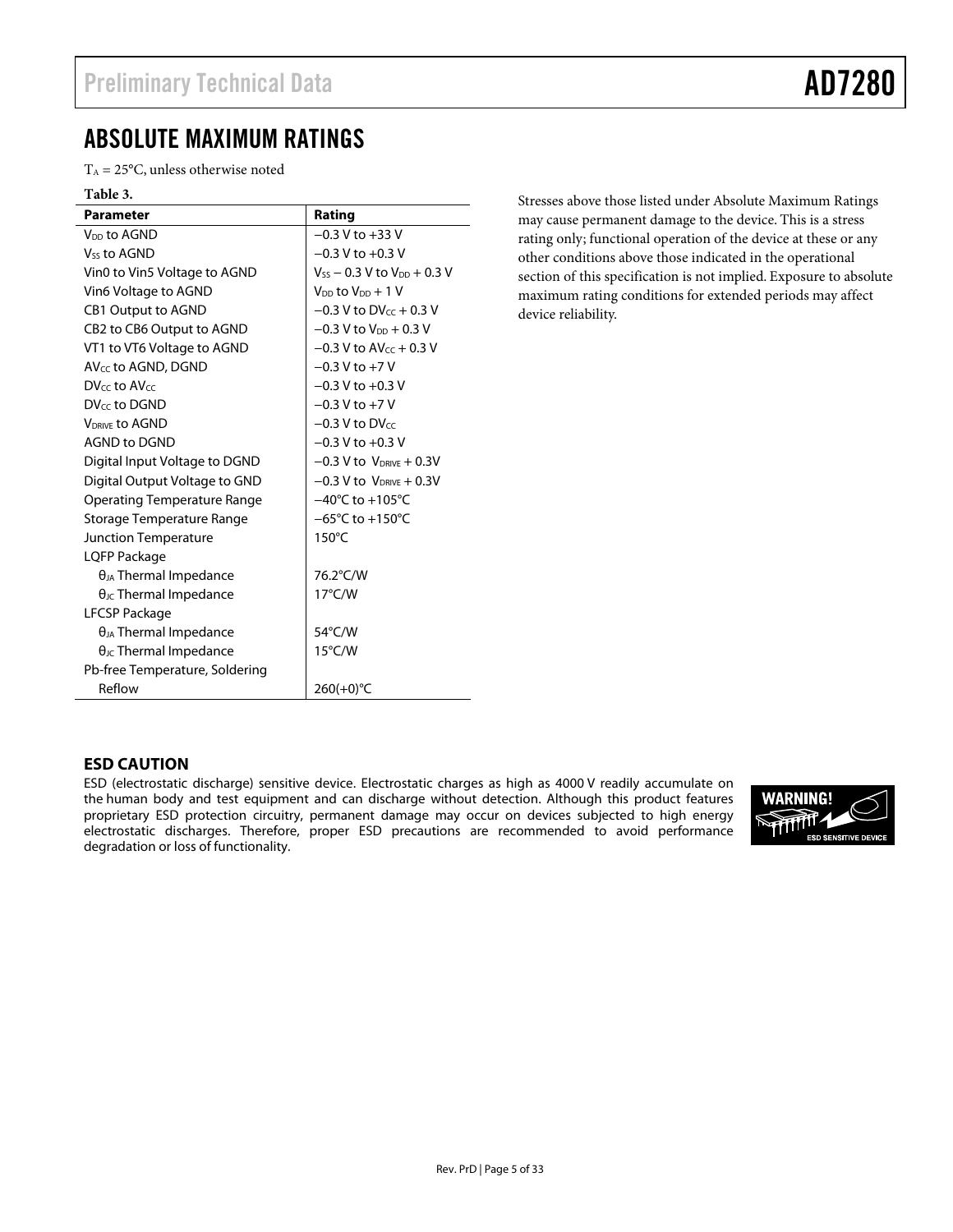# PIN CONFIGURATIONS AND FUNCTIONAL DESCRIPTIONS



**Table 4.** 

| Vin6 to<br>Analog Input 0 to Analog Input 6. Analog input 0 should be connected to the base of the series connected<br>1, 3, 5, 7,<br>battery cells. Analog Input 1 should be connected to the top of cell 1, Analog Input 2 should be connected to<br>Vin <sub>0</sub><br>9, 11, 13<br>the top of cell 2, etc. The Analog Inputs are multiplexed into the on-chip track-and-hold allowing the potential<br>across each cell to be measured.<br>CB6 to CB1<br>Cell Balance Outputs. These provide a voltage output which can be used to supply the gate drives of a cell<br>2, 4, 6, 8,<br>balancing transistor network. Each CB(n) output provides a 5V voltage output referenced to the absolute<br>10, 12<br>voltage of Cell(n-1).<br>14<br><b>MASTER</b><br>Voltage Input. In an application with 2 or more AD7280s Daisy Chained the MASTER pin of the AD7280<br>MASTER pin on the remaining AD7280s in the application should be tied to their respective V <sub>55</sub> supply pins<br>through 10kOhm resistors.<br>$\overline{PD}$<br>15<br>Power down Input. This input is used to power down the AD7280. When acting as master the PD input is<br>PDhi output of the AD7280 immediately below it in potential in the Daisy Chain. This input can also be tied to<br>V <sub>CC</sub> and the power down initiated through the serial interface.<br>16<br><b>V<sub>DD</sub></b><br>Positive Power Supply Voltage. This is the positive supply voltage for the high voltage analog input structure<br>AD7280. The supply must be greater than a minimum voltage of 7.5 V. In an application monitoring the cell<br>100 nF decoupling capacitors on the V <sub>DD</sub> pin.<br>17<br><b>V<sub>ss</sub></b><br>of the AD7280. This input should be at the same potential as the AGND voltage.<br>Analog Voltage output, 5V. The internally generated V <sub>REG</sub> voltage, which provides the supply voltage for the<br>18<br><b>VRFG</b><br>on the V <sub>REG</sub> pin.<br>Digital Supply Voltage, 4.75 V to 5.25 V. The DV <sub>cc</sub> and AV <sub>cc</sub> voltages should ideally be at the same potential.<br><b>DVcc</b><br>19<br>For best performance, it is recommended that the DV $_{cc}$ and AV $_{cc}$ pins be shorted together, to ensure that the<br>voltage difference between them never exceeds 0.3 V even on a transient basis. This supply should be decoupled | Pin No. | <b>Mnemonic</b> | <b>Description</b>                                                                                                                                                                                                                                       |
|-------------------------------------------------------------------------------------------------------------------------------------------------------------------------------------------------------------------------------------------------------------------------------------------------------------------------------------------------------------------------------------------------------------------------------------------------------------------------------------------------------------------------------------------------------------------------------------------------------------------------------------------------------------------------------------------------------------------------------------------------------------------------------------------------------------------------------------------------------------------------------------------------------------------------------------------------------------------------------------------------------------------------------------------------------------------------------------------------------------------------------------------------------------------------------------------------------------------------------------------------------------------------------------------------------------------------------------------------------------------------------------------------------------------------------------------------------------------------------------------------------------------------------------------------------------------------------------------------------------------------------------------------------------------------------------------------------------------------------------------------------------------------------------------------------------------------------------------------------------------------------------------------------------------------------------------------------------------------------------------------------------------------------------------------------------------------------------------------------------------------------------------------------------------------------------------------------------------------------------------------------------------------------------------------------------------------------------------------------------------------------------------------|---------|-----------------|----------------------------------------------------------------------------------------------------------------------------------------------------------------------------------------------------------------------------------------------------------|
|                                                                                                                                                                                                                                                                                                                                                                                                                                                                                                                                                                                                                                                                                                                                                                                                                                                                                                                                                                                                                                                                                                                                                                                                                                                                                                                                                                                                                                                                                                                                                                                                                                                                                                                                                                                                                                                                                                                                                                                                                                                                                                                                                                                                                                                                                                                                                                                                 |         |                 |                                                                                                                                                                                                                                                          |
|                                                                                                                                                                                                                                                                                                                                                                                                                                                                                                                                                                                                                                                                                                                                                                                                                                                                                                                                                                                                                                                                                                                                                                                                                                                                                                                                                                                                                                                                                                                                                                                                                                                                                                                                                                                                                                                                                                                                                                                                                                                                                                                                                                                                                                                                                                                                                                                                 |         |                 |                                                                                                                                                                                                                                                          |
|                                                                                                                                                                                                                                                                                                                                                                                                                                                                                                                                                                                                                                                                                                                                                                                                                                                                                                                                                                                                                                                                                                                                                                                                                                                                                                                                                                                                                                                                                                                                                                                                                                                                                                                                                                                                                                                                                                                                                                                                                                                                                                                                                                                                                                                                                                                                                                                                 |         |                 | connected directly to the DSP or uP should be connected to the V <sub>DD</sub> supply pin through a 10kOhm resistor. The                                                                                                                                 |
|                                                                                                                                                                                                                                                                                                                                                                                                                                                                                                                                                                                                                                                                                                                                                                                                                                                                                                                                                                                                                                                                                                                                                                                                                                                                                                                                                                                                                                                                                                                                                                                                                                                                                                                                                                                                                                                                                                                                                                                                                                                                                                                                                                                                                                                                                                                                                                                                 |         |                 | supplied from the DSP/uP. When acting as a slave on the Daisy Chain the PD input should be connected to the                                                                                                                                              |
|                                                                                                                                                                                                                                                                                                                                                                                                                                                                                                                                                                                                                                                                                                                                                                                                                                                                                                                                                                                                                                                                                                                                                                                                                                                                                                                                                                                                                                                                                                                                                                                                                                                                                                                                                                                                                                                                                                                                                                                                                                                                                                                                                                                                                                                                                                                                                                                                 |         |                 | voltages of up to 6 series connected battery cells the supply voltage may be supplied directly from the cell with<br>the highest potential. The maximum voltage which can be applied between V <sub>DD</sub> and V <sub>SS</sub> is 30V. Place 10 µF and |
|                                                                                                                                                                                                                                                                                                                                                                                                                                                                                                                                                                                                                                                                                                                                                                                                                                                                                                                                                                                                                                                                                                                                                                                                                                                                                                                                                                                                                                                                                                                                                                                                                                                                                                                                                                                                                                                                                                                                                                                                                                                                                                                                                                                                                                                                                                                                                                                                 |         |                 | Negative Power Supply Voltage. This is the negative supply voltage for the high voltage analog input structure                                                                                                                                           |
|                                                                                                                                                                                                                                                                                                                                                                                                                                                                                                                                                                                                                                                                                                                                                                                                                                                                                                                                                                                                                                                                                                                                                                                                                                                                                                                                                                                                                                                                                                                                                                                                                                                                                                                                                                                                                                                                                                                                                                                                                                                                                                                                                                                                                                                                                                                                                                                                 |         |                 | ADC core, is available on this pin for use external to the AD7280. Place 10 µF and 100 nF decoupling capacitors                                                                                                                                          |
|                                                                                                                                                                                                                                                                                                                                                                                                                                                                                                                                                                                                                                                                                                                                                                                                                                                                                                                                                                                                                                                                                                                                                                                                                                                                                                                                                                                                                                                                                                                                                                                                                                                                                                                                                                                                                                                                                                                                                                                                                                                                                                                                                                                                                                                                                                                                                                                                 |         |                 | to DGND. Place 100 nF decoupling capacitors on the $DV_{\text{CC}}$ pin. The DV <sub>cc</sub> supply pin should be connected to the<br><b>VREG OUTDUT</b>                                                                                                |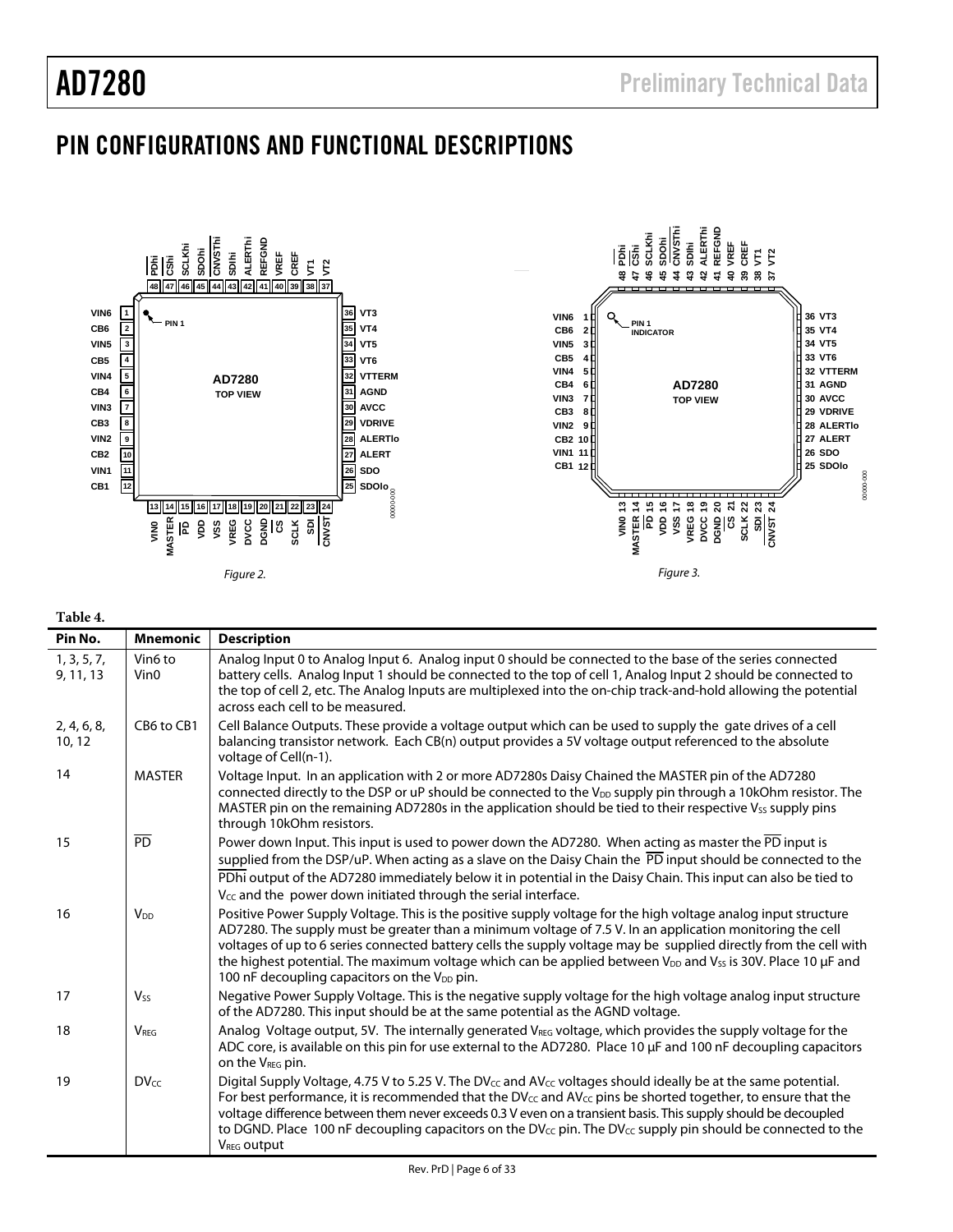# Preliminary Technical Data **AD7280**

| 20       | <b>DGND</b>      | Digital Ground. Ground reference point for all digital circuitry on the AD7280. The DGND and AGND voltages<br>should ideally be at the same potential and must not be more than 0.3 V apart, even on a transient basis.                                                                                                                                                                                                                                                                                                                                                                                                                                                                                     |
|----------|------------------|-------------------------------------------------------------------------------------------------------------------------------------------------------------------------------------------------------------------------------------------------------------------------------------------------------------------------------------------------------------------------------------------------------------------------------------------------------------------------------------------------------------------------------------------------------------------------------------------------------------------------------------------------------------------------------------------------------------|
| 21       | $\overline{CS}$  | Chip select Input. When acting as a master, that is the Master pin of the AD7280 is connected to V <sub>DD</sub> , the $\overline{CS}$                                                                                                                                                                                                                                                                                                                                                                                                                                                                                                                                                                      |
|          |                  | input is used to frame the input and output data on the SPI. The $\overline{CS}$ input also frames the input and output data<br>on the Daisy Chain Interface when the MASTER input of the AD7280 is connected to V <sub>SS</sub> .                                                                                                                                                                                                                                                                                                                                                                                                                                                                          |
| 22       | <b>SCLK</b>      | Serial Clock Input. When acting as master the SCLK input is supplied from the DSP/uP. When acting as a slave on<br>the Daisy Chain this input should be connected to the SCLKhi output of the AD7280 immediately below it in<br>potential in the Daisy Chain.                                                                                                                                                                                                                                                                                                                                                                                                                                               |
| 23       | SDI              | Serial Data Input. Data to be written to the on-chip registers is provided on this input and is clocked into the<br>AD7280 on the falling edge of SCLK. When acting as master this is the data input of the SPI interface. When<br>acting as a slave on the Daisy Chain this input acepts data from the SDOhi output of the AD7280 immediately<br>below it in potential in the Daisy Chain.                                                                                                                                                                                                                                                                                                                 |
| 24       | <b>CNVST</b>     | Convert Start Input. The conversion is initiated on the falling edge of CONVST. When acting as master the<br>CNVST pulse is supplied from the DSP/uP. When acting as a slave on the Daisy Chain this input should be<br>connected to the CNVSThi output of the AD7280 immediately below it in potential in the Daisy Chain. This<br>input can also be tied to $V_{CC}$ and the conversion initiated through the serial interface.                                                                                                                                                                                                                                                                           |
| 25       | SDOlo            | Serial Data Output in Daisy Chain mode. This output should be connected to the SDIhi input of the AD7280<br>immediately below it in potential on the Daisy Chain. The data from each AD7280 in the Daisy Chain will be<br>passed through the SDOlo outputs and SDIhi inputs of each AD7280 in the chain and supplied to the uP/DSP<br>through the SDO output of the master AD7280.                                                                                                                                                                                                                                                                                                                          |
| 26       | SDO              | Serial Data Output. The conversion output data or the register output data is supplied to this pin as a serial data<br>stream. The bits are clocked out on the falling edge of the SCLK input, and 24 SCLKs are required to access the<br>data. The data is provided MSB first. In a Daisy Chain application the SDO output of the master AD7280 should<br>be connected to the uP/DSP. The SDO outputs of the remaining AD7280s in the chain should be terminated to<br>$V_{SS}$ through a 1k $\Omega$ resistor. The data from each AD7280 in the Daisy Chain will be passed through the SDOlo<br>outputs and SDIhi inputs of each AD7280 in the chain and supplied to the uP/DSP through the SDO output of |
|          |                  | the master AD7280. 24 SCLKs are required for each AD7280 in the chain to access the data.                                                                                                                                                                                                                                                                                                                                                                                                                                                                                                                                                                                                                   |
| 27       | <b>ALERT</b>     | Digital Output. Flag to indicate over voltage, under voltage, over temperature or under temperature. The ALERT<br>output of the master AD7280 should be connected to the uP/DSP. The ALERT outputs of the remaining                                                                                                                                                                                                                                                                                                                                                                                                                                                                                         |
|          |                  | AD7280s in the chain should be be terminated to $V_{SS}$ through a 1k $\Omega$ resistor                                                                                                                                                                                                                                                                                                                                                                                                                                                                                                                                                                                                                     |
| 28       | <b>ALERTIO</b>   | Alert Output in Daisy Chain mode. The alert signal from each AD7280 in the Daisy Chain will be passed through<br>the ALERTIo outputs and ALERThi inputs of each AD7280 in the chain and supplied to the uP/DSP through the<br>ALERT output of the master AD7280. This input should be connected to the ALERThi input of the AD7280<br>immediately below it in potential on the Daisy Chain.                                                                                                                                                                                                                                                                                                                 |
| 29       | <b>VDRIVE</b>    | Logic Power Supply Input. The voltage supplied at this pin determines at what voltage the interface operates.<br>This pin should be decoupled to DGND. The voltage range on this pin is 2.7 V to 5.25 V and may be different to<br>the voltage at AV <sub>CC</sub> and DV <sub>CC</sub> , but should never exceed either by more than 0.3 V.                                                                                                                                                                                                                                                                                                                                                                |
| 30       | AV <sub>CC</sub> | Analog Supply Voltage, 4.75 V to 5.25 V. This is the supply voltage for the ADC core. The AV <sub>CC</sub> and DV <sub>CC</sub> voltages<br>should ideally be at the same potential. For best performance, it is recommended that the DV <sub>CC</sub> and AV <sub>CC</sub> pins<br>be shorted together, to ensure that the voltage difference between them never exceeds 0.3 V even on a<br>transient basis. This supply should be decoupled to AGND. Place 100 nF decoupling capacitors on the AV <sub>cc</sub> pin.<br>The AV <sub>CC</sub> supply pin should be externally connected to the VREG output.                                                                                                |
| 31       | <b>AGND</b>      | Analog Ground. Ground reference point for all analog circuitry on the AD7280. This input should be at the<br>same potential as the base of the series connected battery cells. The AGND and DGND voltages ideally should<br>be at the same potential and must not be more than 0.3 V apart, even on a transient basis.                                                                                                                                                                                                                                                                                                                                                                                      |
| 32       | <b>VTTERM</b>    | Thermistor termination resistor input.                                                                                                                                                                                                                                                                                                                                                                                                                                                                                                                                                                                                                                                                      |
| 33 to 38 | VT6 to VT1       | Voltage temperature input from potential divider with thermistor.                                                                                                                                                                                                                                                                                                                                                                                                                                                                                                                                                                                                                                           |
| 39       | $C_{REF}$        | A 100 nF decoupling capacitor to REFGND should be placed on this pin.                                                                                                                                                                                                                                                                                                                                                                                                                                                                                                                                                                                                                                       |
| 40       | <b>VREF</b>      | Reference Output. The on-chip reference is availble on this pin for use external to the AD7280. The nominal<br>internal reference voltage is 2.5V, which appears at the pin. A 10 µF decoupling capacitor to REFGND is<br>recommended on this pin.                                                                                                                                                                                                                                                                                                                                                                                                                                                          |
| 41       | <b>REFGND</b>    | Reference Ground. This is the ground reference point for the internal bandgap reference circuitry on the<br>AD7280. The REFGND voltage should be at the same potential as the AGND voltage.                                                                                                                                                                                                                                                                                                                                                                                                                                                                                                                 |
| 42       | ALERThi          | Alert Input in Daisy Chain mode. Flag to indicate over voltage, under voltage, over temperature or under<br>temperature in Daisy Chain mode. The alert signal from each AD7280 in the Daisy Chain will be passed through<br>the ALERTIo outputs and ALERThi inputs of each AD7280 in the chain and supplied to the uP/DSP through the<br>ALERT output of the master AD7280. This input should be connected to the ALERTIo output of the AD7280<br>immediately above it in potential on the Daisy Chain.                                                                                                                                                                                                     |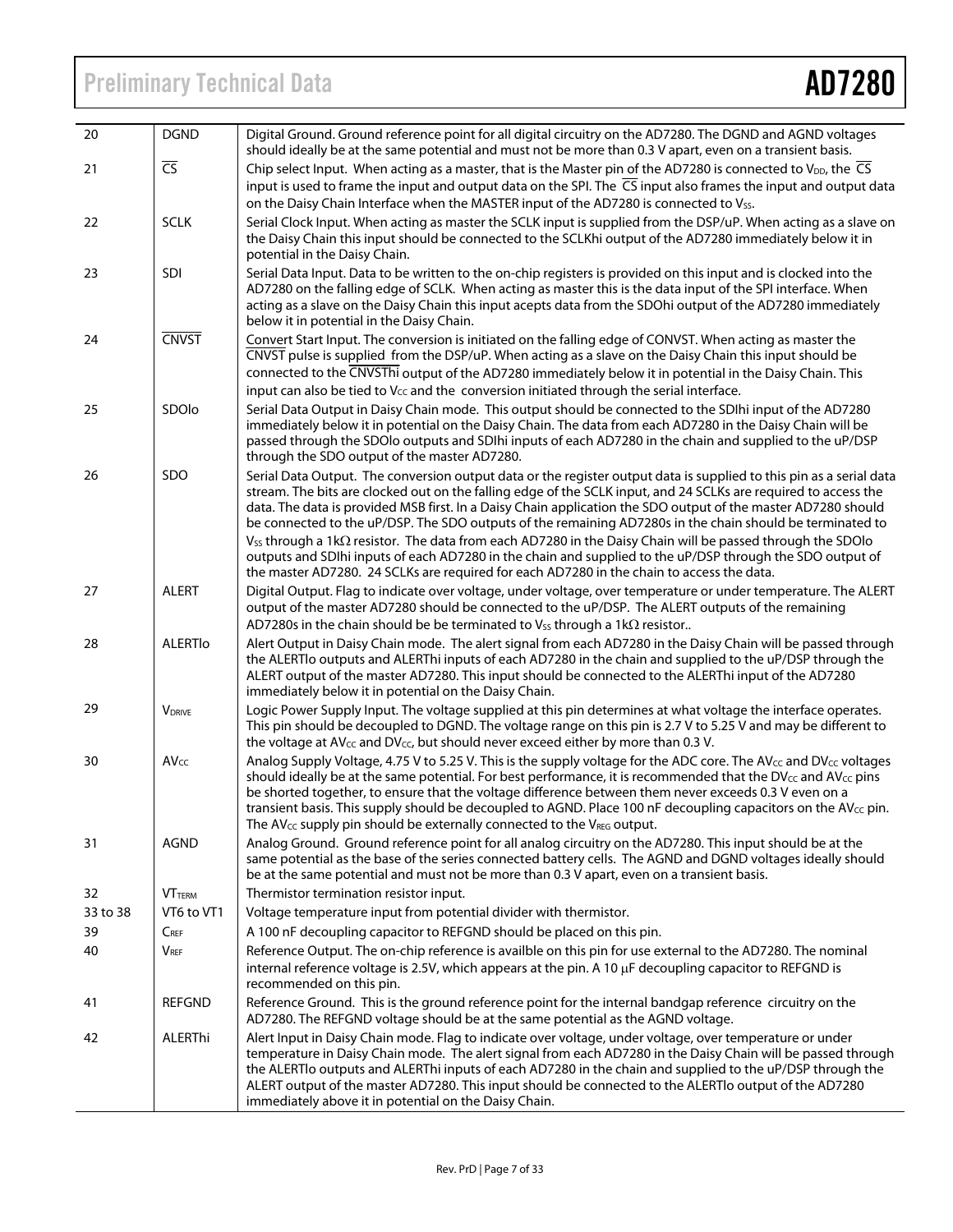| 43 | <b>SDIhi</b>               | Serial Data Input in Daisy Chain mode. The data from each AD7280 in the Daisy Chain will be passed through<br>the SDOIo outputs and SDIhi inputs of each AD7280 in the chain and supplied to the uP/DSP through the SDO<br>output of the master AD7280. This input should be connected to the SDOIo output of the AD7280 immediately<br>above it in potential on the Daisy Chain. |
|----|----------------------------|-----------------------------------------------------------------------------------------------------------------------------------------------------------------------------------------------------------------------------------------------------------------------------------------------------------------------------------------------------------------------------------|
| 44 | CNVSThi                    | Conversion Start Output in Daisy Chain mode. The convert start signal from the uP/DSP supplied to the CNVST<br>input of the Master AD7280 is passed through each AD7280 by means of the CNVST input and the CNVSThi<br>output. This output should be connected to the CNVST pin of the AD7280 immediately above it in potential on<br>the Daisy Chain.                            |
| 45 | SDOhi                      | Serial Data Output in Daisy Chain mode. The Serial Data input from the uP/DSP supplied to the SDI input of the<br>Master AD7280 is passed through each AD7280 by means of the SDI input and the SDOhi output. This output<br>should be connected to the SDI input of the AD7280 immediately above it in potential on the Daisy Chain.                                             |
| 46 | SCLKhi                     | Serial Clock Output in Daisy Chain mode. The clock signal from the uP/DSP supplied to the SCLK input of the<br>Master AD7280 is passed through each AD7280 by means of the SCLK input and the SCLKhi output. This output<br>should be connected to the SCLK input of the AD7280 immediately above it in potential in the Daisy Chain.                                             |
| 47 | $\overline{\mathsf{CShi}}$ | Chip select Output in Daisy Chain mode. The chip select signal from the uP/DSP supplied to the CS input of the<br>Master AD7280 is passed through each AD7280 by means of the CS input and the CShi output. This output<br>should be connected to the $\overline{CS}$ input of the AD7280 immediately above it in potential on the Daisy Chain.                                   |
| 48 | PDhi                       | Power down Output in Daisy Chain mode. The power down signal from the uP/DSP supplied to the PD input of<br>the Master AD7280 is passed through each AD7280 by means of the PD input and the PDhi output. This output<br>should be connected to the PD pin of the AD7280 immediately above it in potential on the Daisy Chain.                                                    |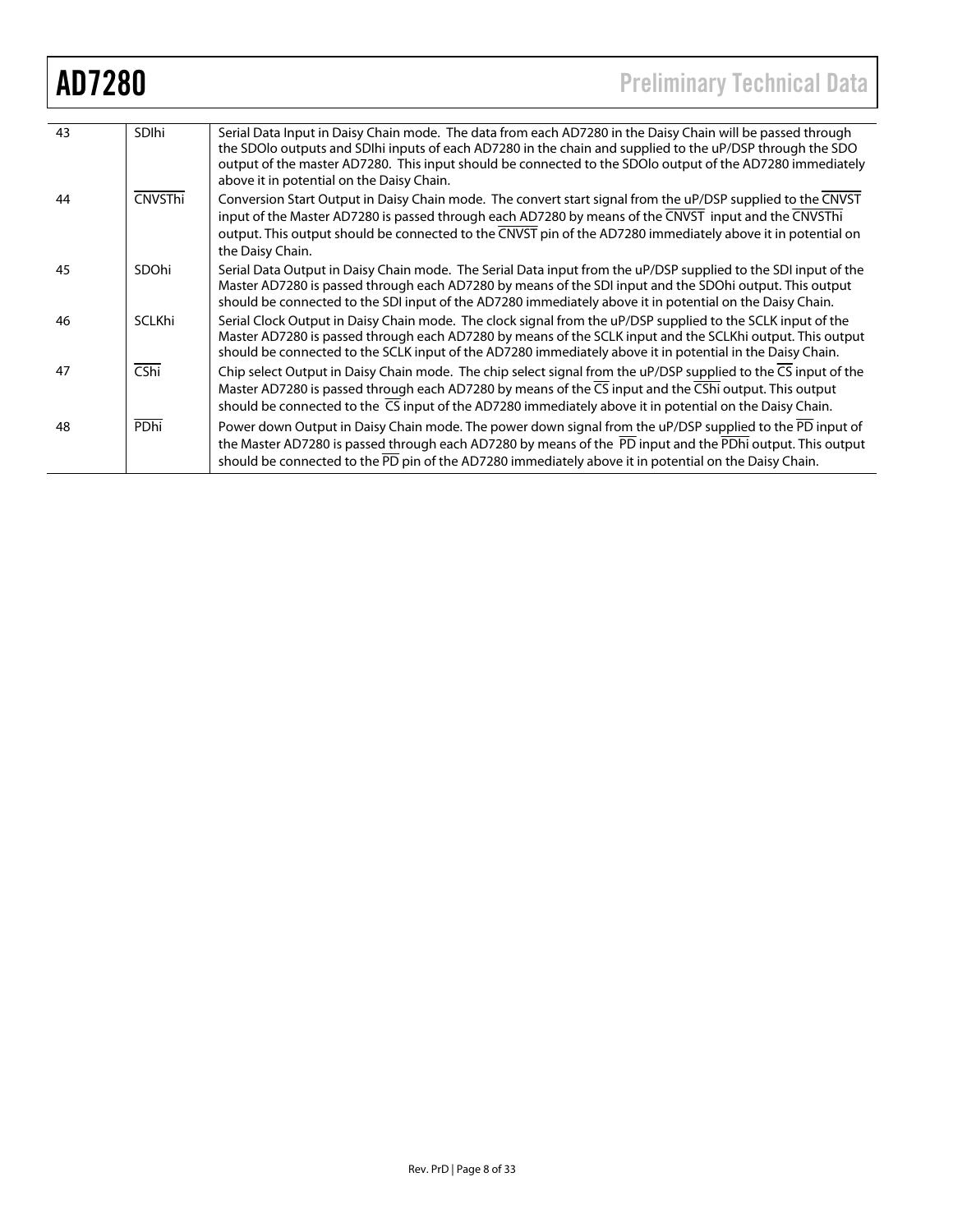# **TERMINOLOGY**

# **Differential Nonlinearity**

This is the difference between the measured and the ideal 1 LSB change between any two adjacent codes in the ADC.

# **Integral Nonlinearity**

This is the maximum deviation from a straight line passing through the endpoints of the ADC transfer function. The endpoints of the transfer function are zero scale (a point 1 LSB below the first code transition) and full scale (a point 1 LSB above the last code transition).

# **Offset Code Error**

This applies to straight binary output coding. It is the deviation of the first code transition (00 ... 000) to (00 ... 001) from the ideal, that is, AGND + 1 LSB.

# **Gain Error**

This applies to straight binary output coding. It is the deviation of the last code transition (111 ... 110) to (111 ... 111) from the ideal (that is,  $4 \times V_{REF} - 1$  LSB,  $2 \times V_{REF} - 1$  LSB,  $V_{REF} - 1$  LSB) after adjusting for the offset error.

# **ADC Unadjusted Error**

ADC Unadjusted Error includes integral nonlinearity errors, offset and gain errors of the ADC and measurement channel.

## **Total Unadjusted Error (TUE)**

This is the maximum deviation of the output code from the ideal. Total Unadjusted Error includes integral nonlinearity errors, offset and gain errors and reference drift.

## **Offset Error Match**

This is the difference in zero code error across all 6 channels.

## **Gain Error Match**

The difference in gain error across all 6 channels.

## **Track-and-Hold Acquisition Time**

The track-and-hold amplifier returns to track mode at the end of a conversion. Track-and-hold acquisition time is the time required for the output of the track-and-hold amplifier to reach its final value, within  $\pm$ <sup>1</sup>/<sub>2</sub> LSB, after the end of conversion.

## **Common Mode Rejection Ration (CMRR)**

CMRR is defined as the ratio of the power in the ADC output at full-scale frequency, f, to the power of a 100 mV sine wave applied to the common-mode voltage of the Vin(n) and

Vin(n-1) frequency,  $f_s$ , as

 $CMRR$  (dB) = 10 log ( $Pf/Pf<sub>S</sub>$ )

where *Pf* is the power at frequency f in the ADC output, and *Pfs* is the power at frequency  $f_s$  in the ADC output.

## **Power Supply Rejection Ration (PSRR)**

Variations in power supply affect the full-scale transition but not the converter's linearity. PSRR is the maximum change in the full-scale transition point due to a change in power supply voltage from the nominal value.

## **Reference Voltage Temperature Coefficient**

Reference voltage temperature coefficient is derived from the maximum and minimum reference output voltage ( $V_{REF}$ ) measured at  $T<sub>MIN</sub>$ , T(25°C), and  $T<sub>MAX</sub>$ . It is expressed in ppm/°C using the following equation:

$$
TCV_{REF}(ppm/^{\circ}C) = \frac{V_{REF}(Max) - V_{REF}(Min)}{V_{REF}(25^{\circ}C) \times (T_{MAX} - T_{MIN})} \times 10^6
$$

where:

 $V_{REF}(Max) =$  Maximum  $V_{REF}$  at  $T_{MIN}$ ,  $T(25^{\circ}C)$ , or  $T_{MAX}$  $V_{REF}(Min) =$  Minimum  $V_{REF}$  at  $T_{MIN}$ ,  $T(25^{\circ}C)$ , or  $T_{MAX}$  $V_{REF}(25^{\circ}C) = V_{REF}$  at +25°C  $T_{MAX} = +85$ °C  $T_{MIN} = -40$ °C

## **Output Voltage Hysteresis**

Output voltage hysteresis, or thermal hysteresis, is defined as the absolute maximum change of reference output voltage after the device is cycled through temperature from either

> $T_HYS_+ = +25^{\circ}C$  to  $T_{MAX}$  to  $+25^{\circ}C$  $T_HYS = +25^{\circ}$ C to  $T_{MIN}$  to  $+25^{\circ}$ C

It is expressed in ppm using the following equation:

$$
V_{HYS} (ppm) = \left| \frac{V_{REF} (25^{\circ}C) - V_{REF} (T_{HF})}{V_{REF} (25^{\circ}C)} \right| \times 10^{6}
$$

where:

 $V_{REF}(25^{\circ}C) = V_{REF}$  at 25 $^{\circ}C$ 

 $V_{REF}(T_HYS) =$  Maximum change of  $V_{REF}$  at T\_HYS+ or T\_HYS–.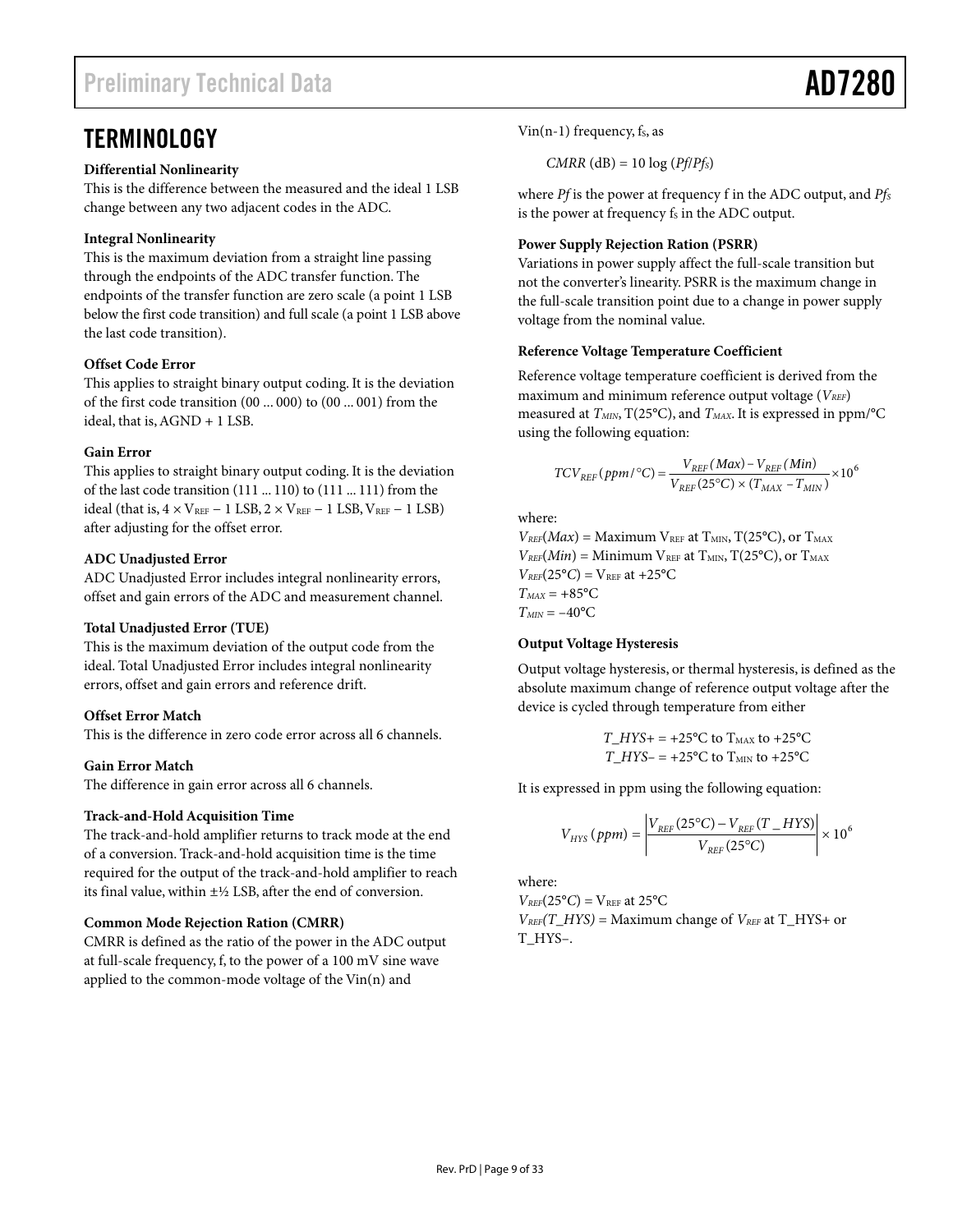# THEORY OF OPERATION

# **CIRCUIT INFORMATION**

The AD7280 is a Lithium Ion battery monitoring chip with the ability to monitor the voltage and temperature of 6 series connected battery cells. The AD7280 also provides an interface which can be used to control transistors for cell balancing.

The  $V_{DD}$  and  $V_{SS}$  supplies required by the AD7280 can be taken from the upper and lower voltages of the series connected battery cells. An internal  $V_{REG}$  rail is generated from the supply voltage which provides power for the ADC and the internal interface circuitry. This  $V_{REG}$  voltage is available on an output pin for use external to the AD7280.

The AD7280 consists of a high voltage input multiplexer, a low voltage input multiplexer and a 12 bit ADC. The high voltage multiplexer allows up to 6 series connected Lithium Ion battery cells to be measured. The low voltage multiplexer allows the temperature of each cell to be measured. A single CNVST signal is required to initiate conversions on all 12 channels, that is 6 voltage and 6 temperature channels. Alternatively the conversion can be initiated through the rising edge of  $\overline{CS}$  on the SPI interface. Each conversion result is stored in a results register (See Register section). On power-up, the CNVST signal is the default option, this can be changed by writing to the CONTROL register. The default sequence of conversions completed following the  $\overline{\text{CNVST}}$  signal, or software convert start, is all 6 voltage channels followed by all 6 temperature channels. Two further conversion sequences may be selected by the user, 6 voltage channels followed by 3 temperature channels or just 6 voltage channels. The conversion sequence may be selected by writing to the CONTROL register.

Each voltage and temperature measurement requires a minimum of 1us to acquire and complete a conversion. Depending on the external components connected to the analog inputs of the AD7280 additional acquisition time may be required. A higher acquisition time may be selected through the CONTROL register. The user may also select the averaging option through the CONTROL register. This option allows the user to complete 2, 4 or 8 averages on each cell voltage and cell temperature measurement. The averaged conversion results are stored in the results registers. On power-up the default combined acquisition and conversion time will be 1us, with the averaging register set to zero, that is a single conversion per channel.

The results of the voltage and temperature conversions are read back via the 4 wire Serial Peripheral Interface. The SPI interface is also used to write to and read data from the internal registers.

The AD7280 features an ALERT function which is triggered if the voltage conversion results or the temperature conversion results exceed the maximum and minimum voltage thresholds selected by the user. The threshold levels are selected by writing to the internal registers.

The AD7280 provides 6 analog output voltages which can be used to control external transistors as part of a cell balancing circuit. Each Cell Balance output provides a 0V or 5V voltage, with respect to the potential on base of each individual cell, which can be applied to the gate of the external cell balancing transistors.

The AD7280 features a daisy chain interface. Individual AD7280s can monitor the cell voltages and temperatures of 6 cells, a chain of AD7280s can be used to monitor the cell voltages and temperatures of a larger number of cells. The conversion data from each AD7280 in the chain passes to the system controller via a single standard serial interface. Control data can similarly be passed via the standard serial interface up the chain to each individual AD7280s

The AD7280 includes an on-chip 2.5V reference. The reference voltage is available for use external to the AD7280.

# **CONVERTER OPERATION**

The AD7280 consists of a high voltage input multiplexer, a low voltage input multiplexer and a 12 bit ADC.

The high voltage multiplexer selects which pair of analog inputs, Vin0 to Vin6, are to be converted. The voltage of each individual cell is measured by converting the difference between adjacent analog inputs, that is, Vin1 – Vin0, Vin2 – Vin1, etc. This is illustrated in Figure 4 and Figure 5. The conversion results for each cell may be accessed after the programmed conversion sequence is complete.

The second multiplexer selects which voltage temperature input, VT1 to VT6, is to be converted. The conversion results for each cell may be accessed after the programmed conversion sequence is complete.



Figure 4. MUX Configuration During Vin1-Vin0 Sampling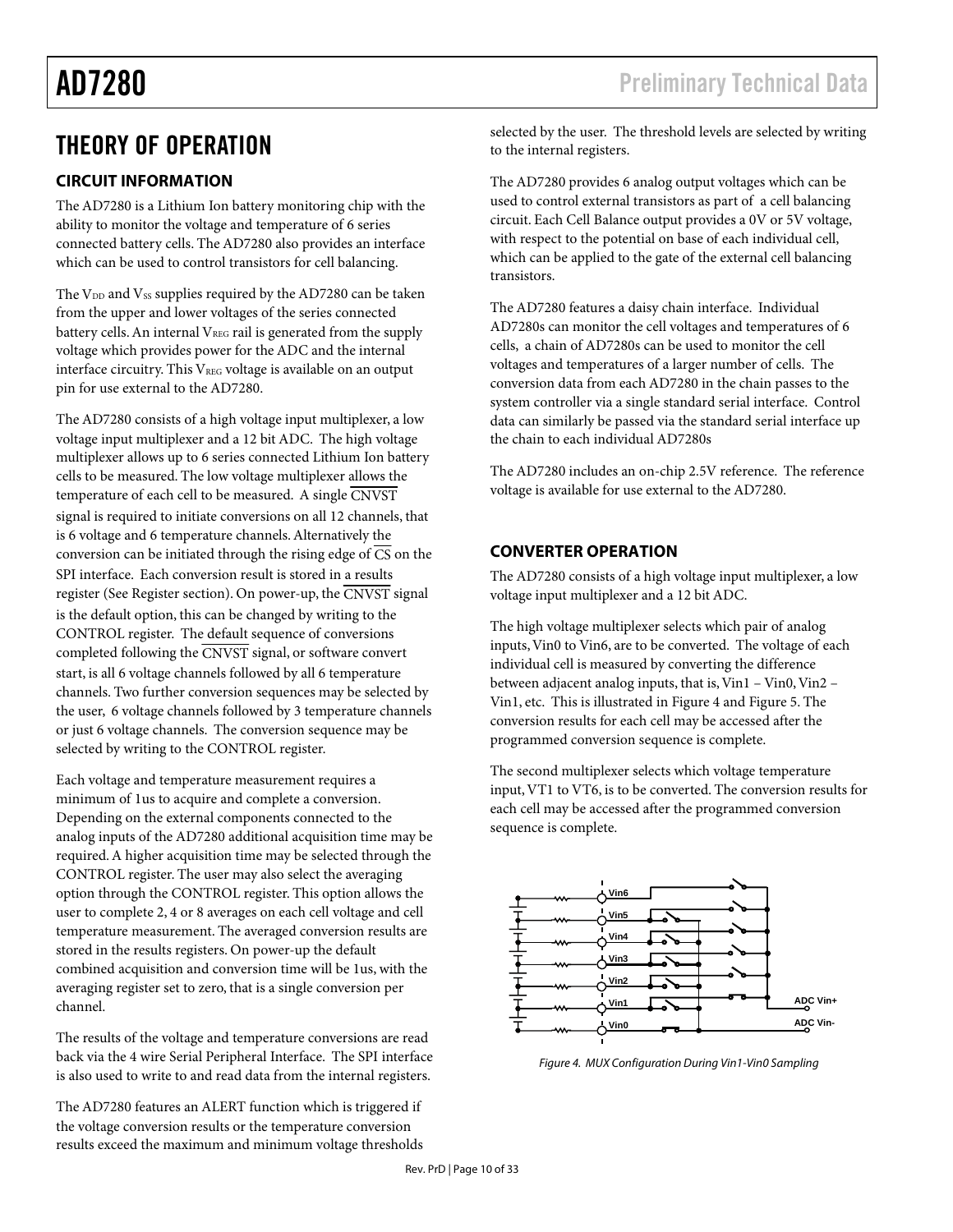**ADC Vin+ ADC Vin-** Figure 8 shows the equivalent circuit of the analog input structure of the AD7280. The two diodes provide ESD protection. The resistors are lumped components made up of the on-resistance of the input multiplexer and the track-andhold switch. The value of these resistors is typically about 300Ω. Capacitor C1 can primarily be attributed to pin capacitance while Capacitor C2 is the sampling capacitor of the ADC. The total lumped capacitance of C1 and C2 is approximately 13 pF.



Figure 8. Equivalent Analog Input Circuit

## **TRANSFER FUNCTION**

The output coding of the AD7280 is straight binary. The designed code transitions occur at successive integer LSB values (that is, 1 LSB, 2 LSB, and so on). The LSB size is dependent on whether the voltage or temperature inputs are being measured. The analog input range of the voltage inputs is 1V to 5V, the analog input range of the temperature inputs is 0V to 5V. The ideal transfer characteristic is shown in Figure 9.

| <b>Selected</b><br>inputs | Input<br>Range | <b>Full-Scale</b><br>Range | <b>LSB Size</b>   |
|---------------------------|----------------|----------------------------|-------------------|
| Voltage                   | 1 V to 5 V     | 4 V/4096                   | 976 μV            |
| Temperature               | $0$ V to 5 V   | 5 V/4096                   | $1.22 \text{ mV}$ |



Figure 5. MUX Configuration During Vin2-Vin1 Sampling

**Vin0 Vin1 Vin2 Vin3 Vin4 Vin5 Vin6**

The ADC is a 12-bit successive approximation analog-to-digital converter. The converter is composed of a comparator, SAR, some control logic and 2 capacitive DACs. Figure 6 shows a simplified schematic of the converter. During the acquisition phase switches SW1, SW2 and SW3 are closed. The sampling capacitor array acquires the signal on the input during this phase.



Figure 6. ADC Configuration During Acquisition Phase

When the ADC starts a conversion (Figure 7), SW3 opens and SW1 and SW2 move to position B, causing the comparator to become unbalanced. The control logic and capacitive DACs are used to add and subtract fixed amounts of charge to bring the comparator back into a balanced condition. When the comparator is rebalanced, the conversion is complete. The control logic generates the ADC output code. This output code is then stored in the appropriate register for the input that has been converted.



Figure 7. ADC Configuration During Conversion Phase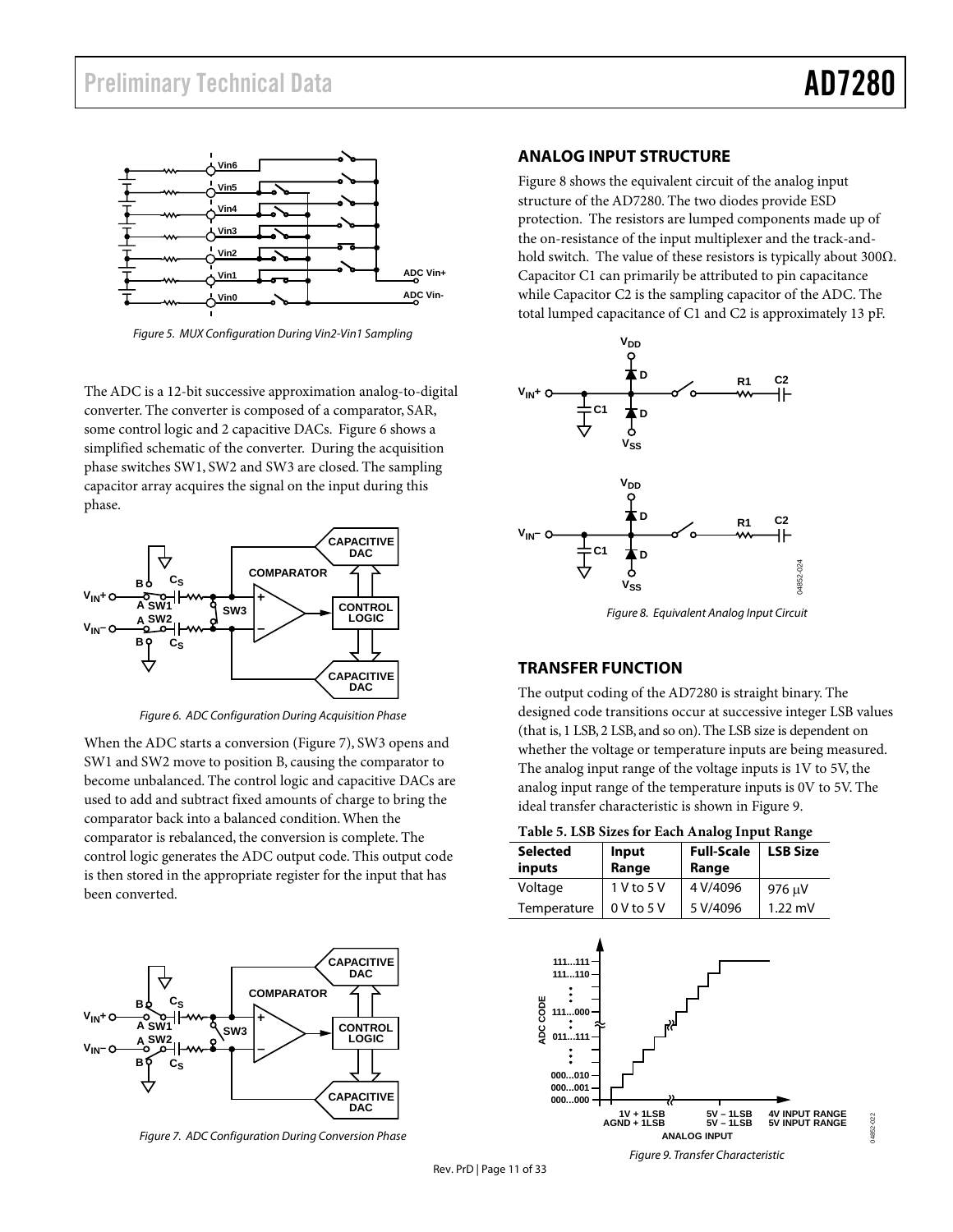# **TYPICAL CONNECTION DIAGRAMS**

The AD7280 can be used to monitor 6 battery cells connected

in series. A typical configuration for a 6 cell battery monitoring application is shown in Figure 10.



Figure 10. AD7280 Configuration Diagram for 6 Battery Cells

Lithium Ion Battery applications require a significant number of individual cells to provide the required output voltage. Individual AD7280s can monitor the cell voltages and temperatures of 6 series connected cells. The Daisy Chain Interface of the AD7280 allows each individual AD7280 to communicate with another AD7280 immediately above or below it. The daisy chain interface allows the AD7280s to be electrically connected to the battery management chip, as shown in Figure 11 without the need for individual isolation between each AD7280.

# **Daisy Chain Connection Diagram**

As shown in Figure 11 external diodes have been included on the V<sub>DD</sub> supply to each AD7280 and on each Daisy Chain signal between adjacent AD7280's. These diodes, in combination with the 10kΩ series resistors on the analog inputs, are recommended to prevent damage to the AD7280 in the event of an open circuit in the battery stack.

It is also recommended that a zener diode be placed across the supplies of each AD7280 as shown in Figure 11. This will prevent an over voltage across the supplies of each AD7280 during the initial connection of the daisychain of AD7280s to the battery stack. A voltage rating of 33V is suggested for this zener diode but lower values may also be used to suit the

#### application.

When using a chain of AD7280s it is also recommended that a 100kOhm series resistor be placed on the PD input. This is recommended to limit current into the PD pin in the event that the uP/DSP or isolators are connected before the supplies of the master AD7280.

Please refer to the Daisy Chain Interface Section for a more detailed description of the Daisy Chain Interface.

In an application which includes a safety mechanism, designed to open circuit the Battery Stack, additional isolation will be required between the AD7280 above the break point and the battery management chip.

## **EMC Considerations**

In addition to the standard decoupling capacitors, C2n and C3n, as shown in Figure 11, it is also recommended that an option for additional capacitors, C1n and C4n, be included in the circuit to increase immunity to Electomagnetic Interference. These capacitors, placed on either side of the V<sub>DD</sub> protection diode, would be used to decouple the V<sub>DD</sub> supply of each AD7280 with respect to system ground., that is the ground of the master AD7280 in the daisychain.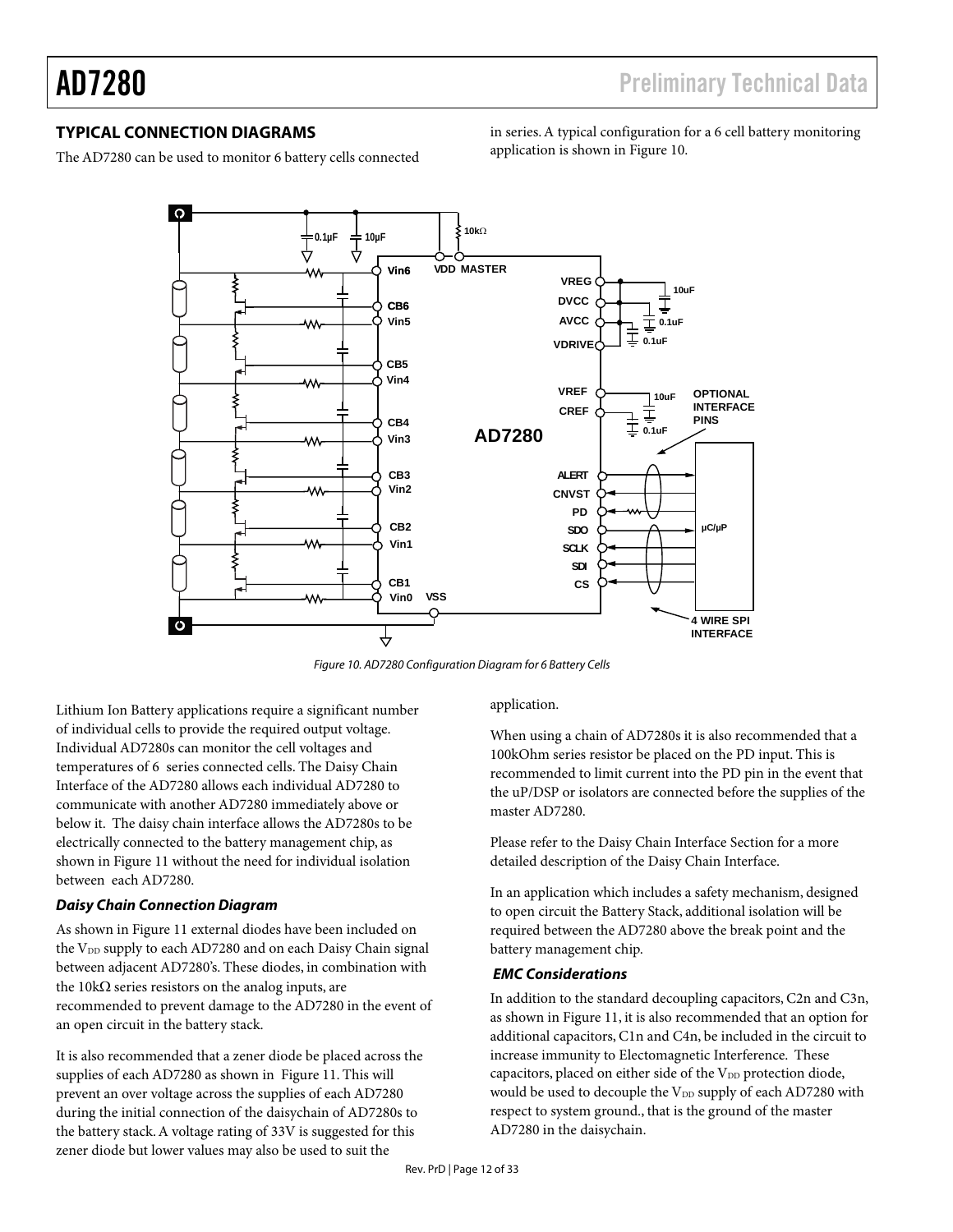It is recommended that ferrite beads be included on the battery connections to the V<sub>DD</sub> and V<sub>SS</sub> supplies. It is also recommended that pull-down resistors should be used on the

ALERT and SDO outputs on each of the slave parts in the AD7280 daisychain.



Figure 11. AD7280 Daisy Chain Configuration

#### **V**DRIVE

The AD7280 also has a VDRIVE feature to control the voltage at which the serial interface operates. VDRIVE allows the ADC to easily interface to both 3 V and 5 V processors. For example, in the recommended configuration the AD7280 is operated with a  $V_{CC}$  of 5 V, however the  $V_{DRIVE}$  pin could be powered from a 3 V supply, allowing a large dynamic range with low voltage digital processors.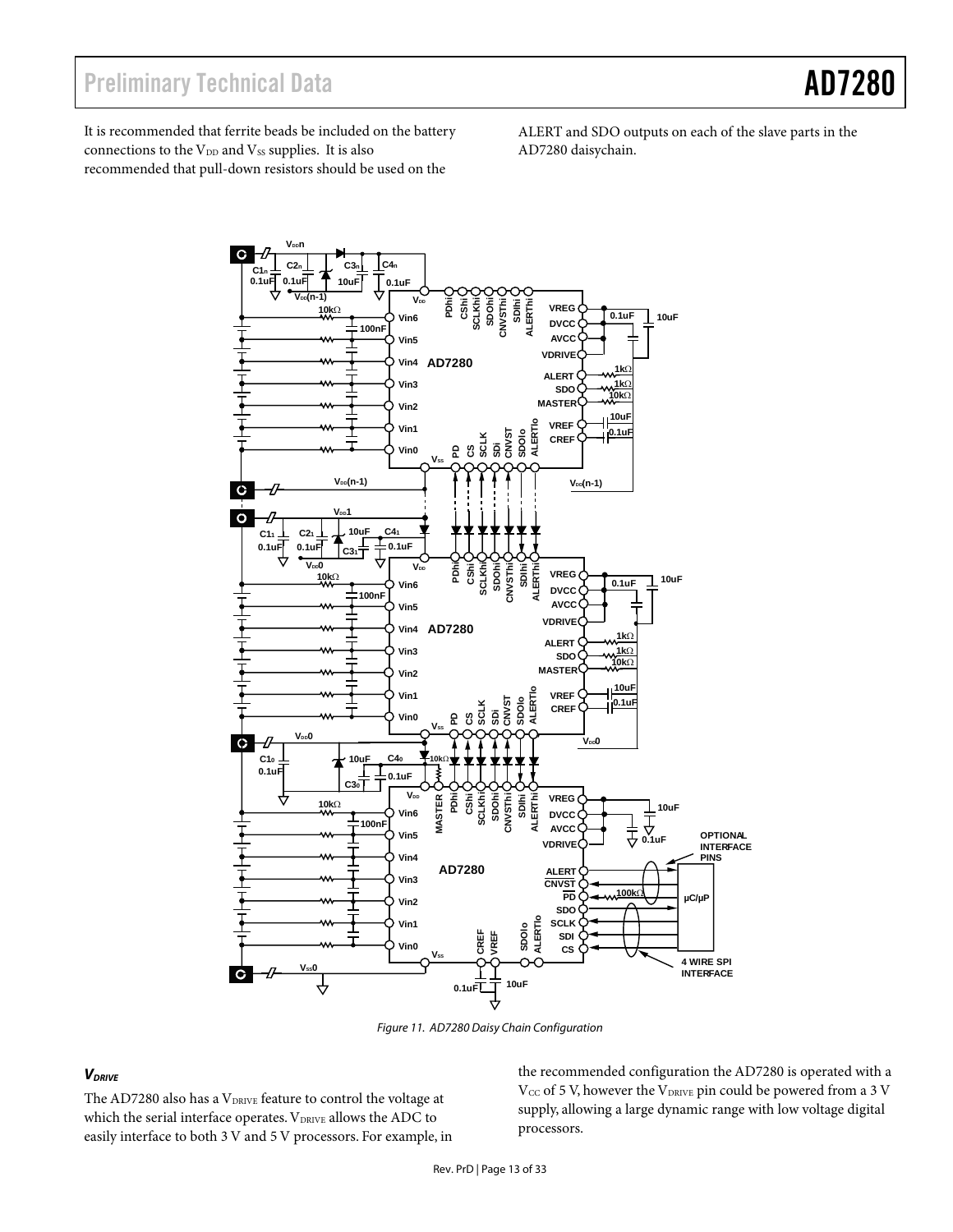# **REFERENCE**

The internal reference is temperature compensated to  $2.5 V \pm 5$ mV. The reference is trimmed to provide a typical drift of 3 ppm/°C . The internal reference circuitry consists of a 1.2 V band gap reference and a reference buffer. The AD7280 internal reference is available at the  $V_{REF}$  pin. The  $V_{REF}$  pin should be decoupled to AGND using a 10 µF, or greater, ceramic capacitor. The CREF pin should be decoupled to AGND using a 0.1 µF, or greater, ceramic capacitor. The internal reference is capable of driving an external load of up to 10kOhms.

# **CONVERTING CELL VOLTAGES AND TEMPERATURES**

A conversion may be initiated on the AD7280 using either the  $\overline{\text{CNVST}}$  input or the serial interface. A single  $\overline{\text{CNVST}}$  signal is required to initiate conversions on all 12 channels, that is 6 voltage and 6 temperature channels. Alternatively the conversion can be initiated through the rising edge of  $\overline{CS}$  on the SPI interface.

When using the  $\overline{\text{CNVST}}$  input the falling edge of  $\overline{\text{CNVST}}$  places the track and hold on the voltage inputs Vin0 and Vin1, that is across Cell 1, into hold mode and initiates the conversion. At the end of the first conversion the AD7280 generates an internal End of Conversion signal. This internal EOC will select the next cell voltage inputs for measurement though the multiplexer, that is Vin1 and Vin2. The track-and-hold circuit will acquire the new input voltage and a second internal convert start signal is generated which places the track-and-hold into hold mode and initiates the conversion. This process is repeated until all the selected voltage and temperature cell inputs have been converted. Please refer to Figure 12 and Figure 13. Note, once all selected conversions have been completed voltage inputs Vin0 and Vin1 are again selected through the multiplexer and the voltage across Cell 1 is acquired in preparation for the next conversion request.

By setting bits D15 and D14 in the control register the voltage and temperature cells to be converted are selected. There are four options available.

|  |  | Table 6. Voltage and Temperature Cell Selection |  |  |
|--|--|-------------------------------------------------|--|--|
|--|--|-------------------------------------------------|--|--|

| D <sub>15</sub> to<br>D14 | <b>Voltage inputs</b> | <b>Temperature</b><br><b>Inputs</b> |
|---------------------------|-----------------------|-------------------------------------|
| 00                        | $1$ to 6              | $1$ to 6                            |
| 01                        | $1$ to $6$            | 1, 3 & 5                            |
| 10                        | $1$ to $6$            | None                                |
| 11                        | <b>ADC Self Test</b>  | None                                |

Each voltage and temperature conversion requires a minimum of 1us to acquire and convert the cell voltage or temperature voltage input. For example. when D15 and D14 are set to zero the falling edge of CNVST will trigger a series of 12 conversions. This will require a minimum of 12µs to convert all selected measurements. If no temperature conversions are required then Bits D15 and D14 would be set to 10. In this case the conversion request will trigger a series of 6 conversions, requiring a minimum of 6µs.

## **Track-and-Hold**

The track-and-hold on the analog input of the AD7280 allows the ADC to accurately convert an input sine wave of full-scale amplitude to 12-bit accuracy.

Following a completed conversion the AD7280 enters its tracking mode. The time required to acquire an input signal depends on how quickly the sampling capacitor is charged. This in turn will depend on the input impedance and any external components placed on the analog inputs. The default acquisition time of the AD7280 on initial power up is 400 ns. This can be increased in steps of 400ns to 1.6 us to provide flexibility in selecting external components on the analog inputs. The acquisition time is selected by writing to bits D6 and D5 in the CONTROL register.

#### **Table 7.Analog Input Acquisition Time.**

| D6 to D5 | <b>Acquisition Time</b> |
|----------|-------------------------|
| 00       | 400 ns                  |
| 01       | 800 ns                  |
| 10       | $1.2 \mu s$             |
| 11       | $1.6 \mu s$             |

The acquisition time required is calculated using the following formula:

$$
t_{ACQ} = 10 \times ((R_{SOLRCE} + R) C)
$$

where:

*C* is the sampling capacitance, the value of the sampling capacitor, 18pF

*R* is the resistance seen by the track-and-hold amplifier looking at the input, 500Ω.

*RSOURCE* should include any extra source impedance on the analog input.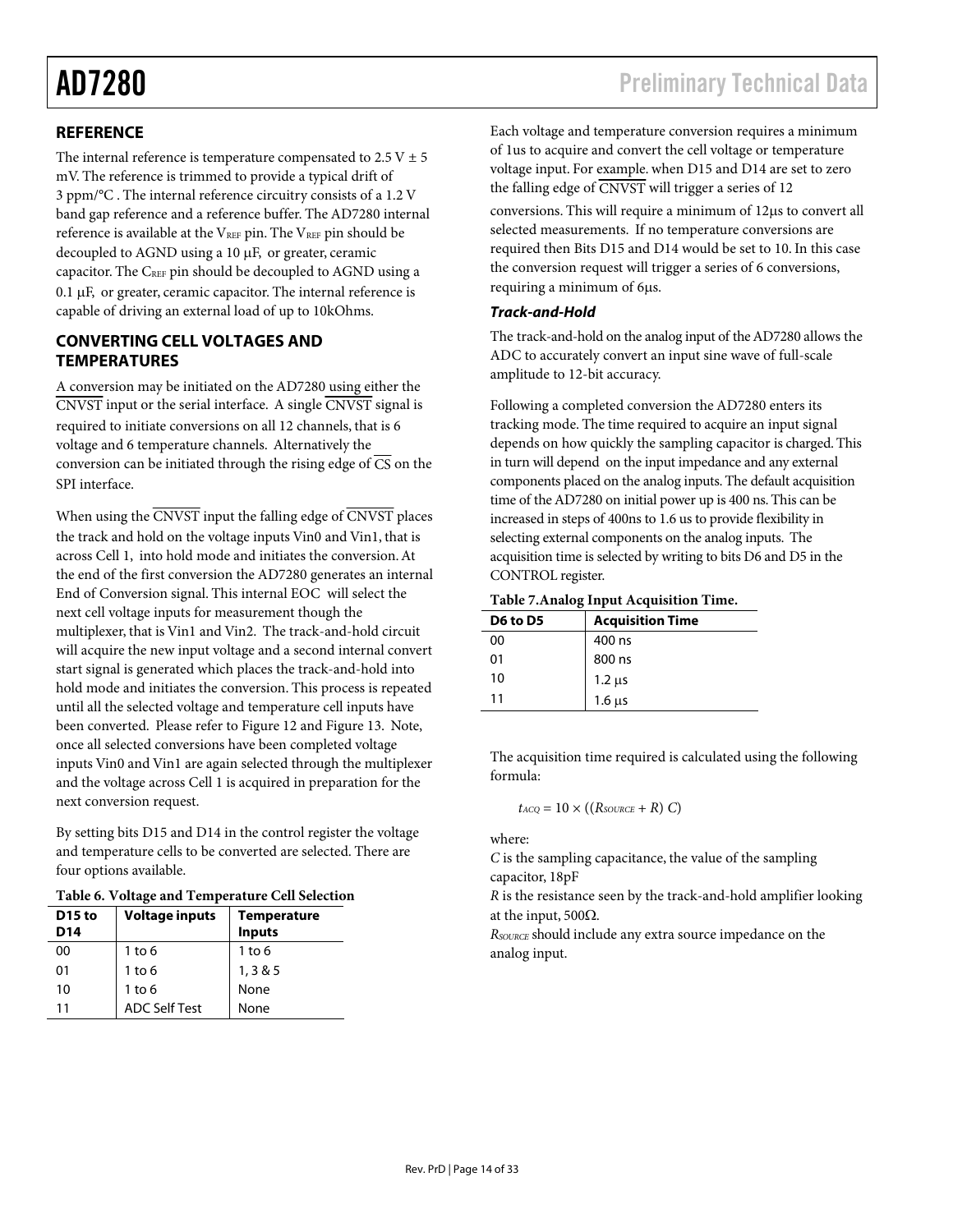# Preliminary Technical Data **AD7280**



## **Converting Cell Voltages and Temperatures with a chain of AD7280s**

The AD7280 provides a daisy chain interface which allows up to 50 parts to be stacked without the need for individual isolation. One feature of this daisychain interface is the ability to initiate conversions on all parts in the daisychain stack with a single conversion start command. The conversion can be initiated through a single  $\overline{\text{CNVST}}$  pulse or through the rising edge of  $\overline{\text{CS}}$ on the SPI interface. The convert start command is transferred up the daisychain, from the master device, to each AD7280 in turn. The delay time between each AD7280 is tDELAY, as outlined in Figure 14. The maximum delay between the start of conversions on the master AD7280 and the last AD7280 device in the chain can be determined by multiplying tDELAY by the number ofAD7280s in the daisychain. The total conversion time for all cell voltage and temperature conversions can be

calculated using the following equation:

*Total Conversion time* =  $((t_{ACQ} + t_{CONV}) \times (\# conversions per$ part) -  $t_{ACO}$  + (#parts x  $t_{DELAY}$ )

Where

 $t_{ACQ}$  is the analog input acquisition time of the AD7280 as outlined in Table 7

 $t_{\text{CONV}}$  is the conversion time of the AD7280 as outlined in Table 2

#conversions per part is 6, 9 or 12 as outlined in Table 6.

#parts is the number of AD7280s in the daisychain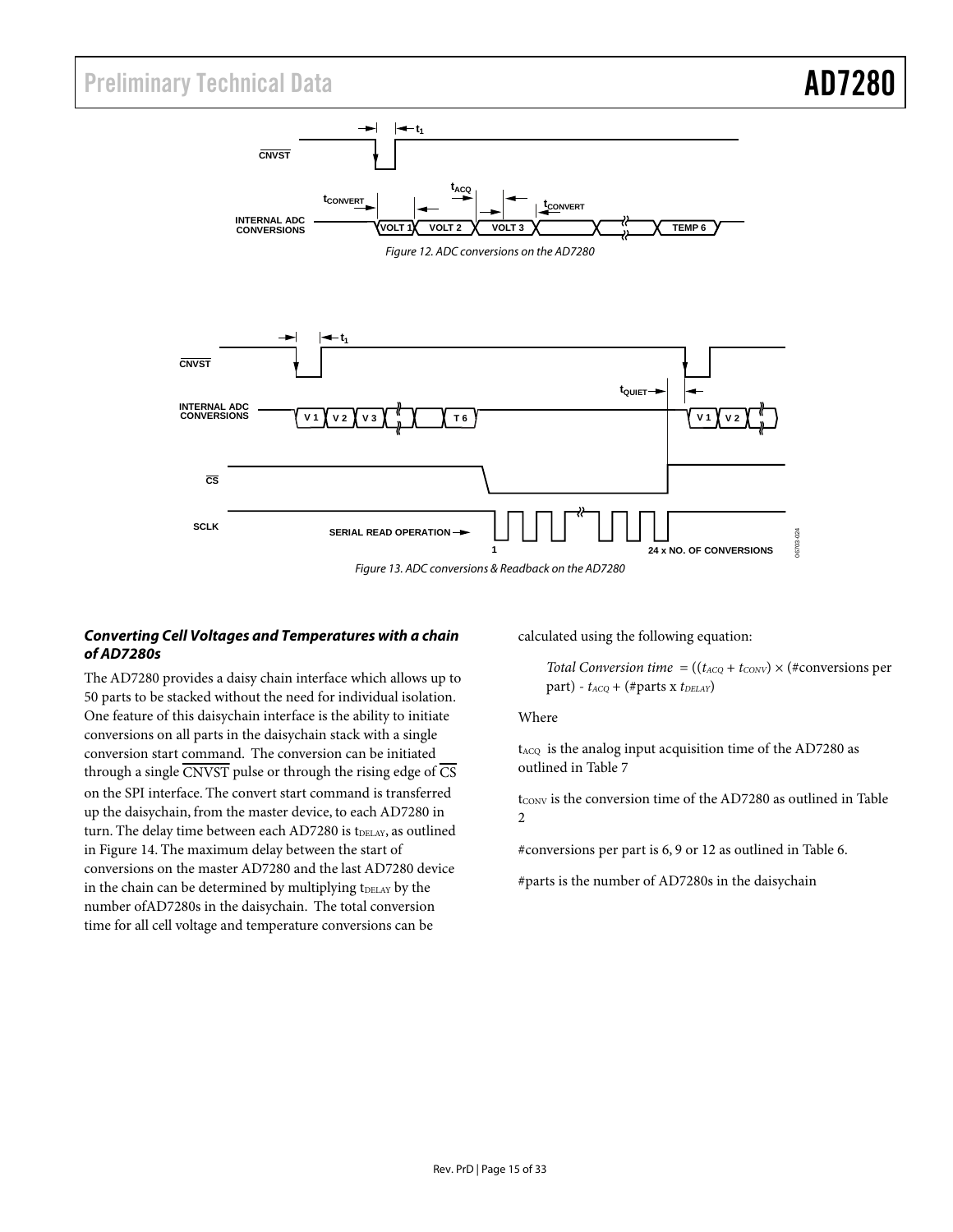

Figure 14. ADC conversions & Readback on a chain of 3 AD7280s

## **Suggested External Component Configurations on Analog Inputs**

As outlined in the Track-and –Hold section the acquisition time of the AD7280 is selected by the status of bits D6 and D5 in the CONTROL register. This provides flexibility in selecting external components on the analog inputs. Included below are two suggested configurations for placing external components on the analog inputs to the AD7280.

## **Combined LP filter and Current Limiting Resistors**

Please refer to Figure 15.



Figure 15. External Series Resistance & Shunt Capacitance

The  $10k\Omega$  resistor in series with the inputs provides protection to the analog inputs in the event of an over-voltage or undervoltage on those inputs. The 100nF capacitor across the pseudo differential inputs acts as a low pass filter in conjunction with

the 10kΩ resistor. The cut off frequency of the low pass filter is 318Hz. Using these external components the default acquisition time of 400 ns may be used, which will allow a combined acquisition and conversion time of 1µs.

## **Current Limiting Resistors**

Please refer to Figure 16.



Figure 16. External Series Resistance

The 10kΩ resistor in series with the inputs provides protection to the analog inputs in the event of an over-voltage or undervoltage on those inputs. Using these external components an acquisition time of 1.6 µs should be used, which will allow a combined acquisition and conversion time of 2.2µs.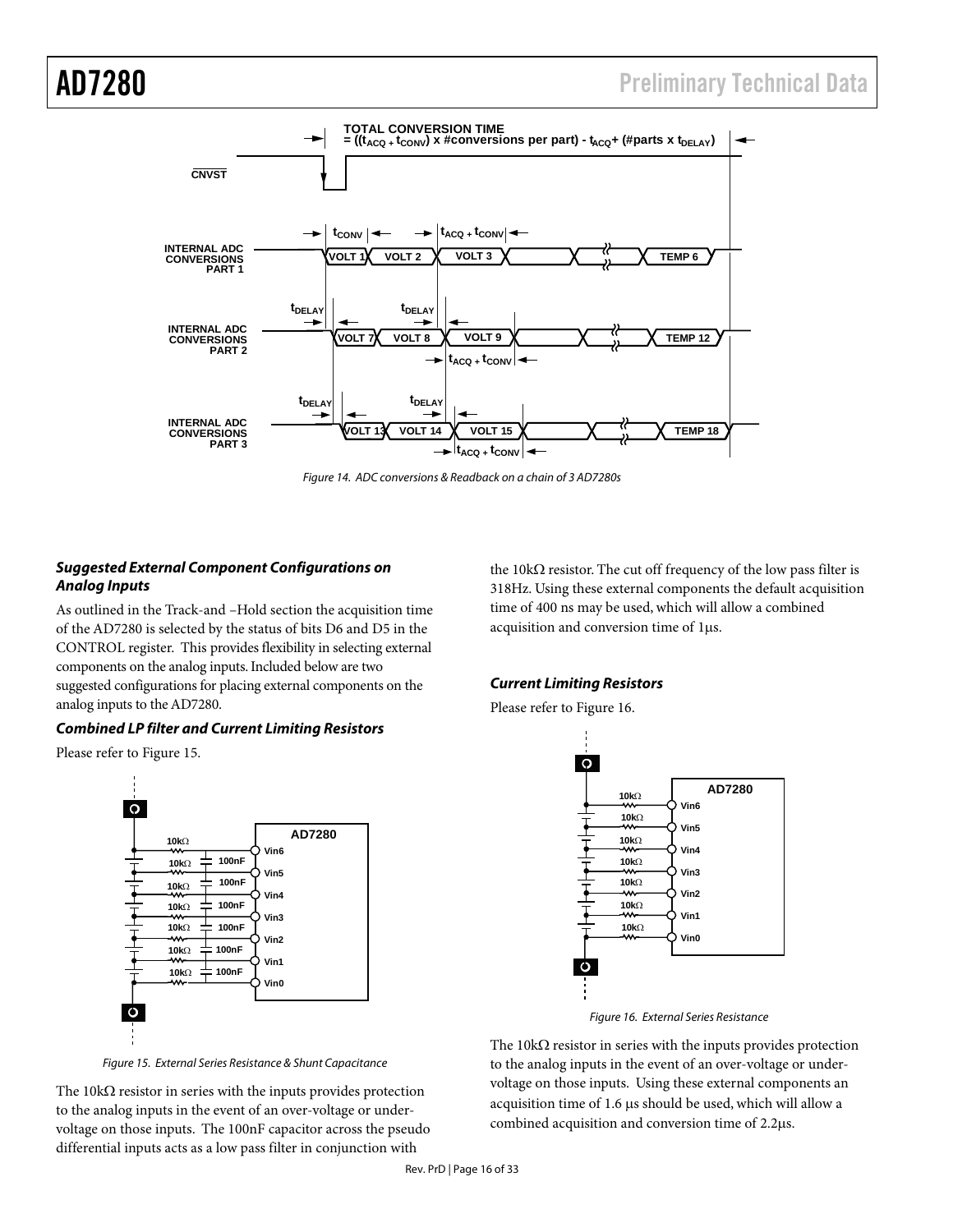# **SELF TEST CONVERSION**

A self-test conversion may be initiated on the AD7280 which allows the operation of the ADC to be verified. The self-test conversion is completed on the internal 1.2V bandgap reference voltage. The self-test conversion may be initiated on either a single AD7280 or on all AD7280s in the battery stack simultaneously. The conversion results may be read back though the read protocols defined in the Register map section.

The self-test conversion may also be used to verify the operation of the ALERT outputs as described in the ALERT Output section.

# **CONVERSION AVERAGING**

The AD7280 includes an option where the ADC conversions completed on each cell input may be repeated with an averaged conversion result being stored in the individual register. The averaged conversion result may then be read back through the SPI interface in the same manner as a standard conversion result. The AD7280 may be programmed, through bits D10 and D9 of the CONTROL register, to complete 1, 2, 4 or 8 conversions. The default on power up is a single conversion.

# **CONVERSION OF LESS THEN 6 VOLTAGE CELLS**

The AD7280 provides 6 input channels for Battery Cell voltage measurement. The AD7280 may also be used in applications which require less then 6 voltage measurements. In these applications care should be taken to ensure that the sum of the individual cell voltages will still exceed the minimum  $V_{DD}$ supply voltage. For this reason it is recommended that the minimum number of battery cells connected to each AD7280 is 4. Care should also be taken to ensure that the voltage on the Vin6 inputs is always greater than or equal to the voltage on the V<sub>DD</sub> supply pin. This design requirement is in place to allow the use of a diode on the  $V_{DD}$  supply pin of the AD7280 which provides protection in the event of an open circuit in the battery stack. Even if a protection diode is not being used in the application the Vin6 input voltage must be greater than or equal to the V<sub>DD</sub> supply voltage. An example of the battery connections to the AD7280 in a 4 cell battery monitoring application is shown in Figure 17.

Regardless of how many cell measurements are required in the user application the AD7280 will acquire and convert the voltages on all 6 voltage input channels. The conversion data on all 6 channels will be supplied to the DSP/uP using the SPI /Daisy Chain interfaces. The user should then ignore the conversion data which is not required in their application. If using the Alert function the user should program the Alert register to ensure that the shorted out channels do not incorrectly trigger an Alert output. Please refer to ALERT Output section.



Figure 17. Typical connections for a 4 cell application

# **CELL TEMPERATURE INPUTS**

The AD7280 provides 6 single ended analog inputs, VT1 to VT6, to the ADC which may be used to convert the voltage output of a thermistor temperature measurement circuit. In the event that no temperature measurements are required, or that individual cell temperature measurements are not required the VT inputs may be used to convert any other 0 V to 5 V input signal.

The AD7280 may be programmed to complete conversions on all 6 temperature channels, on 3 temperature channels (VT1, VT3 & VT5) or on none of the temperature input channels. The number of conversions is programmed through bits D15 and D14 of the CONTROL register. The number of conversions results supplied by the AD7280 for read back by the DSP/uP is programmed through bits D13 and D12 of the CONTROL register. In an application where the ALERT function is being used but only one or two temperature inputs are required the AD7280 should first be programmed to complete and readback only 3 temperature conversions, by setting bits D15 and D13 of the CONTROL register to 0, and bits D14 and D12 to 1. VT Channels VT5 and VT3 may be removed from the Alert detection by writing to bits D1 and D0 of the ALERT register. Please refer to ALERT Output section.

# **Thermistor Termination Input**

In the event that thermistors circuits are being used to measure each individual cell temperature the Thermistors Termination pin, VTTERM, may be used to the terminate the thermistor inputs for each cell temperature measurement. This reduces the termination resistor requirement from 6 resistors to 1. Bit D3 in the CONTROL register should be set to 1 when using the VT<sub>TERM</sub> input.

It should be noted that, due to settling time requirements, the thermistor termination resistor option should only be used when the acquisition time of the AD7280 is set to its highest value, that is 1.6µs. The acquisition time is configured by setting bits D6 and D5 of the CONTROL register as outlined in Table 7.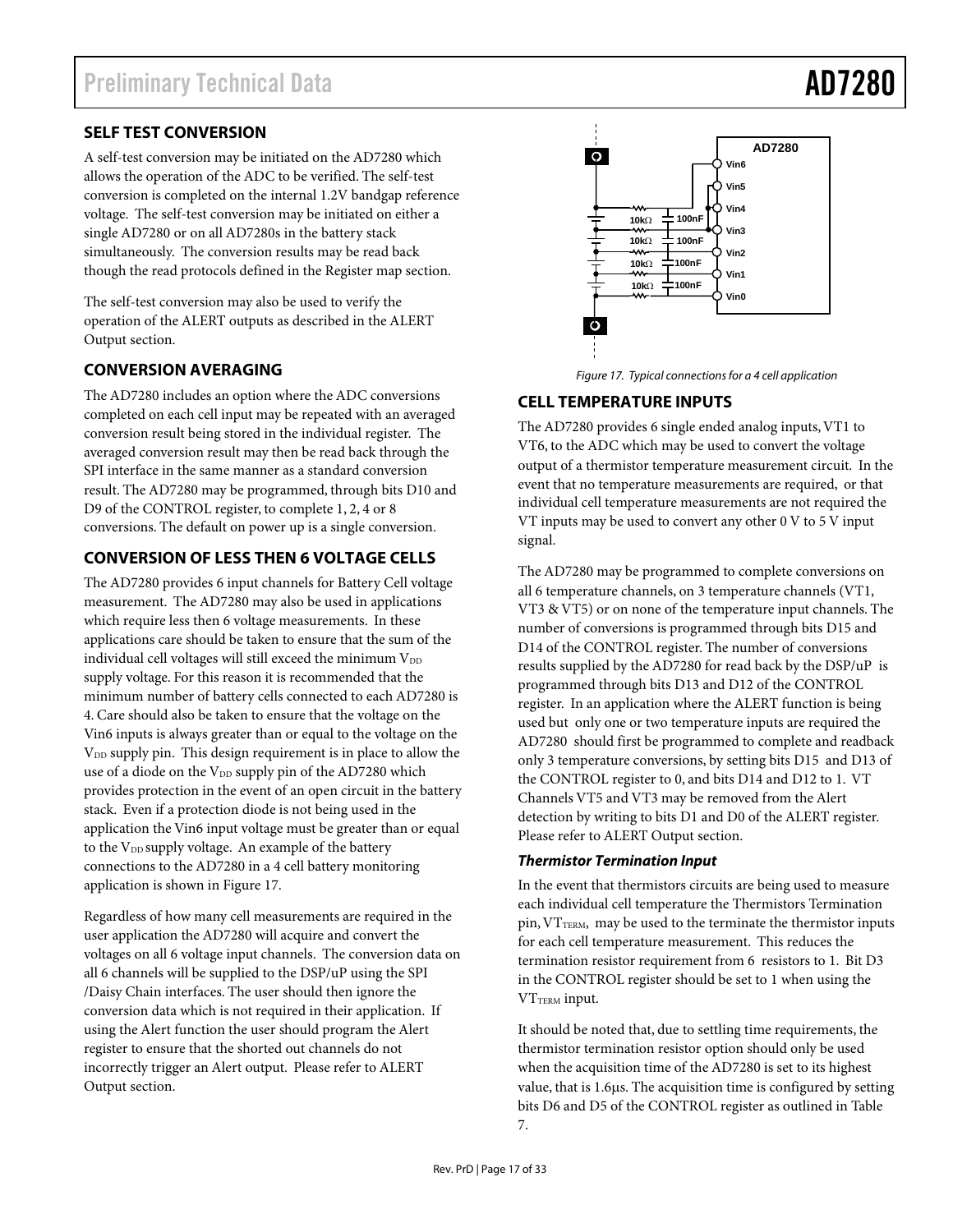

Figure 18. Typical Circuit using the Thermistor Termination Resistor

In the example shown the termination resistor is placed between the source voltage and the thermistor in the thermistor circuit. The  $VT_{TERM}$  input may be used to terminate the thermistor inputs to either high or low voltage of the Thermistor circuit.

# **POWER REQUIREMENTS**

The current consumed by the AD7280 in normal operation, that is when not in powerdown mode, is dependant on the mode in which the part is being operated. In a typical Lithium Ion battery monitoring application there are 3 distinct modes of operation. These can be described as follows:

- Voltage and Temperature Conversion
- AD7280 Configuration & Data Readback
- Cell Balancing

The AD7280 consumes its highest level of current while converting voltage and/or temperature inputs to digital outputs. Depending on the configuration of the AD7280 the conversion time can be as little as 6us. As outlined in Table 1 the typical current required by the AD7280 during conversion is 7mA.

When configuring the chain of AD7280s or when reading back the voltage and/or temperature conversion results from a chain of AD7280s the current required for each AD7280 is typically 4mA, as outlined in Table 1. The time required to read back the voltage conversions results from 96 Lithium Ion cells will depend on the speed of the interface clock used, that is SCLK, but it can be as low as 2.5ms.

The typical current consumed by the AD7280 when the cell balancing outputs are switched on is 1mA. The duration of the Cell Balance outputs on time is defined by the user.

When the AD7280 is not being used in any of the above modes of operation it is recommended that the AD7280 be powered down, as outlined below. This will significantly reduce the current draw by each AD7280 on the chain which will avoid unnecessary draining of the Lithium Ion cells.

AD7280 **AD7280** Preliminary Technical Data

## **POWER DOWN**

The AD7280 provides a number of power down options. These may be described as follows:

- Full, or Hardware, Powerdown
- Software Powerdown

The AD7280 may be placed into full powerdown mode, which requires only 4uA max current, by taking the  $\overline{PD}$  pin low. The falling edge of the  $\overline{PD}$  pin will power down all analog and digital circuitry.

The AD7280 may be placed into Software Power down mode, which requires only 1mA of current by setting bit D8 in the CONTROL register through the serial interface. When the AD7280 is powered down through the serial interface the regulator and the daisy chain circuitry stay powered up but the remaining analog and digital circuitry is powered down. This is necessary to ensure that the signal to power on the part, or series of parts, is correctly received.

The AD7280 offers a PD TIMER register which allows the user to program a set time after which the AD7280 will go into power down. This will act as a time delay between the falling edge of the  $\overline{PD}$  input, or the setting of bit D8 in the CONTROL register, and the AD7280 powering down. The PD Timer can be set to a value between 0 and 31 minutes, with a resolution of 1 minute. The user should first write to the PD TIMER register, to define the desired delay. Any subsequent falling edge on the PD input or setting of bit D8 the CONTROL register, will start the PD timer and after the programmed time will place the AD7280 into powerdown. The default value of the PD TIMER register on power up is 0h.

# **POWER UP TIME**

As outlined in the Power Down section a full power down of the AD7280, that is an active low on the  $\overline{PD}$  input will power down all analog and digital circuitry. The recommended power up time for the internal reference, when decoupled with a 10µF capacitor, is 5ms. It is recommended that no conversions be completed until the 5ms power up time has elapsed as it may result in inaccurate data.

## **CELL BALANCING OUTPUTS**

The AD7280 provides 6 CB outputs which can be used to drive the gate of external transistors as part of a cell balancing circuit. Each CB output may be set to provide either a 0V or 5V output with respect to the absolute amplitude of the negative terminal of the battery cell which is being balanced. For example, the CB6 output will provide a 0V or 5V output with respect to the voltage on the Vin5 analog input. The CB outputs are set by writing to the CELL BALANCE register. The default value of the CELL BALANCE register on power up is 0h.

In an application which daisychains a number of AD7280s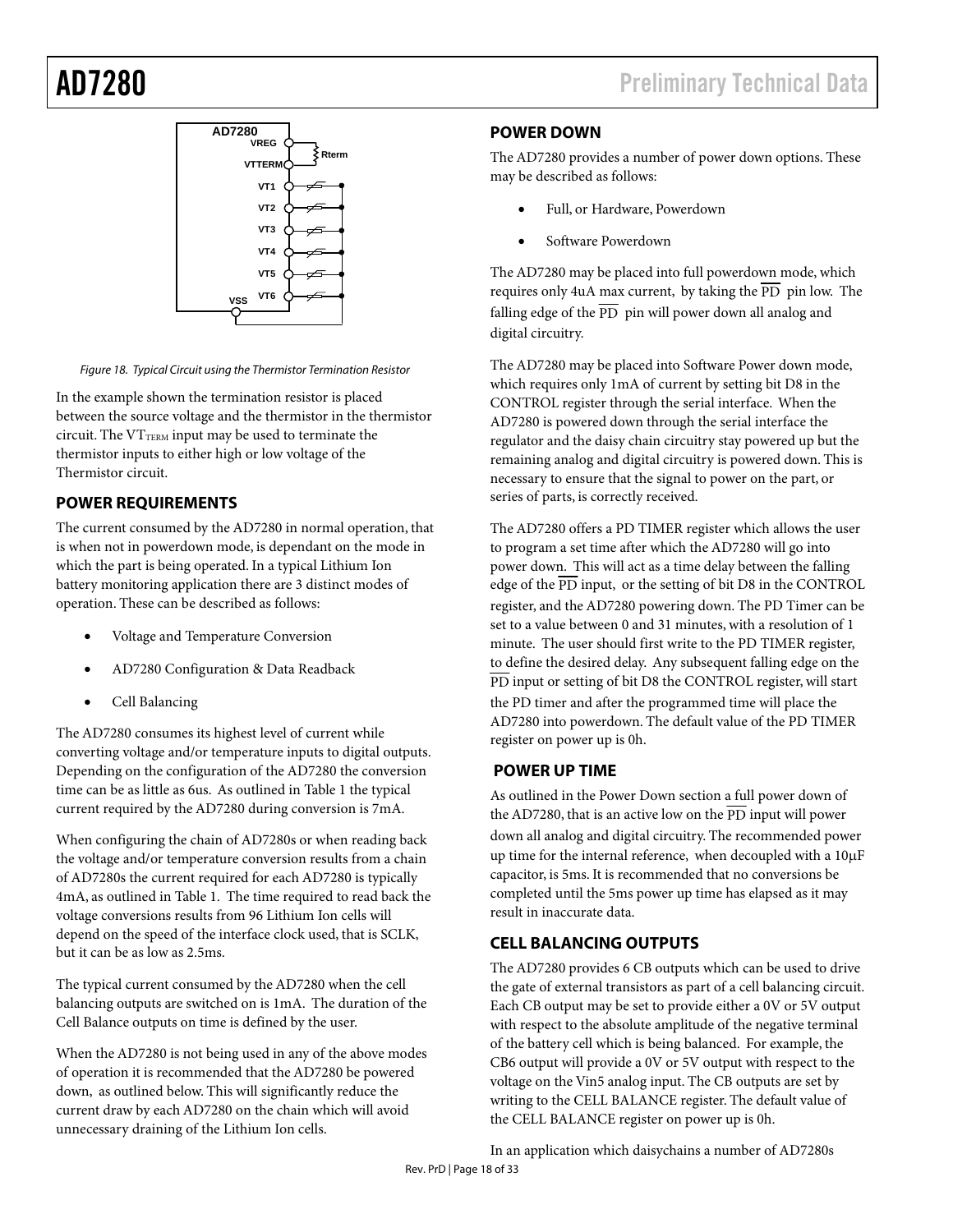# Preliminary Technical Data **AD7280**

together it is recommended that series resistors be placed between the CB outputs of the AD7280 and the gates of the external Cell Balancing transistors. These are recommended to protect the AD7280s in the event that the external cell balancing transistors are damaged during the initial connection of the monitoring circuitry to the battery stack.

An example of how this could occur would be a connection sequence which first provides the system ground, that is the ground supply to the master AD7280 on the daisychain, followed by a connection from any of the battery cells at a potential high enough to exceed the V<sub>GS</sub> of the cell balancing transistor, for example 40V. If these two connections are the only battery connections made in the system then this will result in 40V being applied to one of the Vin pins of the AD7280, which is also connected to the source input of one of the cell balancing transistors. However, because no power has been supplied to the V<sub>DD</sub> pin of the AD7280 all the CB outputs will be 0V. This will result in a reverse voltage of 40V across the VGS of the external transistor which may damage the device.

In the event that the external transistor is damaged, the AD7280 may be protected by the use of 10kOhm series resistors on each of the CB output pins. Consideration should also be given to the protection of these external transistors during the initial connection of the monitoring circuitry to the battery stack.



Figure 19. Cell Balancing Configuration

The AD7280 offers 6 Cell Balance timer registers which allow the on-time of each CB output to be programmed. These are referred to as the CB TIMER registers. The CB timers can be set to a value between 0 and 30 minutes. The resolution of the CB Timer is 1 minute. At the end of the programmed CB Time the 6 CB outputs will return to their default state of 0V. The default value of the CB TIMER registers on power up is 0h.

As noted in the Power Down section a power down timer may be programmed to allow cell balancing to occur for a set time

before powering down the AD7280. If no power down timer has been set, that is if the PD TIMER register is at its default value of 0h, then a falling edge on the PD pin, or the setting of bit D8 in the CONTROL register to 1, will switch off the CB outputs and power down the AD7280. If a power down time has been set the CB outputs will be powered down when the programmed power down timer has elapsed and the AD7280 is powered down.

# **ALERT OUTPUT**

The Alert output on the AD7280 may be used to indicate if any of the following faults have occurred:

- Over-Voltage
- Under-Voltage
- Over-Temperature
- Under-Temperature

Following each completed conversion the cell voltage and temperature measurement results are compared to the fault thresholds. The fault thresholds can be set by writing to the OVER VOLTAGE. UNDER VOLTAGE, OVER TEMP and UNDER TEMP registers. An ALERT output is generated if the cell voltage or temperature results are outside the programmed fault thresholds.

The Alert output can be defined as a static or a dynamic output, this is set by writing to the ALERT register. The static Alert output is a high signal which is pulled low in the event of a over or under voltage or temperature. The dynamic Alert is a square wave which can be programmed to a frequency of 100Hz or 1kHz. The Alert output may be used as part of a daisy chain in which case the AD7280 at the top of the chain, that is furthest away from the  $\text{DSP}/\mu\text{P}$  should be programmed to generate the initial Alert output and each AD7280 in the chain will either pass that output through or pull the Alert signal low to indicate that there is a fault with that particular device. At the end of the daisy chain the master AD7280, that is the AD7280 which is connected to the  $\text{DSP}/\mu\text{P}$  will take the Alert signal from the chain and pass it, in standard digital voltage format to the DSP/µP. The functionality of the fault detection circuit, which generates the Alert output may be programmed through bits D7 to D4 of the ALERT register.

As outlined previously (See Conversion of less then 6 Voltage cells) some applications may require less than 6 voltage measurements. As shown in Figure 17 it is recommended that the channels which are not being used on the AD7280 be shorted to the channel below them. To prevent the incorrect triggering of the Alert output in this application the AD7280 allows the user to select up to 2 voltage channels which may be taken out of the fault detection circuit. This may be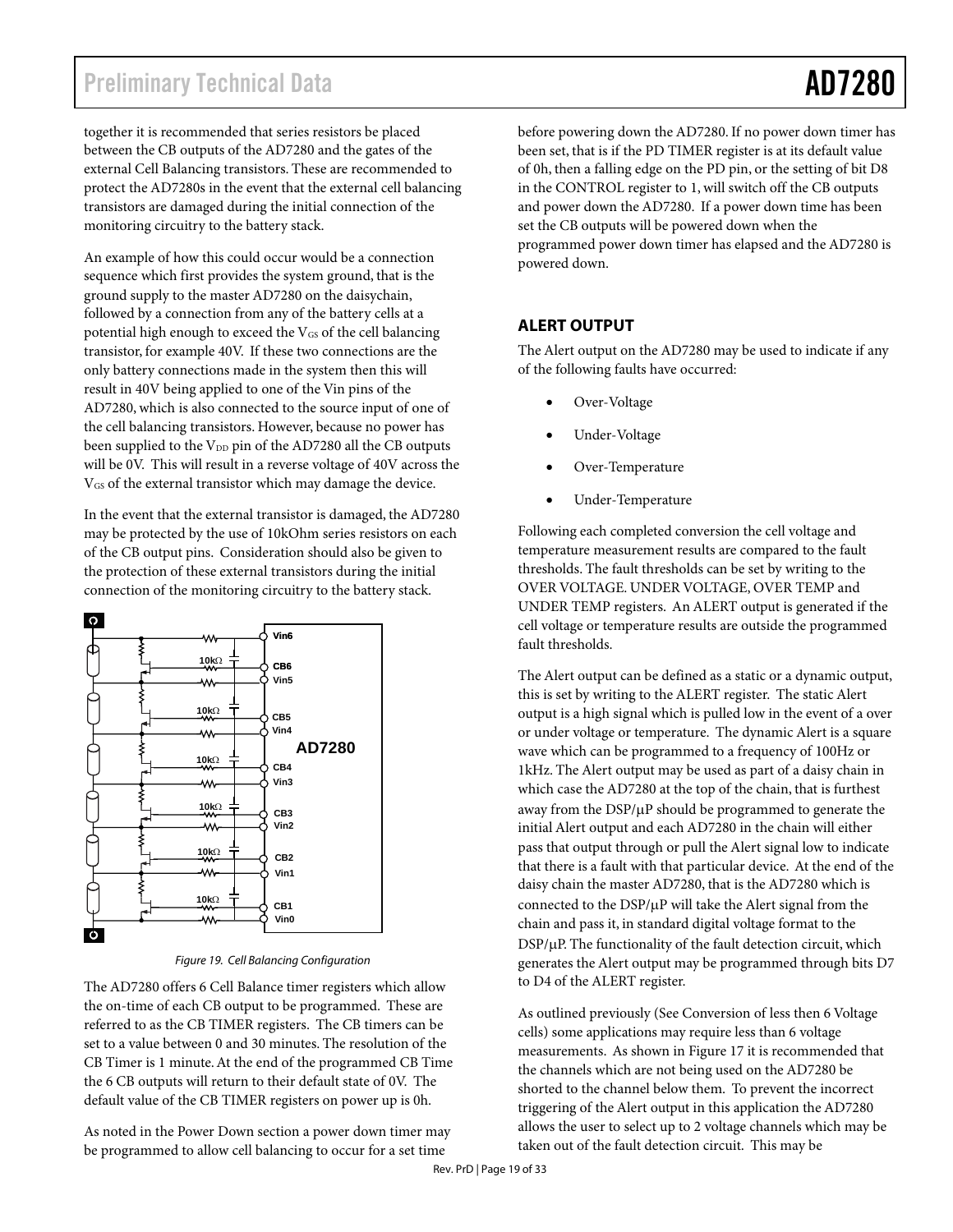L,

AD7280 Preliminary Technical Data

| programmed through bits D3 and D2 of the ALERT register. |  |  |  |
|----------------------------------------------------------|--|--|--|
|                                                          |  |  |  |

**D7 to D4 D3 to D2 D1 to D0 AD7280 Action** XXXX 00 XXX Includes all 6 Voltage

channels in Alert detection [Default]

|          | <b>Table 8.ALERT Register settings</b> |             |                                                                                    |             |    |    | detection                                                                                                                                                                                                     |
|----------|----------------------------------------|-------------|------------------------------------------------------------------------------------|-------------|----|----|---------------------------------------------------------------------------------------------------------------------------------------------------------------------------------------------------------------|
| D7 to D6 | D5 to D4                               | D3 to D0    | <b>AD7280 Action</b>                                                               | <b>XXXX</b> | 10 | XX | Removes Vin5 & Vin4<br>from Alert detection                                                                                                                                                                   |
| 00       | <b>XX</b>                              | <b>XXXX</b> | No Alert signal generated<br>or passed [Default]                                   | <b>XXXX</b> | 11 | XX | Reserved                                                                                                                                                                                                      |
| 01       | XX                                     | <b>XXXX</b> | Generates static [High]<br>Alert signal to be passed<br>down the Daisy Chain       | <b>XXXX</b> | XX | 00 | Includes all 6<br>Temperature channels in<br>Alert detection [Default]                                                                                                                                        |
| 10       | 00                                     | XXXX        | Generates 100Hz Square                                                             | <b>XXXX</b> | XX | 01 | Removes VT5 from Alert<br>detection                                                                                                                                                                           |
|          |                                        |             | wave Alert signal to be<br>passed down the Daisy<br>Chain                          | <b>XXXX</b> | XX | 10 | Removes VT5 & VT3 from<br>Alert detection                                                                                                                                                                     |
| 10       | 01                                     | <b>XXXX</b> | Generates 1kHz Square<br>wave Alert signal to be<br>passed down the Daisy<br>Chain |             |    |    | The operation of the ALERT output can be verified by initiating<br>a Self-Test conversion. The self-test conversion will convert a                                                                            |
| 10       | 10                                     | XXXX        | Reserved                                                                           |             |    |    | known voltage, 1.2V, which will trigger an ALERT output if the                                                                                                                                                |
| 10       | 11                                     | <b>XXXX</b> | Reserved                                                                           |             |    |    | under voltage fault threshold is higher than 1.25V. To test the                                                                                                                                               |
| 11       | XX                                     | <b>XXXX</b> | Passes Alert signal from<br>AD7280 at higher<br>potential in Daisy Chain           |             |    |    | ALERT output the self-test should be initiated on the AD7280<br>furthest away from the DSP/µP. This allows the ALERT path<br>there the real $\Lambda$ D7200 to be contacted. The name in the $\Lambda$ D7200. |

will convert a R<sup>T</sup> output if the W. To test the In the AD7280 ALERT path through each AD7280 to be verified. The remaining AD7280s in the battery stack should be placed into software powerdown to ensure that only the part which is converting the self-test voltage may generate an ALERT output.

XXXX 01 XX Removes Vin5 from Alert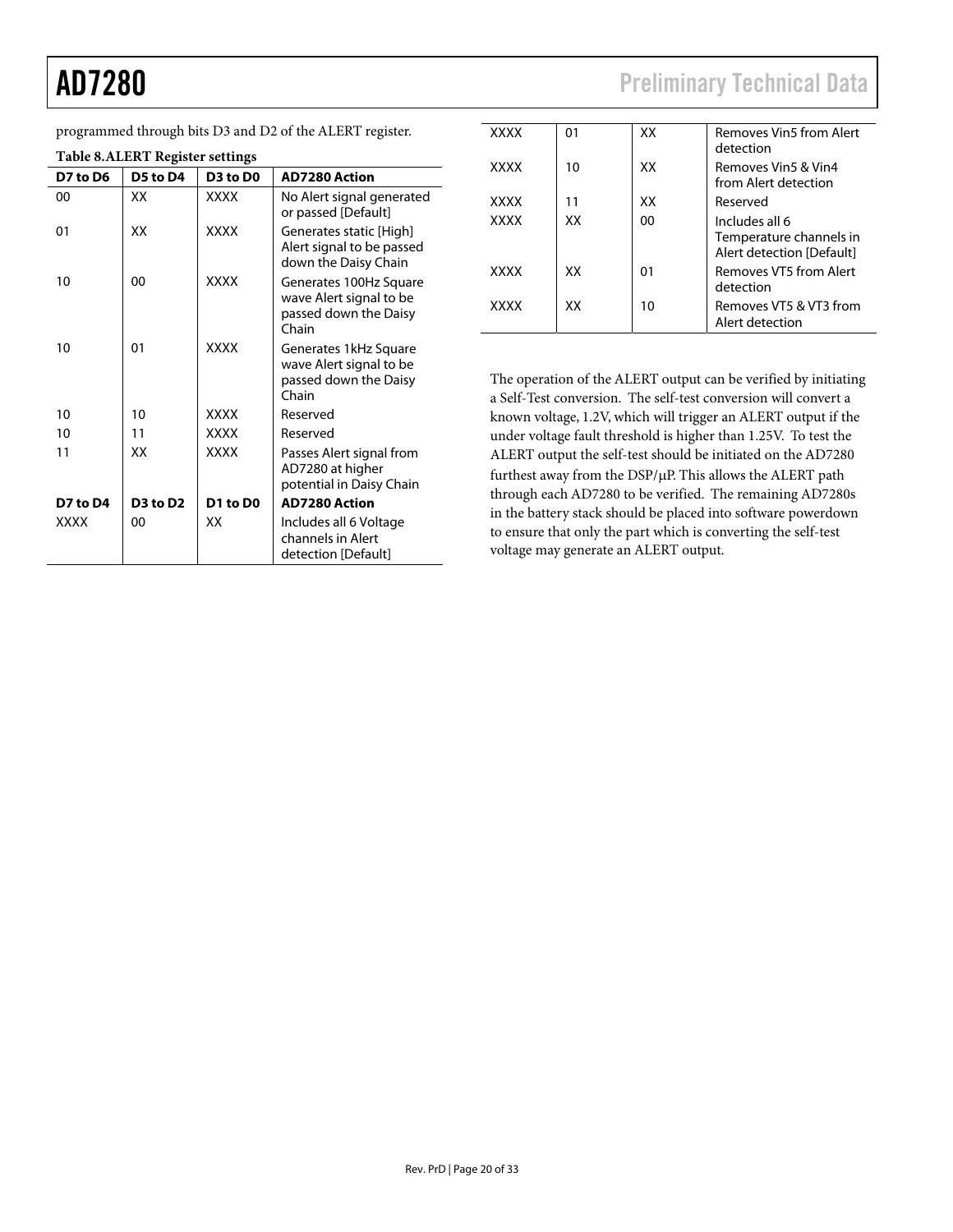# REGISTER MAP

# **Table 9.**

| <b>Register Name</b>          | <b>Register</b><br><b>Address</b> | Register<br><b>Data</b>           | <b>Read/Write</b><br>Register |
|-------------------------------|-----------------------------------|-----------------------------------|-------------------------------|
| <b>CELL VOLTAGE 1</b>         | 0h                                | D11 to D0                         | <b>Read Only</b>              |
| <b>CELL VOLTAGE 2</b>         | 1 <sub>h</sub>                    | D <sub>11</sub> to D <sub>0</sub> | Read Only                     |
| <b>CELL VOLTAGE 3</b>         | 2h                                | D <sub>11</sub> to D <sub>0</sub> | <b>Read Only</b>              |
| <b>CELL VOLTAGE 4</b>         | 3h                                | D <sub>11</sub> to D <sub>0</sub> | <b>Read Only</b>              |
| <b>CELL VOLTAGE 5</b>         | 4h                                | D <sub>11</sub> to D <sub>0</sub> | <b>Read Only</b>              |
| CELL VOLTAGE 6                | 5h                                | D <sub>11</sub> to D <sub>0</sub> | <b>Read Only</b>              |
| <b>CELL TEMP 1</b>            | 6h                                | D <sub>11</sub> to D <sub>0</sub> | <b>Read Only</b>              |
| <b>CELL TEMP 2</b>            | 7h                                | D11 to D0                         | Read Only                     |
| <b>CELL TEMP 3</b>            | 8h                                | D <sub>11</sub> to D <sub>0</sub> | <b>Read Only</b>              |
| <b>CELL TEMP 4</b>            | 9h                                | D <sub>11</sub> to D <sub>0</sub> | Read Only                     |
| <b>CELL TEMP 5</b>            | Ah                                | D <sub>11</sub> to D <sub>0</sub> | <b>Read Only</b>              |
| <b>CELL TEMP 6</b>            | <b>Bh</b>                         | D <sub>11</sub> to D <sub>0</sub> | <b>Read Only</b>              |
| <b>SELF TEST</b>              | Ch                                | D11 to D0                         | Read Only                     |
| <b>CONTROL</b>                | Dh                                | D <sub>15</sub> to D <sub>8</sub> | Read/Write                    |
|                               | Eh                                | D7 to D0                          | Read/Write                    |
| <b>OVER VOLTAGE</b>           | Fh                                | D7 to D0                          | Read/Write                    |
| <b>UNDER VOLTAGE</b>          | 10h                               | D7 to D0                          | Read/Write                    |
| <b>OVER TEMP</b>              | 11h                               | D7 to D0                          | Read/Write                    |
| <b>UNDER TEMP</b>             | 12h                               | D7 to D0                          | Read/Write                    |
| <b>ALERT</b>                  | 13h                               | D7 to D0                          | Read/Write                    |
| <b>CELL BALANCE</b>           | 14h                               | D7 to D0                          | Read/Write                    |
| <b>CB TIMER 1</b>             | 15h                               | D7 to D0                          | Read/Write                    |
| <b>CB TIMER 2</b>             | 16h                               | D7 to D0                          | Read/Write                    |
| <b>CB TIMER 3</b>             | 17h                               | D7 to D0                          | Read/Write                    |
| <b>CB TIMER 4</b>             | 18h                               | D7 to D0                          | Read/Write                    |
| <b>CB TIMER 5</b>             | 19h                               | D7 to D0                          | Read/Write                    |
| <b>CB TIMER 6</b>             | 1Ah                               | D7 to D0                          | Read/Write                    |
| <b>PD TIMER</b>               | 1Bh                               | D7 to D0                          | Read/Write                    |
| <b>READ</b>                   | 1Ch                               | D7 to D0                          | Read/Write                    |
| <b>CELL VOLTAGE REGISTERS</b> |                                   |                                   |                               |

**Table 10. 12-Bit Registers** 

0h to 5h | D11 to D0 | Read/Write

The CELL VOLTAGE registers store the conversion result from each cell input. The conversion result is in 12-bit natural binary format.

| <b>CELL TEMPERATURE REGISTERS</b> |
|-----------------------------------|
| Toble 11 12 Rit Degister          |

| Table 11. 12-Bit Register |             |            |  |
|---------------------------|-------------|------------|--|
| 6h to Bh                  | $D11$ to D0 | Read/Write |  |

The CELL TEMP registers store the conversion result from each temperature input. The conversion result is in 12-bit natural binary format.

# **SELF-TEST REGISTER**

| Table 12. 12-Bit Register |           |            |  |
|---------------------------|-----------|------------|--|
| .Ch                       | D11 to D0 | Read/Write |  |
|                           |           |            |  |

The SELF-TEST register stores the conversion result of the ADC self-test. A self-test conversion is initiated by setting bits D15 and D14 of the CONTROL register to 11. The user should then pulse the CNVST input or complete a software convert art through the  $\overline{\text{CS}}$  input. The conversion result is in 12-bit atural binary format.

# **CONTROL REGISTER**

# **Table 13. 16-Bit Register**

| Dh | D <sub>15</sub> to D <sub>8</sub> | Read/Write |
|----|-----------------------------------|------------|
| Fh | D7 to D0                          | Read/Write |
|    |                                   |            |

he CONTROL register is an 16-bit register that sets the D7280 Control modes.

#### **Table 14. 16-Bit Register**

| D15 to D14                       | <b>Select Conversion Inputs</b>             |
|----------------------------------|---------------------------------------------|
|                                  | $00 = 6$ Voltage & 6 Temp                   |
|                                  | 01 = 6 Voltage & Temp 1,3 & 5               |
|                                  | $10 = 6$ Voltage only                       |
|                                  | $11 = ADC$ Self Test                        |
| D13 to D12                       | <b>Read Conversion Results</b>              |
|                                  | $00 = 6$ Voltage & 6 Temp                   |
|                                  | $01 = 6$ Voltage & Temp 1,3 & 5             |
|                                  | $10 = 6$ Voltage only                       |
|                                  | $11 = No$ Read operation                    |
| D11                              | <b>Conversion Start Format</b>              |
|                                  | $0 =$ Falling edge of CNVST input           |
|                                  | $1 =$ Rising edge of CS                     |
| D10 to D9                        | <b>Conversion Averaging</b>                 |
|                                  | $00 =$ Single Conversion only               |
|                                  | $01$ = Average by 2                         |
|                                  | $10 =$ Average by 4                         |
|                                  | $11 =$ Average by 8                         |
| D8                               | Powerdown format                            |
|                                  | $0 =$ Falling edge of $\overline{PD}$ input |
|                                  | $1 =$ Software PD                           |
| D7                               | Software Reset                              |
|                                  | $0 =$ Bring out of Reset                    |
|                                  | 1= Reset AD7280                             |
| D6 to D5                         | Set Acquisition Tme                         |
|                                  | $00 =$ Acquisition time 400ns               |
|                                  | $01 =$ Acquisition time 800ns               |
|                                  | 10 = Acquisition time 1.2us                 |
|                                  | $11 =$ Acquisition time 1.6 us              |
| D4                               | Reserved; set to 1                          |
| D3                               | <b>Thermistor Termination Resistor</b>      |
|                                  | $0 =$ Function not in use                   |
|                                  | 1 = Termination resistor connected          |
| D <sub>2</sub> to D <sub>0</sub> | Reserved; set to 1                          |

# **Select Conversion Inputs**

Bits D15 and D14 of the CONTROL register determine which cell voltages and temperatures are converted following a CNVST pulse or the setting of the CNVST bit, D11, in the CONTROL register. The default value of D15 and D14 on power up are 00.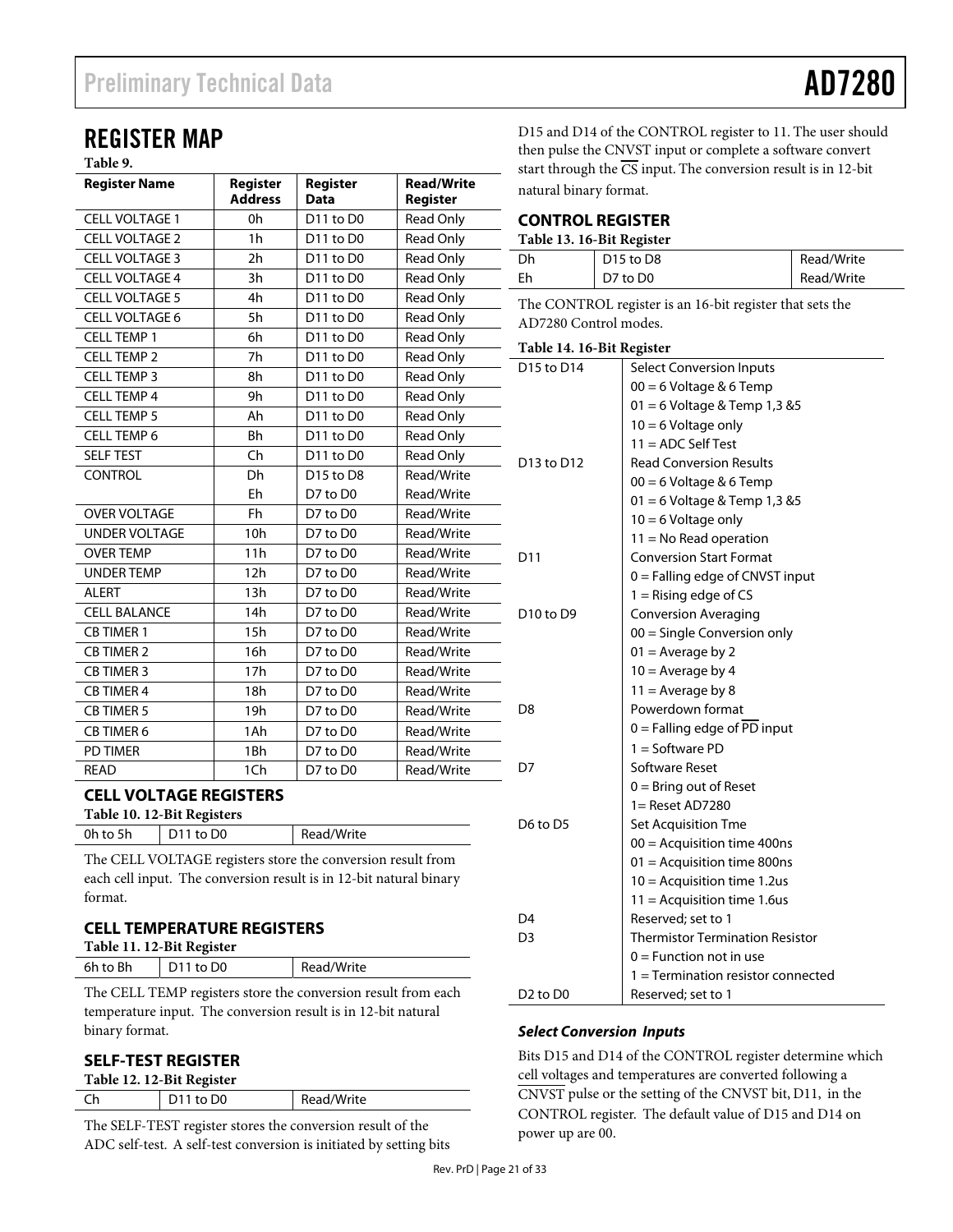# **Read Conversion Results**

Bits D13 and D12 of the CONTROL register determine which cell voltages and temperatures conversion results are supplied to the serial or Daisychain data outputs pins for readback. The default value of D15 and D14 on power up are 00.

## **Conversion Start Format**

The AD7280 offers two methods of initiating a conversion, the hardware  $\overline{\text{CNVST}}$  pin or the software  $\overline{\text{CS}}$  input. Bit D11 of the CONTROL register determines whether a conversion is initiated on the falling edge of the  $\overline{\text{CNVST}}$  input or on the rising edge of the CS input. The default format on power up is the CNVST pin.

## **Conversion Averaging**

Bits D10 and D9 of the CONTROL register determines the number of conversions completed on each input with the average result being stored in the Result registers. The default value of the Conversion Averaging bits is 00, that is no averaging.

#### **Powerdown Format**

Bit D8 of the CONTROL register allows the AD7280 be placed into a software powerdown. Pleas refer to the Power Down section of more details. The default format on power up is the PD pin.

#### **Software Reset**

Bit D7 of the CONTROL register allows the user to initiate a software Reset of the AD7280. Two write commands are required to complete the reset operation. Bit D7 must be set high to put the AD7280 into Reset. Bit D7 must then be set low to bring the AD7280 out of Reset.

# **Select Acquisition Time**

Bits D6 and D5 of the CONTROL register determine the Acquisition time of the ADC. Please refer to the Track-and-Hold section for further detail. The default value of the Conversion time setting is 00.

#### **Table 15.Analog Input Acquisition Time.**

| D6 to D5 | <b>Acquisition Time</b> |
|----------|-------------------------|
| 00       | 400 ns                  |
| 01       | 800 ns                  |
| 10       | $1.2 \mu s$             |
| 11       | $1.6 \mu s$             |

# **Thermistor Termination Resistor**

Bit D3 of the CONTROL register should be set if the user wishes to use a single thermistor termination resistor on the  $VT_{TERM}$  pin. It should be noted that, due to settling time requirements, the thermistor termination resistor option should only be used when the acquisition time of the AD7280 is set to its highest value, that is 1.6µs.

## **OVER VOLTAGE REGISTER**

| Table 16. 8-Bit Register |  |
|--------------------------|--|
|                          |  |

|   | D7 to D0 | Read/Write |
|---|----------|------------|
| m |          | $\alpha$   |

The OVERVOLTAGE THRESHOLD register determines the high voltage threshold of the AD7280. Cell voltage conversions which exceed the Over Voltage threshold trigger the ALERT output. The AD7280 allows the user to set the Over Voltage threshold to a value between 1V and 5V. The resolution of the Over Voltage threshold is 8-bits, that is 16mV. The default value of the Over Voltage threshold on power up is TBD mV.

#### **UNDER VOLTAGE REGISTER**

| Table 17.8-Bit Register |  |
|-------------------------|--|
|-------------------------|--|

| ۱0h | D <sub>0</sub> | Read/Write |
|-----|----------------|------------|
|     |                |            |

The UNDER VOLTAGE THRESHOLD register determines the low voltage threshold of the AD7280. Cell voltage conversions lower than the Under Voltage threshold trigger the ALERT output. The AD7280 allows the user to set the Under Voltage threshold to a value between 1V and 5V. The resolution of the Under Voltage threshold is 8-bits, that is 16mV. The default value of the Under Voltage threshold on power up is TBD mV.

## **OVER TEMP REGISTER**

#### **Table 18. 8-Bit Register**

|     | __ |            |
|-----|----|------------|
| 11h |    | Read/Write |
|     |    |            |

The OVER TEMP THRESHOLD register determines the high temperature threshold of the AD7280. Cell temperature conversions which exceed the Over Temp threshold trigger the ALERT output. The AD7280 allows the user to set the Over Temperature threshold to a value between 0V and 5V. The resolution of the Over Temperature threshold is 8-bits, that is 19mV. The default value of the Over Voltage threshold on power up is TBD mV.

## **UNDER TEMP REGISTER**

| Table 19. 8-Bit Register |                        |            |
|--------------------------|------------------------|------------|
| 12h                      | $\overline{)$ D7 to D0 | Read/Write |

The UNDER TEMP THRESHOLD register determines the low temperature threshold of the AD7280. Cell temperature conversions lower than the Under Voltage threshold trigger the ALERT output. The AD7280 allows the user to set the Under Temperature threshold to a value between 0V and 5V. The resolution of the Under Voltage threshold is 8-bits, that is 19mV. The default value of the Under Voltage threshold on power up is TBD mV.

## **ALERT REGISTER**

| ີ  |                |            |
|----|----------------|------------|
| 3h | D <sub>0</sub> | Read/Write |
|    |                |            |

The ALERT register determines the configuration of the ALERT function. The ALERT can be configured to be a static signal or a square wave. The static signal can be programmed to be either high or low. The frequency of the square wave can be set to either 100Hz or 1kHz. When a number of AD7280s are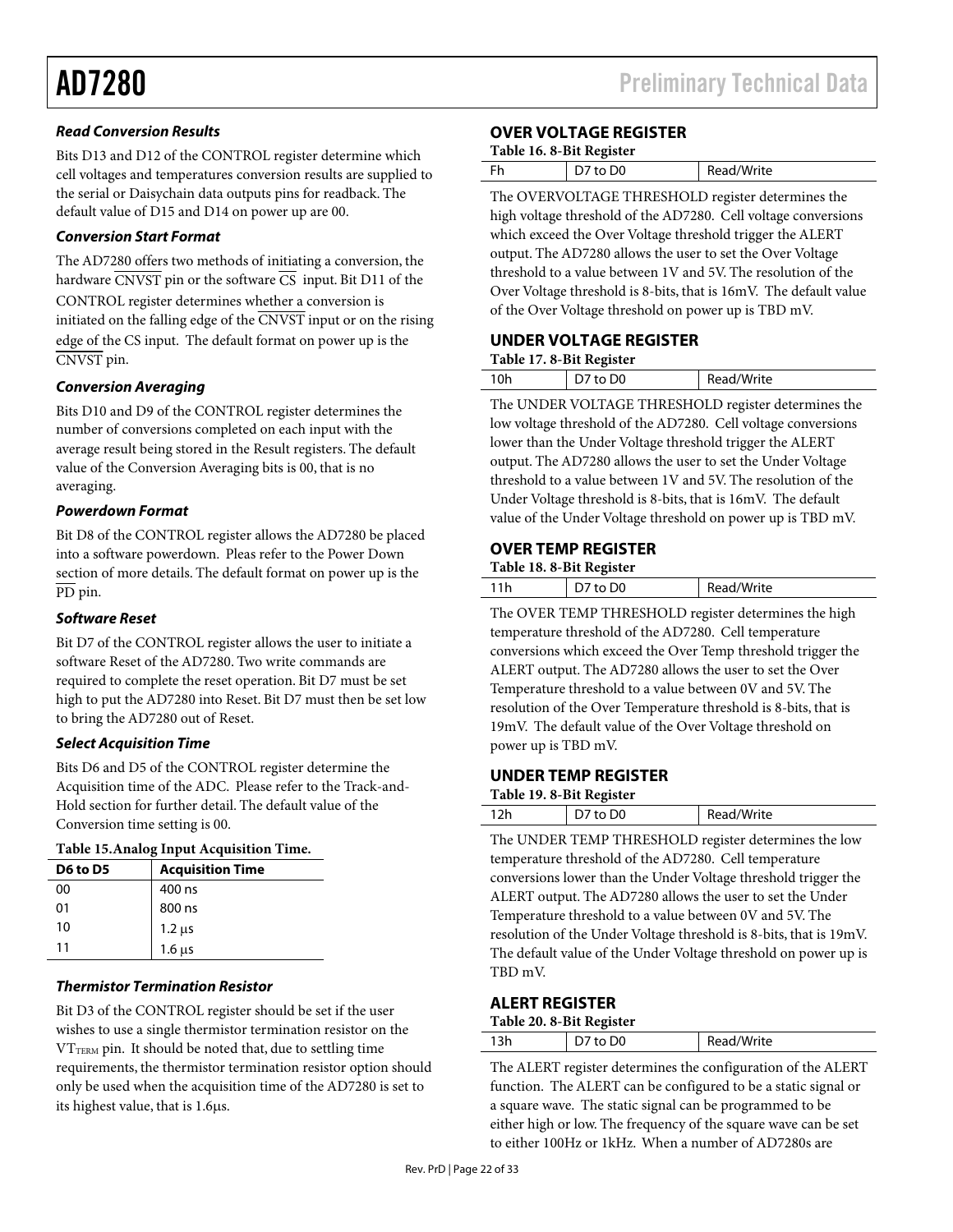# Preliminary Technical Data **AD728**

operating in daisy chain mode the ALERT configuration is set on the AD7280 furthest away from the uP or DSP only. The ALERT registers on the remaining AD7280s in the chain should be programmed to pass the ALERT signal through the chain. Each of these parts will pass the static or dynamic ALERT signal through the chain or pull the signal low to indicate that an over/under voltage or over/under temperature has occurred.

| radit 21.ALLKT Register settings |          |             |                                                                                     |  |
|----------------------------------|----------|-------------|-------------------------------------------------------------------------------------|--|
| D7 to D6                         | D5 to D4 | D3 to D0    | <b>AD7280 Action</b>                                                                |  |
| 00                               | XX       | <b>XXXX</b> | No Alert signal generated<br>or passed [Default]                                    |  |
| 01                               | XX       | <b>XXXX</b> | Generates static [High] Alert<br>signal to be passed down<br>the Daisy Chain        |  |
| 10                               | 00       | <b>XXXX</b> | Generates 100Hz Square<br>wave Alert signal to be<br>passed down the Daisy<br>Chain |  |
| 10                               | 01       | <b>XXXX</b> | Generates 1kHz Square<br>wave Alert signal to be<br>passed down the Daisy<br>Chain  |  |
| 10                               | 10       | <b>XXXX</b> | Reserved                                                                            |  |
| 10                               | 11       | <b>XXXX</b> | Reserved                                                                            |  |
| 11                               | XX       | <b>XXXX</b> | Passes Alert signal from<br>AD7280 at higher potential<br>in Daisy Chain            |  |
| D7 to D4                         | D3 to D2 | D1 to D0    | <b>AD7280 Action</b>                                                                |  |
| <b>XXXX</b>                      | 00       | XX          | Includes all 6 Voltage<br>channels in Alert detection<br>[Default]                  |  |
| <b>XXXX</b>                      | 01       | XX          | Removes Vin5 from Alert<br>detection                                                |  |
| <b>XXXX</b>                      | 10       | XX          | Removes Vin5 & Vin4 from<br>Alert detection                                         |  |
| xxxx                             | 11       | XX          | Reserved                                                                            |  |
| <b>XXXX</b>                      | XX       | 00          | Includes all 6 Temperature<br>channels in Alert detection<br>[Default]              |  |
| <b>XXXX</b>                      | XX       | 01          | Removes VT5 from Alert<br>detection                                                 |  |
| <b>XXXX</b>                      | XX       | 10          | Removes VT5 & VT3 from<br>Alert detection                                           |  |

#### **Table 21.ALERT Register settings**

# **CELL BALANCE REGISTER**

| Table 22. 8-Bit Register |          |            |
|--------------------------|----------|------------|
| 14h                      | D7 to D0 | Read/Write |

The CELL BALANCE register determines the status of the 6 Cell Balance outputs. The six CB outputs are set by writing to bits D7 to D2 of the Cell Balance register. The default value of the Cell Balance register on power up is 0h.

#### **Table 23. Cell Balance register settings**

| D7 | Set CB6 output   |
|----|------------------|
|    | $0 =$ output off |
|    | $1 =$ output on  |
| D6 | Set CB5 output   |

|       | $0 =$ output off   |
|-------|--------------------|
|       | $1 =$ output on    |
| D5    | Set CB4 output     |
|       | $0 =$ output off   |
|       | $1 =$ output on    |
| D4    | Set CB3 output     |
|       | $0 =$ output off   |
|       | $1 =$ output on    |
| D3    | Set CB3 output     |
|       | $0 =$ output off   |
|       | $1 =$ output on    |
| D2    | Set CB1 output     |
|       | $0 =$ output off   |
|       | $1 =$ output on    |
| 01-01 | Reserved, set to 0 |

## **CB TIMER REGISTERS**

**Table 24. 8-Bit Register** 

15h to 1Ah D7 to D0 Read/Write The CB TIMER registers allow the user to program individual ON times for each of the Cell Balance outputs. The AD7280 allows the user to set the CB Timer to a value between 0 and 30 minutes. The resolution of the CB Timer is 1 minute. The default value of the CB TIMER registers on power up is 0h.

#### **Table 25. CB Timer register settings**

| $D7-D3$ | 5-bit binary code to set CB timer to<br>value between 0 and 30 minutes |
|---------|------------------------------------------------------------------------|
| $D2-D0$ | Reserved, set to 0                                                     |

# **PD TIMER REGISTER**

| Table 26. 8-Bit Register |                  |            |
|--------------------------|------------------|------------|
| 1Bh                      | $\vert$ D7 to D0 | Read/Write |

The PD TIMER register determines the elapsed time before the AD7280 is automatically powered down. The AD7280 allows the user to set the PD Timer to a value between 0 and 31 minutes. The resolution of the PD Timer is 1 minute. When using the PD timer in conjunction with the CB timers the value programmed to the PD Timer should exceed that programmed to the CB Timer by at least 1 minute. The default value of the PD TIMER registers on power up is 0h.

#### **Table 27. PD Timer register settings**

| D7-D3   | 5-bit binary code to set PD timer to |
|---------|--------------------------------------|
|         | value between 0 and 31 minutes       |
| $D2-D0$ | Reserved, set to 0                   |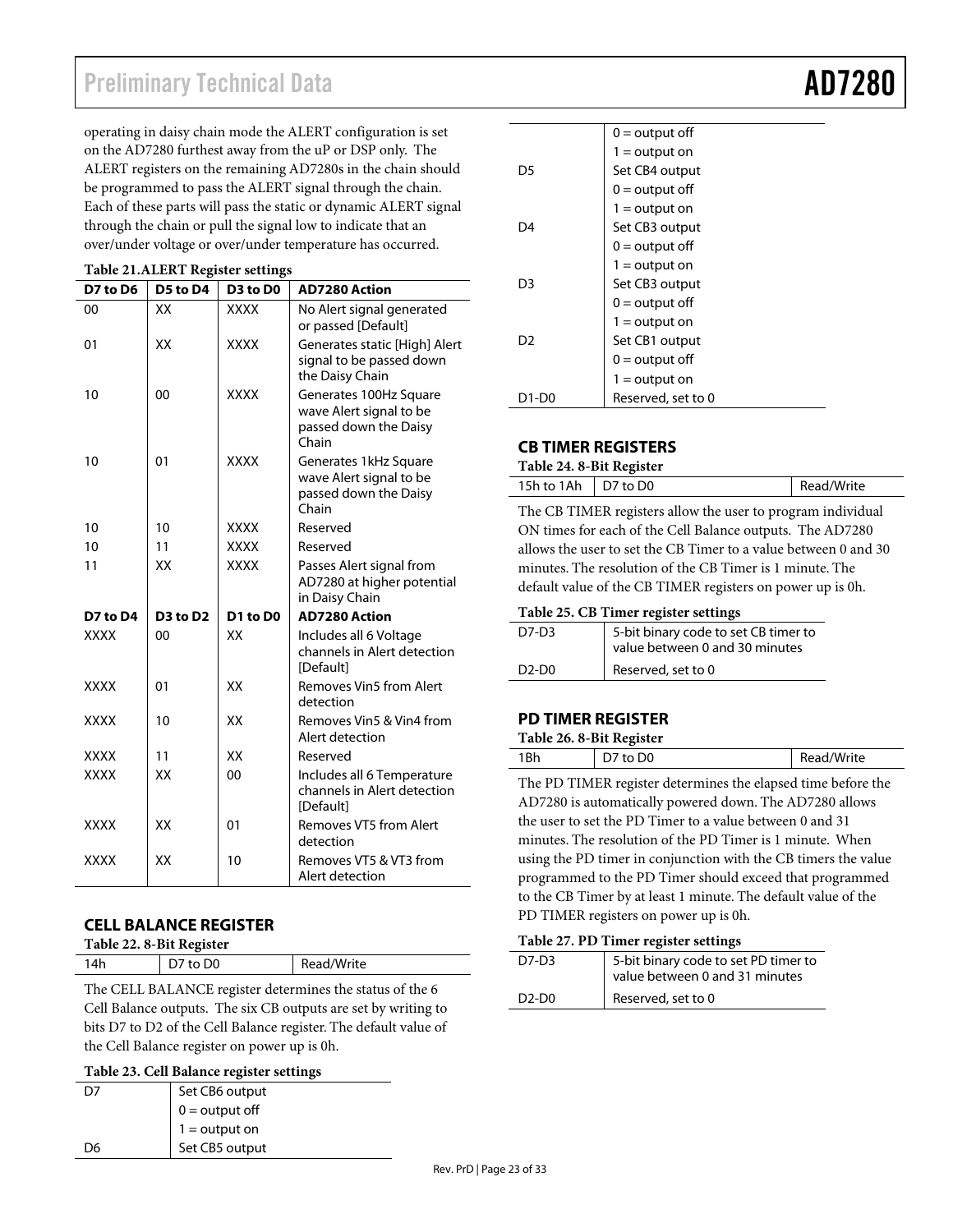# **READ REGISTER**

| Table 28. 8-Bit Register |          |            |  |  |  |  |  |  |
|--------------------------|----------|------------|--|--|--|--|--|--|
| 1Ch                      | D7 to D0 | Read/Write |  |  |  |  |  |  |
|                          |          |            |  |  |  |  |  |  |

The READ register, in conjunction with bits D13 and D12 of the CONTROL register and bit D3 of the write operation define the read operations of the AD7280. To read back a single register from the AD7280 the register address should be first written to the Read register. To read back a series of conversion results from the AD7280 an address of 0h should be written to the Read register. The default value of the READ register on power up is 0h.

#### **Table 29. Read register settings**

| D7-D2                          | 6-bit binary address for the<br>register to be read |
|--------------------------------|-----------------------------------------------------|
| D <sub>1</sub> -D <sub>0</sub> | Reserved, set to 0                                  |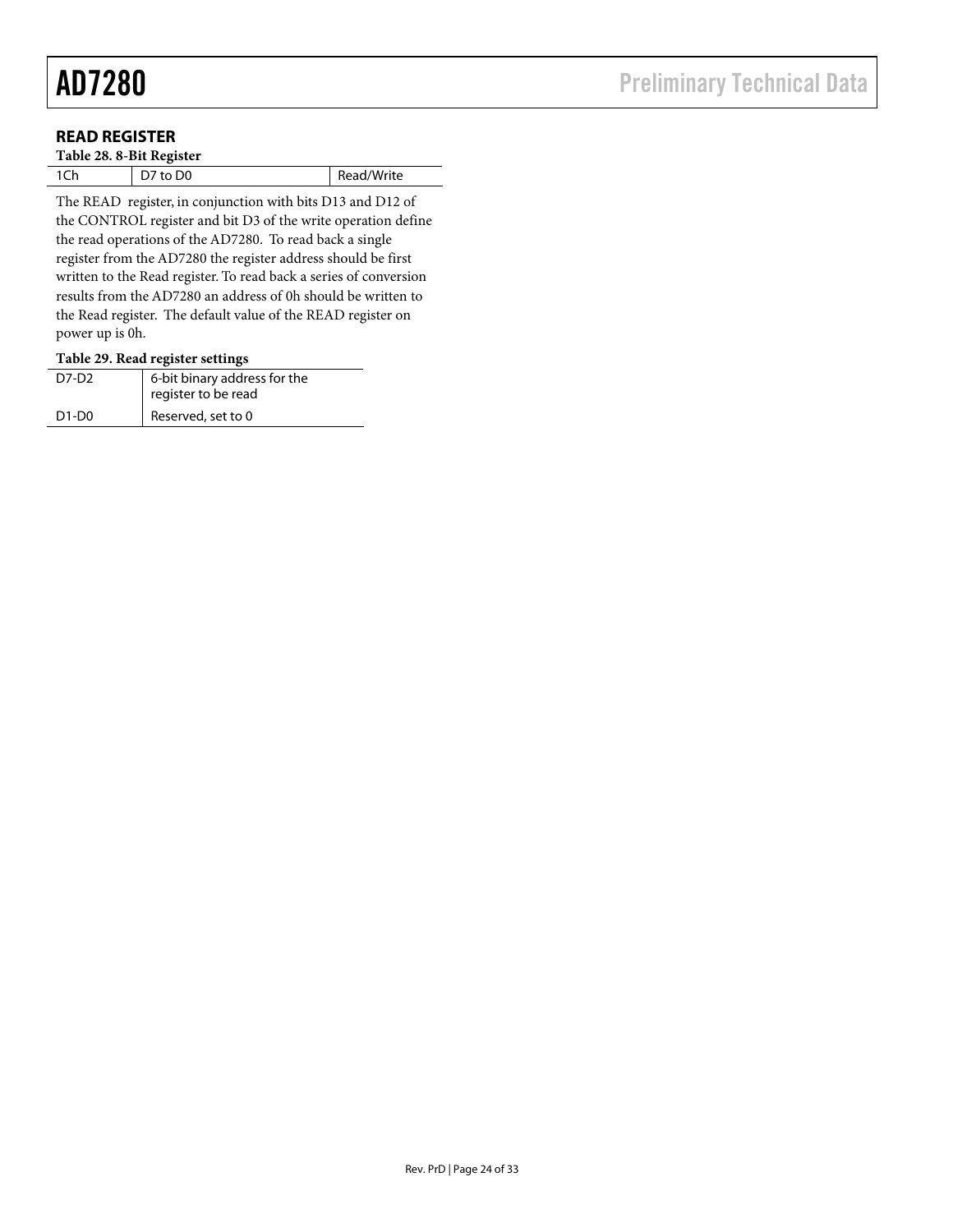# SERIAL INTERFACE

The AD7280's serial interface consists of four signals;  $\overline{CS}$ , SCLK, SDIN and SDOUT. The SDIN line is used for transferring data into the on chip registers while the SDOUT line is used for reading the conversion results from the ADCs. SCLK is the serial clock input for the device, and all data transfers, either on SDIN or on SDOUT, take place with respect to SCLK. Data is clocked into and out of the AD7280 on the SCLK falling edge. The CS, input is used to frame the serial data being transferred to or from the device.  $\overline{CS}$ , can also be used to initiate the sequence of conversions.

In a Li-Ion Battery Monitoring application up to50 AD7280's may be daisy chained together to allow up to 300 individual Li-Ion cell voltages to be monitored. Each write operation must therefore include Device Address and Register Address in addition to the data to be written. An additional identifier bit is also required when addressing all AD7280s in the Daisy Chain. The AD7280 SPI Interface, in combination with the Daisy Chain Interface, allows any register in the 50 x AD7280 stack to be updated using one 24-bit write cycle.

**Table 30. 24-Bit Write Cycle** 

1

| Device               | Register       | Data   | <b>Address</b>   | Additional |  |
|----------------------|----------------|--------|------------------|------------|--|
| Address <sup>1</sup> | <b>Address</b> |        | <b>All Parts</b> | Zero's     |  |
| D23-D18              | D17-D12        | D11-D4 | D3               | $D2-D0$    |  |

There are two different types of read operation for the AD7280.

• Conversion Results Read

<sup>1</sup> Device Address should be written LSB first. For example, to address device #1 the sequence of bits input to the AD7280 should be 100000. The Register Address and Data bits are input MSB first.

• Register Data Read

The data returned from a conversion result read operation includes the Device Address and Channel Address information in addition to the 12-bits of conversion data. The data returned from a Register Data read operation includes the Device Address and Register Address in addition to the 8-bits of register data. The AD7280 SPI Interface, in combination with the Daisy Chain Interface, allows the conversion results of any AD7280 in the 50 x AD7280 stack to be read back using an N x 24-bit read cycle, where N is defined by the number of conversions completed on that part, that is 12, 9 or 6 (Please refer to Table 6). The user has the option of taking CS low for the duration of the N x 24 bit read cycle, or may pulse CS low for each individual 24-bit read cycle, that is N 24-bit wide CS frames.

|  | Table 31. 24-Bit Read Conversion result Cycle |  |  |
|--|-----------------------------------------------|--|--|
|--|-----------------------------------------------|--|--|

| Twore $\sigma$ is a little lie of the constantial $\sigma$ , ere |                            |                         |         |         |                     |  |  |  |  |  |
|------------------------------------------------------------------|----------------------------|-------------------------|---------|---------|---------------------|--|--|--|--|--|
| <b>Device</b><br>Address <sup>2</sup>                            | Channel<br><b>Address</b>  | Conversion<br>Data      |         |         | 2bit CRC            |  |  |  |  |  |
| D <sub>23</sub> -D <sub>18</sub>                                 | D17-D14                    | D13-D2                  |         | $D1-D0$ |                     |  |  |  |  |  |
| Table 32. 24-Bit Read Register Data Cycle                        |                            |                         |         |         |                     |  |  |  |  |  |
| <b>Device</b><br>Address <sup>2</sup>                            | Register<br><b>Address</b> | Register<br><b>Data</b> | Zero    |         | 2-bit<br><b>CRC</b> |  |  |  |  |  |
| D <sub>23</sub> -D <sub>18</sub>                                 | D17-D12                    | D11-D4                  | $D3-D2$ |         | $D1-D0$             |  |  |  |  |  |

Figure 20 shows the timing diagram for the serial interface of the AD7280. Please refer to the Daisy Chain Interface section for further information on the Daisy Chain Interface.

2 Device Address is read out LSB first. The Register Address, Channel Address and all Data bits are read out MSB first.



 $\overline{a}$ 

Figure 20. Serial Interface Timing Diagram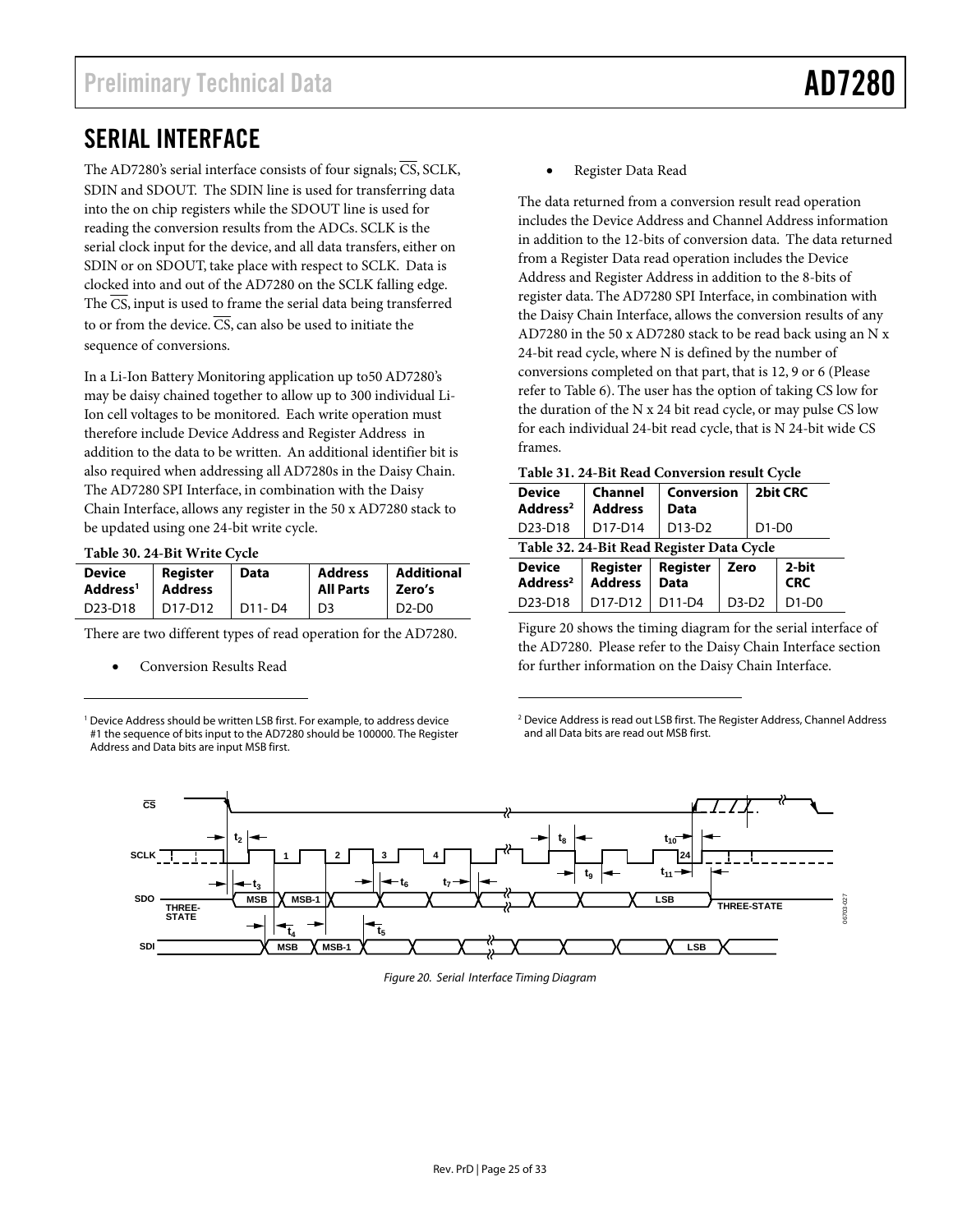# **Cyclic Redundancy Check**

The AD7280 SPI output includes a 2-bit Cyclic Redundancy Check (CRC) on the output data. This CRC may be used to detect any alteration in the data during transmission. The principle of a cyclic redundancy check is that the output data, to be transmitted, is divided by a fixed polynomial, the remainder of this mathematical operation is then attached to the output data and forms parts of the transmission. At the receiving end the user should complete the same mathematical operation on the data received. This will allow the user to confirm that the data which they have received is the same as the data which was originally transmitted. The 2-bit CRC, offered by the AD7280, will allow errors bursts of up to 2 bits to be detected. It will also detect up to 75% of errors bursts which are greater than 2 bits.

The polynomial used by the AD7280 to calculate the CRC bits is  $x^2 + 1$ . Data bits D17 to D2 of the 24-bit serial output are divided by this polynomial and the 2 bit remainder, following the division, becomes the CRC bits, D1 and D0, of the 24-bit serial output. On the AD7280 this division is implemented using the digital circuit outlined in Figure 21.



Figure 21. CRC Implementation

The following pseudo code may be used to calculate the CRC. First the following variables need to be declared:

1. *Data\_D17toD2* – Data bits D17 to D2 of the 24-bit serial output. When reading a conversion result D17 to D2 includes the 4-bit channel address and the 12-bit conversion result. This data supplies one of the inputs to the XOR gate.

2. *xor\_output* – integer variable. This will be the output of the XOR gate

3. *shift1* – integer variable. This will be the output of the first shift register

4. *shift2* – integer variable. This will be the output of the second shift register, which is in turn one of the inputs to the XOR gate

5. *i* – integer variable

With the exception of variable *Data\_D17toD2* all variables should be initialised to zero. The following code will then implement the CRC calculation as outlined in Figure 21 above.

```
For (i = 0; I < 16; i++){ 
shift2 = shift1;
shift1 = xor_output;if (\text{shift2} == 1){ 
        if (Data_D17toD2[i] == 1)\{xor\_output = 0;\}else 
           \{xor\_output = 1;\}} 
else 
      { 
      xor_output = Data_D17toD2[i]; 
      } 
}
```
# **CRC Example 1**

Reading a conversion result of A79h fromVin6 on device 0.

Device Address : 000000

Channel Address : 0101

Conversion Data : 101001111001

Only the channel address and the conversion data are used for the calculation of the CRC. The data inputs to the CRC algorithm would be 0101101001111001. Each step of the calculation, from i=0 to i=15, is outlined in Table 33. Following the completion of the calculation the values of CRC1[D1]and CRC0[D0] may be read from the table as follows:

 $CRC1 [D1] = Shift1 = 0$ 

 $CRC0 [D0] = Xor_output = 1$ 

# **CRC Example 2**

Reading the OverVoltage register, Fh, of Device 1

Device Address : 000001

Register Address : 001111

Register Data : 11001010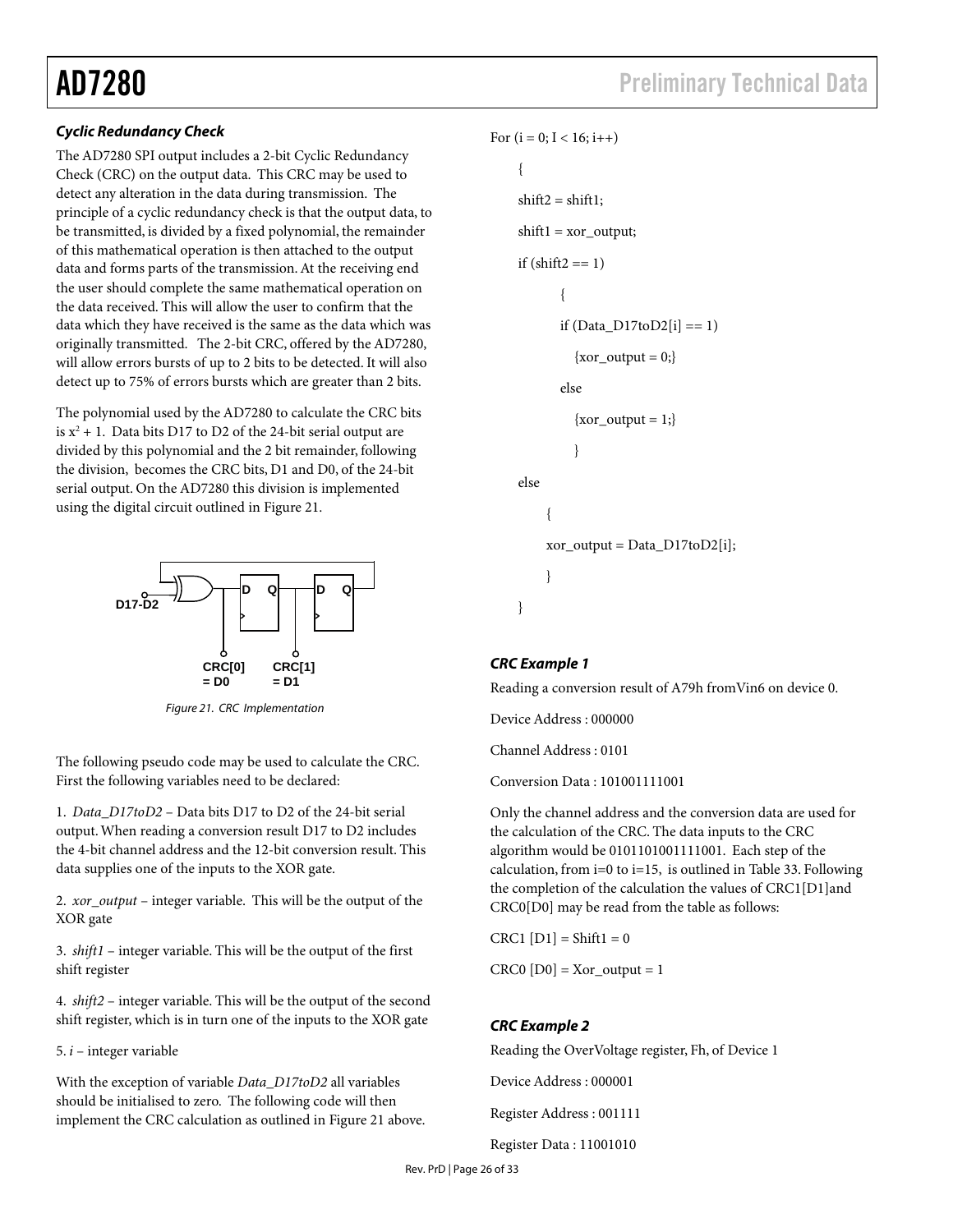# Preliminary Technical Data **AD7280**

The register address, the register data and 2 additional zero's are used for the calculation of the CRC. The data inputs to the CRC algorithm would be 0011111100101000. Each step of the calculation, from i=0 to i=15, is outlined in Table 34. Following the completion of the calculation the values of CRC1[D1]and CRC0[D0] may be read from the table as follows: **Table 33. CRC Example 1** 

 $CRC1$   $[D1] = Shift1 = 1$ 

 $CRC0 [D0] = Xor_output = 1$ 

| <b>CRC Calculation</b><br><b>Steps</b> | $\mathbf 0$ |              | $\overline{2}$          | 3            | 4            | 5            | 6            | 7            | 8            | 9            | 10           | 11           | 12           | 13           | 14           | 15           |
|----------------------------------------|-------------|--------------|-------------------------|--------------|--------------|--------------|--------------|--------------|--------------|--------------|--------------|--------------|--------------|--------------|--------------|--------------|
| D17 to D2                              | $\Omega$    | $\mathbf{1}$ | $\mathbf{0}$            | 1            | $\mathbf{1}$ | $\mathbf{0}$ | $\mathbf{1}$ | $\mathbf{0}$ | $\mathbf{0}$ | 1            | $\mathbf{1}$ | $\mathbf{1}$ | 1            | $\mathbf{0}$ | $\theta$     | 1            |
| Xor_output                             | $\Omega$    | Ι.           | $\theta$                | $\Omega$     | $\mathbf{1}$ | $\Omega$     | $\Omega$     | $\theta$     | $\theta$     | $\mathbf{1}$ | $\mathbf{1}$ | $\Omega$     | $\Omega$     | $\Omega$     | $\Omega$     | $\mathbf{1}$ |
| Shift1                                 | $\Omega$    | $\mathbf{0}$ | $\mathbf{1}$            | $\Omega$     | $\theta$     | 1            | $\mathbf{0}$ | $\mathbf{0}$ | $\mathbf{0}$ | $\mathbf{0}$ | $\mathbf{1}$ | 1            | $\mathbf{0}$ | $\mathbf{0}$ | $\theta$     | $\mathbf{0}$ |
| Shift <sub>2</sub>                     | $\Omega$    | $\theta$     | $\mathbf{0}$            | $\mathbf{1}$ | $\theta$     | $\Omega$     | $\mathbf 1$  | $\theta$     | $\mathbf{0}$ | $\Omega$     | $\theta$     | $\mathbf{1}$ | $\mathbf{1}$ | $\mathbf{0}$ | $\theta$     | $\mathbf{0}$ |
| Table 34. CRC Example 2                |             |              |                         |              |              |              |              |              |              |              |              |              |              |              |              |              |
| <b>CRC Calculation</b><br><b>Steps</b> | $\mathbf 0$ | 1            | $\overline{\mathbf{2}}$ | 3            | 4            | 5            | 6            | 7            | 8            | 9            | 10           | 11           | 12           | 13           | 14           | 15           |
| D17 to D2                              | $\Omega$    | $\Omega$     | $\mathbf{1}$            | 1            | 1            | 1            | $\mathbf{1}$ | 1            | $\mathbf{0}$ | $\mathbf{0}$ | $\mathbf{1}$ | $\mathbf{0}$ | $\mathbf{1}$ | $\mathbf{0}$ | $\theta$     | $\mathbf{0}$ |
| Xor_output                             | $\Omega$    | $\Omega$     | $\mathbf{1}$            | 1            | $\Omega$     | $\Omega$     | $\mathbf{1}$ | 1            | $\mathbf{1}$ | 1            | $\theta$     | 1            | 1            | $\mathbf{1}$ |              | 1            |
| Shift1                                 | $\Omega$    | $\Omega$     | $\mathbf{0}$            | 1            | 1            | $\mathbf{0}$ | $\mathbf{0}$ | $\mathbf{1}$ | $\mathbf{1}$ | $\mathbf{1}$ | $\mathbf{1}$ | $\mathbf{0}$ | $\mathbf{1}$ | $\mathbf{1}$ |              | 1            |
| Shift <sub>2</sub>                     | $\theta$    | $\theta$     | $\theta$                | $\Omega$     | 1            | 1            | $\theta$     | $\theta$     | 1            | $\mathbf{1}$ | $\mathbf{1}$ | 1            | $\mathbf{0}$ | $\mathbf{1}$ | $\mathbf{1}$ | 1            |

It should be noted that on receipt of a transmission which includes a cyclic redundancy check the user has 2 options. The CRC calculation may be completed on the received portion of the data which was used to generate the original CRC bits. This will allow the user to verify that the CRC bits received in the transmission are the same as those calculated based on the received data. Another option which is offered by the Cyclic Redundancy Check is that the user may complete the CRC calculation on the entire data set i.e. the transmitted data and

the transmitted CRC. A feature of the redundancy check is that this operation will result in a remainder of zero if the data has been received correctly.

Table 35 shows a repeat of CRC Example 1 with 2 additional steps which allows the full transmission to be decoded. As can be seen this results in zero outputs on the *Shift1* and *Xor\_output* variables.

| <b>CRC Calculation</b><br><b>Steps</b> | $\mathbf 0$  |              | $\overline{\mathbf{2}}$ | 3              | 4              | 5        | 6        |          | 8        | 9        | 10       | 11 | 12 | 13 | 14       | 15       | 16       | 17       |
|----------------------------------------|--------------|--------------|-------------------------|----------------|----------------|----------|----------|----------|----------|----------|----------|----|----|----|----------|----------|----------|----------|
| D17toD0                                | $\mathbf{0}$ |              | $\mathbf{0}$            |                |                | $\Omega$ |          | $\Omega$ | $\bf{0}$ | ш        |          |    |    |    |          |          | $\Omega$ |          |
| Xor_output                             | $\mathbf{0}$ |              | $\mathbf{0}$            | $\overline{0}$ | $\blacksquare$ | $\Omega$ | $\bf{0}$ | $\Omega$ | $\bf{0}$ |          |          | 0  | u  |    | $\theta$ |          | $\Omega$ | $\theta$ |
| Shift1                                 | $\mathbf{0}$ | $\mathbf{0}$ |                         | $\Omega$       | $\overline{0}$ |          | $\Omega$ | $\Omega$ | $\bf{0}$ | $\Omega$ |          |    | u  |    | $\Omega$ |          |          | $\theta$ |
| Shift2                                 | $\mathbf{0}$ | $\bf{0}$     | $\mathbf{0}$            |                | $\overline{0}$ | $\Omega$ |          | $\Omega$ | $\bf{0}$ | $\theta$ | $\Omega$ |    |    | -1 | $\Omega$ | $\Omega$ | $\Omega$ |          |

# **Table 35. Repeat of CRC Example 1 with transmitted CRC bits included in calculation**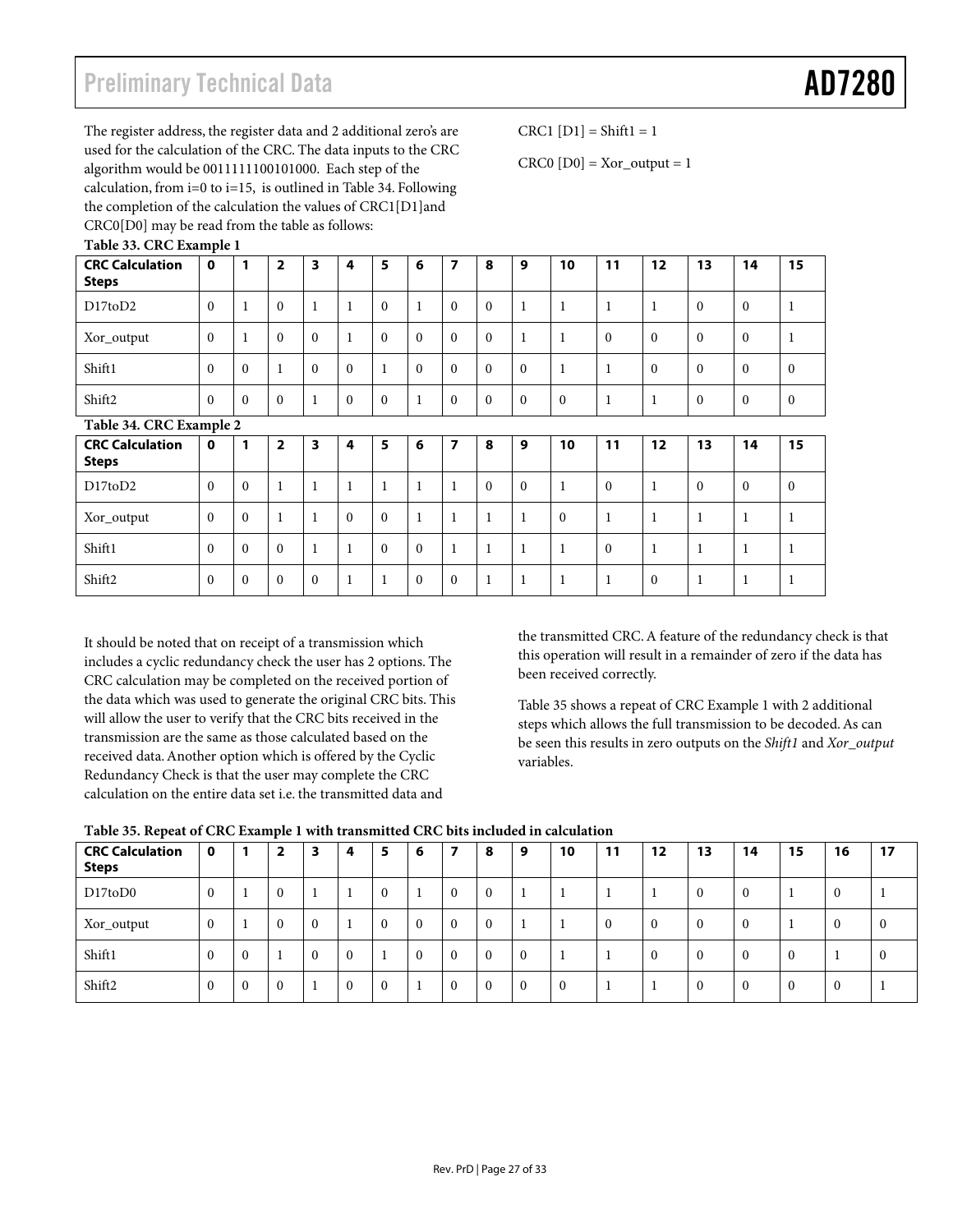# DAISY CHAIN INTERFACE

In a Li-Ion Battery Monitoring application up to 50 AD7280's may be daisy chained together to allow up to 300 individual Li-Ion cell voltages to be monitored. Each AD7280 is capable of monitoring up to 6 Li-Ion cells and is powered from the top and bottom voltage of the 6 Li-Ion cells. As a result the supply voltages of each AD7280 are offset by up to 30V from adjacent AD7280's in the chain. For this reason a standard Serial Interface Daisy Chain method cannot be used.

The AD7280 includes a Daisy Chain Interface separate to the standard SPI interface. This Daisy Chain interface allows each AD7280 in the chain to relay data to and from adjacent AD7280's. In addition to the standard wire SPI the AD7280 serial interface include 3 optional interface pins, ALERT, CNVST and PD.

Each input and output pin on the 7 wire interface requires at least one additional I/O for the Daisy Chain Interface, that is to allow the information to passed to an AD7280 operating at a higher supply voltage. The SDO and ALERT outputs will also require a further daisy chain pin to allow the information to be passed to an AD7280 operating at a lower supply voltage. The remaining 5 interface pins,  $\overline{CS}$ , SCLK, SDI,  $\overline{CNVST}$  and  $\overline{PD}$  do not require additional pins to pass information to a AD7280 operating at a lower voltage as each of these input pins can operate as both SPI inputs or Daisy Chain inputs. Their functionality is defined by the state of the Master pin.

The MASTER pin on the AD7280 at the base of the Daisy Chain should be set high, tied to  $V_{DD}$  supply, to ensure that this device interfaces to the DSP or µProcessor using the standard Serial Interface. The MASTER pin on the remaining AD7280s in the Daisy Chain should each be connected to their respective V<sub>SS</sub> pins which disables the serial interface pins on those devices. This allows the CS, SCLK, SDI, CNVST and PD inputs, in addition to the SDOlo and ALERTlo outputs, to pass signals to and from an AD7280 operating at a lower potential.

As explained in the Serial Interface section only one 24-bit write cycle is required to write to any register in the 50 x AD7280 stack . To read back the conversion data from all channels monitoring the battery stack requires only a (24 x N)-bit read cycle where N is the number of channels in the battery stack. Note: this is the default read configuration on power up. If the settings of the Read or control registers have been changed then additional write cycles may be required. The recommended SCLK frequency to ensure correct operation of the Daisy Chain Interface is 1MHz. With a 1MHz SCLK it will take ~2.34 ms to read back the voltage conversions on 96 channels.

# **Addressing the AD7280**

As explained in the previous section all write operations to the AD7280 must include the Device Address and Register Address in addition to the data to be written. In any application using a

chain of AD7280's the Device Address corresponds to the position of the individual AD7280 in the chain with respect to the device acting as Daisy Chain Master, that is the device connected directly to the DSP/µP. For example, in an application which uses 16 AD7280's to monitor 96 channels the device acting as Daisy Chain Master should be addressed with a Device Address of 00000, the 16<sup>th</sup> AD7280 in the chain should be addressed with a Device Address of 001111.

Each individual AD7280 is preset with an address of zero, that is, 0h. When a write operation is initiated by the DSP or µProcessor the Daisy Chain Master compares the Device Address received with its own address. If the addresses do not match the AD7280 will decrement the Device Address by one, 1h, and the new Device Address will be passed to the next AD7280 in the chain with the remainder of the original 24-bit write. The second AD7280 will again compare the received Device Address with its own address, if the addresses do not match 1h will be subtracted from the Devices Address and again passed up the chain. This will continue until the received Device Address matches the preset address, 0h, and the write operation is completed.

The same principle will apply when transferring data down the stack to the DSP or µProcessor. The Device Address supplied from each individual AD7280 will be incremented by one for each AD7280 it passes through on the chain.

To write to the same register on all AD7280's in the stack bit D3 in the 24-bit write cycle should be set high. This will result in the 8-bit register data, bits D11-D4, are written to the same register address on all parts. The Device address, bits D23-D18, should be regarded as Don't Care bits when writing to all parts in the stack. For example when initiating a conversion on all AD7280s in the stack bit D3 should be set high, the Register address should be set to Dh, to address the CONTROL register and bit D11 of the 24-bit write cycle should be set high. This will initiate a conversion on the rising edge of CS, on all AD7280s in the stack.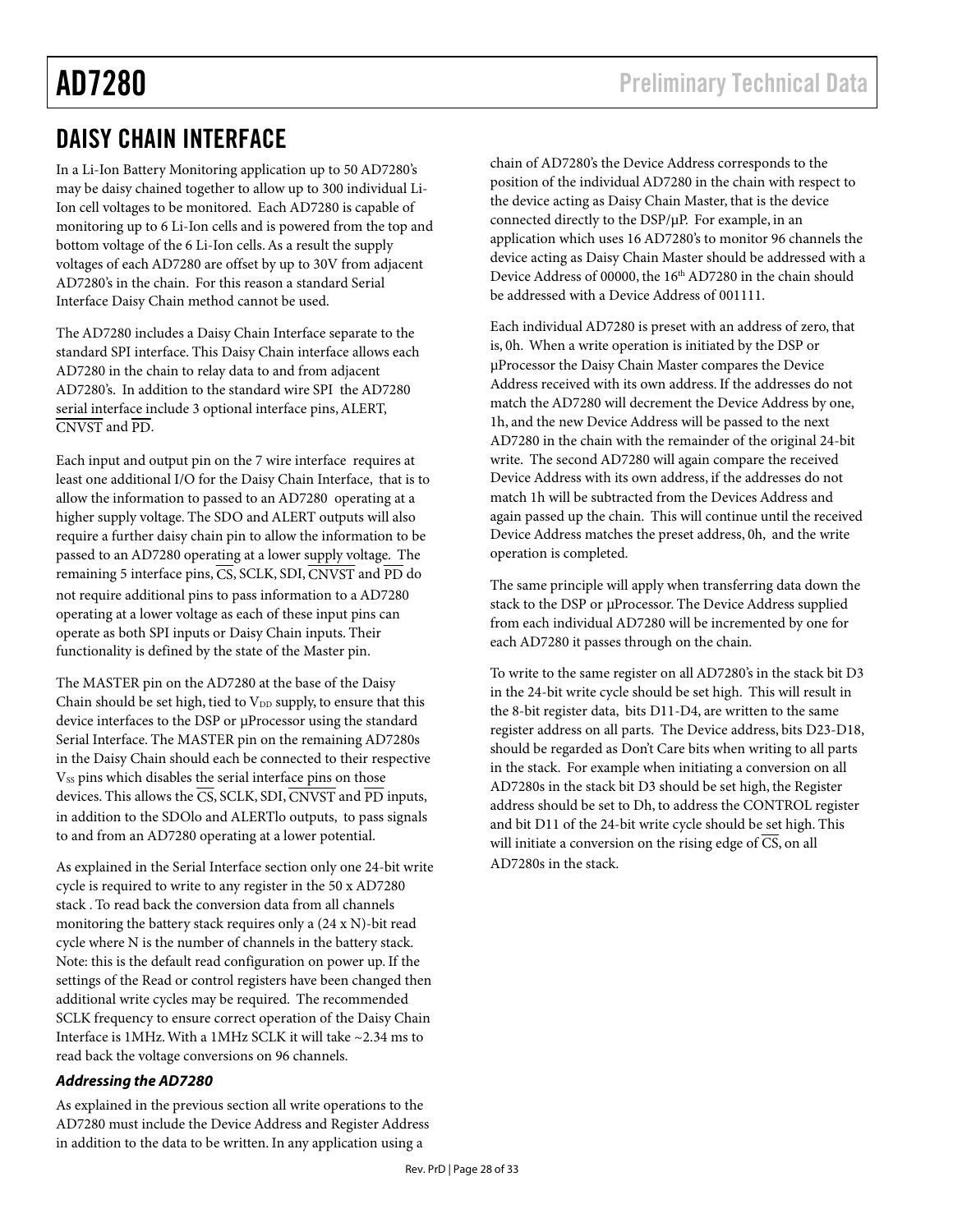# READING DATA FROM THE AD7280

There are a number of read options available on the AD7280. The user may read back the results from all the conversions completed on an individual part in the chain, from all the conversions completed on all parts in the chain or from individual registers on selected parts in the chain.

In each case the user is required to first write to the Read register on the selected parts to configure that part to supply the correct data on the outputs. When reading back an individual register result the address of that register should be written to the read register of the selected part. When reading back conversion results from any or all parts in the chain an address of 0h should be written to the read register of the selected parts. When the address written to the read register is 0h the conversion results selected for read back are controlled by setting bits D13 and D12 of the Control register. Please refer to Table 14. This allows the user to select 4 different read back options

- Read back 12 conversion results: 6 voltage and 6 temperature
- Read back 9 conversion results: 6 voltage and 3 temperature
- Read back 6 conversion results: 6 voltage results only
- Switch off read operation on this part

If the user wishes to read back the conversion results from a single AD7280 in the daisy chain bits D13 and D12 of the control register on that part should be set to select the correct conversion results. Bits D13 and D12 on all other AD7280s in the daisy chain should be set to switch off the read operation on those parts. It should be noted that it is more efficient in terms of 24-bit write cycles to first switch off the read operation on all AD7280s in the daisy chain. This can be achieved with a single write cycle, using bit D3 to address all parts in the chain. The user may then address the individual part and set bits D13 and D12 to select the required conversion results.

When reading back conversion data from any, or all, of the AD7280s in a daisy chain the conversion results returned from the AD7280 will be the last completed conversion on that part. It is recommended that the user also set bits D15 and D14 of the control register, to select the number of conversions to be completed on each part, and initiate the conversions through either the  $\overline{\text{CNVST}}$  pin or the rising edge of  $\overline{\text{CS}}$ , as part of the read operation. This allows the user to implement a simple convert and read back routine with the most efficient number of 24-bit write and read operations. A general example of this routine, which would convert and read back from all parts in the AD7280 daisy chain would be:

daisychain. Note: 0h is the default value of this register on power up and following a reset operation.

- Write to the Control register on all parts. Set bits D15 and D14 to select the required conversions. Set bits D13 and D12 to select the required conversion results for read back.
- Initiate the conversions through either the falling edge of  $\overline{\text{CNVST}}$  or the rising edge of  $\overline{\text{CS}}$ .
- Allow sufficient time for each conversion to be completed. Please refer to Converting Cell Voltages and Temperatures section.
- Either bring  $\overline{CS}$  low and apply 24 SCLKs for each conversion result to be read back or apply an individual  $\overline{CS}$  pulse, each framing 24 SCLKs, for each conversion result to be read back.

The following section outlines ten examples of Conversion and /or Readback routines which would be commonly used in an application using a chain of AD7280s to monitor the voltage and/or temperature of the a stack of Lithium Ion batteries.

# **Convert and Read all parts, all voltages and all temperatures**

- Register address 0h should be written to the Read register on all parts
- Bits D15-D12 of the CONTROL register should be set to 0 on all parts.
- Initiate conversion through either the falling edge of  $\overline{\text{CNVST}}$  or the rising edge of  $\overline{\text{CS}}$ .
- Following the completion of the conversion bring  $\overline{CS}$ low and apply 24 SCLKs for each voltage and temperature result to be read back.

# **Convert and Read all parts, all voltages and three temperatures per part**

- Register address 0h should be written to the Read register on all parts
- Bits D15 and D13 of the CONTROL register should be set to 0, bits D14 and D12 should be set to 1 on all parts.
- Initiate conversion through either the falling edge of  $\overline{\text{CNVST}}$  or the rising edge of  $\overline{\text{CS}}$ .
- Following the completion of the conversion either bring  $\overline{CS}$  low and apply 24 SCLKs for each conversion result to be read back or apply an individual  $\overline{CS}$ pulse, each framing 24 SCLKs, for each conversion result to be read back.
- Write0h to the Read register on all of the parts in the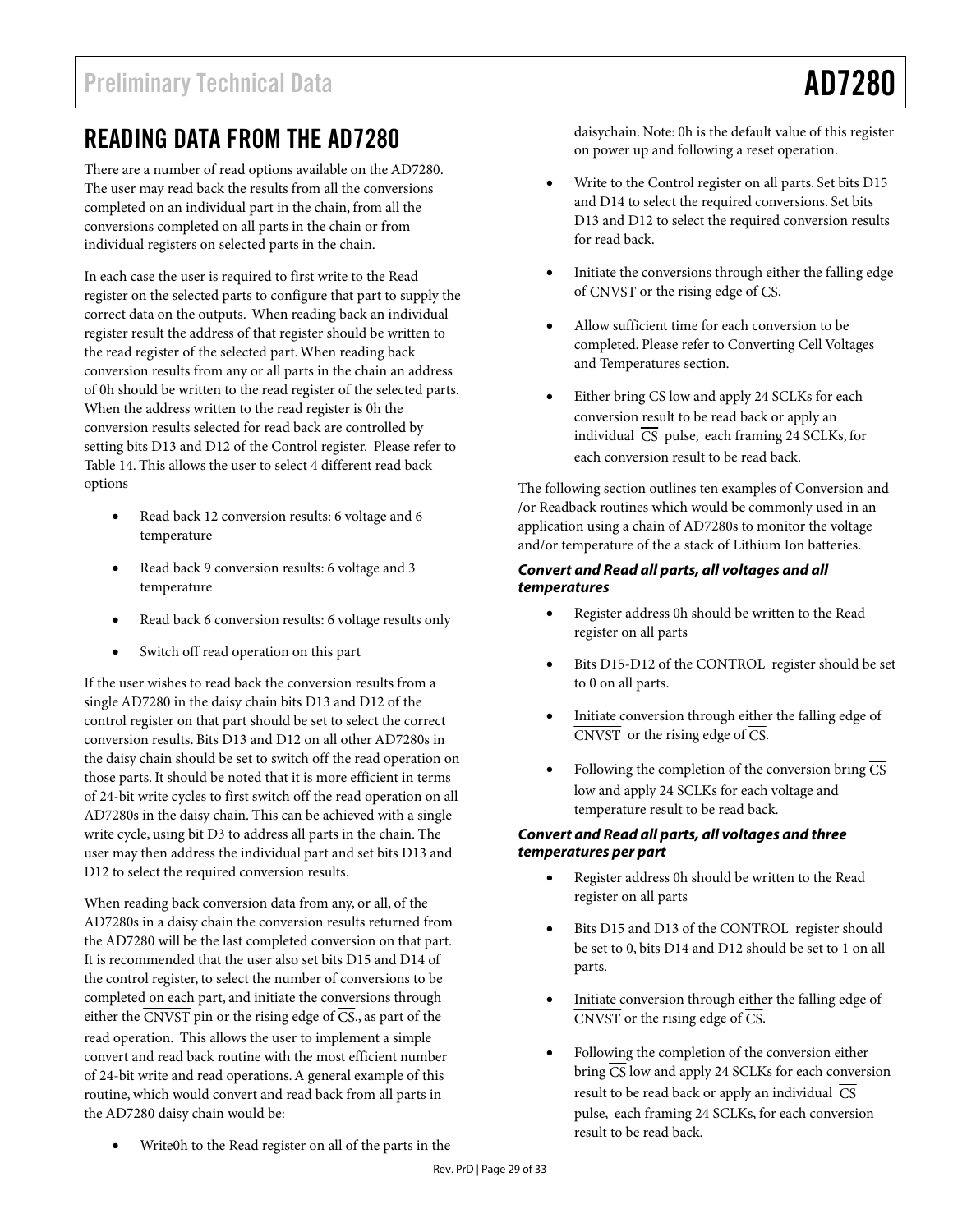# **Convert and Read all parts, all voltages**

- Register address 0h should be written to the Read register on all parts
- Bits D15 and D13 of the CONTROL register should be set to 1, bits D14 and D12 should be set to 0 on all parts.
- Initiate conversion through either the falling edge of  $\overline{\text{CNVST}}$  or the rising edge of  $\overline{\text{CS}}$ .
- Following the completion of the conversion either bring  $\overline{CS}$  low and apply 24 SCLKs for each conversion result to be read back or apply an individual  $\overline{CS}$ pulse, each framing 24 SCLKs, for each conversion result to be read back.

# **Convert and Read one part, all voltages and all temperatures**

- Register address 000000 should be written to the Read register of the part that is to be read
- Bits D13-D12 of the CONTROL register should be set to 1 on all parts. This switches off the read operation on all parts.
- Bits D15-D12 of the CONTROL register of the part to be read from should be set to 0.
- Initiate conversion through either the falling edge of  $\overline{\text{CNVST}}$  or the rising edge of  $\overline{\text{CS}}$ .
- Following the completion of the conversion either bring  $\overline{CS}$  low and apply 24 SCLKs for each conversion result to be read back or apply an individual  $\overline{CS}$ pulse, each framing 24 SCLKs, for each conversion result to be read back.

## **Convert and Read one part, all voltages and temperatures 1, 3 & 5**

- Register address 000000 should be written to the Read register of the part that is to be read
- Bits D13-D12 of the CONTROL register should be set to 1 on all parts. This switches off the read operation on all parts.
- Bit D15 and D13 of the CONTROL register of the part to be read from should be set to 0 and bits D14 and D12 should be set to 1.
- Initiate conversion through either the falling edge of  $\overline{\text{CNVST}}$  or the rising edge of  $\overline{\text{CS}}$ .
- Following the completion of the conversion either bring  $\overline{CS}$  low and apply 24 SCLKs for each conversion result to be read back or apply an individual  $\overline{CS}$

pulse, each framing 24 SCLKs, for each conversion result to be read back.

#### **Convert and Read one part, all voltages, no temperatures**

- Register address 000000 should be written to the Read register of the part that is to be read
- Bits D13-D12 of the CONTROL register should be set to 1 on all parts. This switches off the read operation on all parts.
- Bit D14 and D12 of the CONTROL register of the part to be read from should be set to 0 and bits D15 and D13 should be set to 1.
- Initiate conversion through either the falling edge of  $\overline{\text{CNVST}}$  or the rising edge of  $\overline{\text{CS}}$ .
- Following the completion of the conversion either bring  $\overline{CS}$  low and apply 24 SCLKs for each conversion result to be read back or apply an individual  $\overline{\text{CS}}$ pulse, each framing 24 SCLKs, for each conversion result to be read back.

# **Convert and Read a single voltage or temperature result**

- The register address corresponding to the voltage or temperature result to be read should be written to the Read register of the part that is to be read, see Table 9 for register addresses.
- Bits D13-D12 of the CONTROL register should be set to 1 on all parts. This switches off the read operation on all parts.
- Bits D13 and D12 of the CONTROL register of the part to be read from should be set such that a conversion will be completed on the required channel. Note: With the exception of a Self-Test conversion it is not possible to convert on a single channel, 6, 9 or 12 conversions must be completed.
- Initiate conversion through either the falling edge of  $\overline{\text{CNVST}}$  or the rising edge of  $\overline{\text{CS}}$ .
- Following the completion of the conversion bring  $\overline{CS}$ low and apply 24 SCLKs to be read back the desired voltage or temperature.

# **Read a single register**

- The register address corresponding to the voltage or temperature result to be read should be written to the Read register of the part that is to be read, see Table 9 for register addresses.
- Bits D13-D12 of the CONTROL register should be set to 1 on all parts. This switches off the read operation on all parts.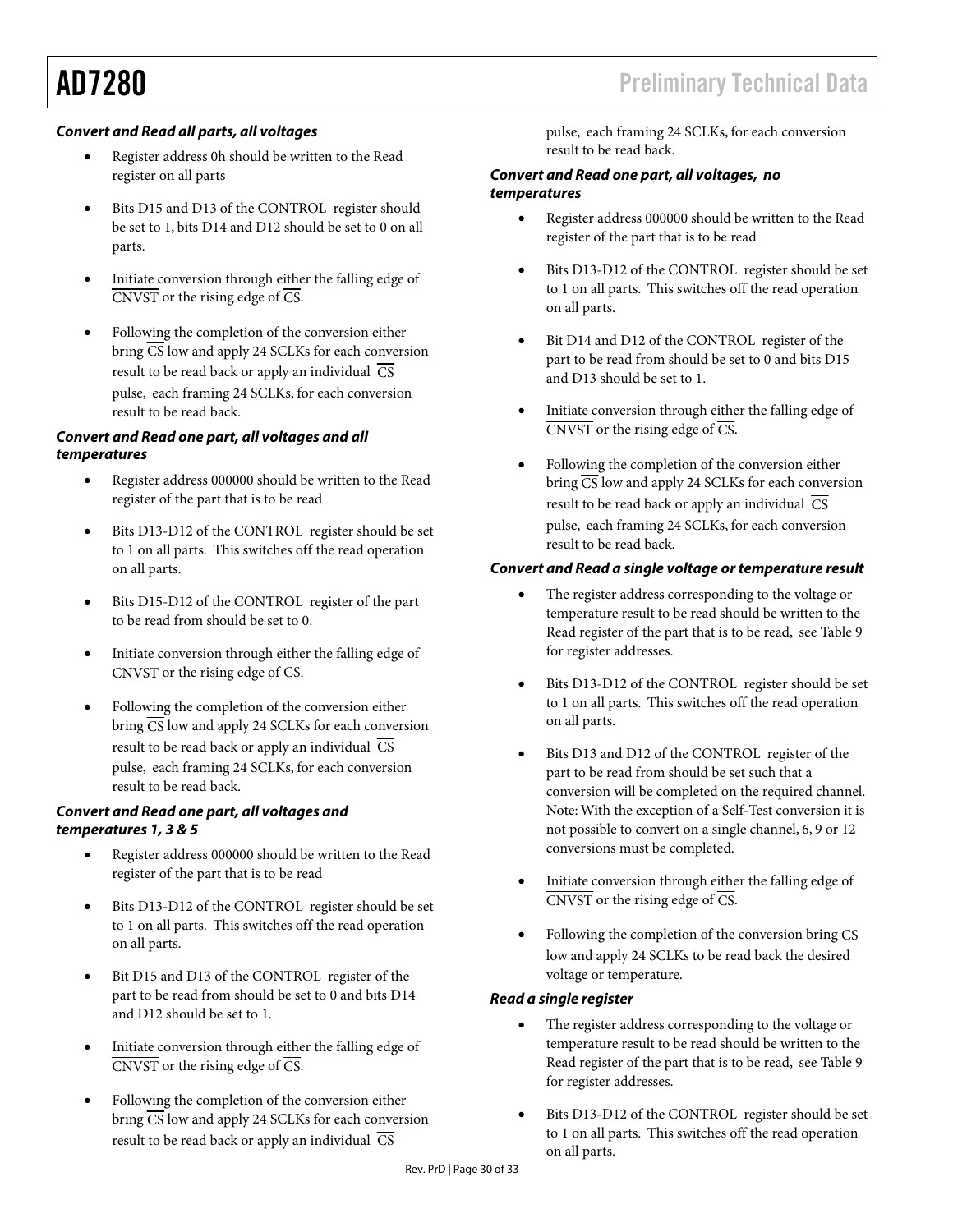- Bits D13 and D12 of the CONTROL register of the part to be read from should be set to 0.
- Bring  $\overline{CS}$  low and apply 24 SCLKs to be read back the desired register.

# **Self-Test conversion, all parts**

- The register address corresponding to the self-test conversion, should be written to the Read register of all parts, see Table 9 for register addresses.
- Bits D15-D14 of the CONTROL register should be set to 1 on all parts to select the self-test conversion.
- Bits D13-D12 of the CONTROL register should be set to 1 on all parts. This switches off the read operation on all parts.
- Initiate conversion through either the falling edge of  $\overline{\text{CNVST}}$  or the rising edge of  $\overline{\text{CS}}$ .
- To read back the self-test conversion result from each individual part bits D13-D12 should be set to 0 for that part and the register data read back as outlined in Read a single register section. The self-test conversion results must be read back individually from each part.

## **Self-Test conversion, single part**

Bits D13-D12 of the CONTROL register should be set

to 1 on all parts. This switches off the read operation on all parts.

- BitD8 in the CONTROL register of all parts should be set to 1 to put each part into a software power down. This prevents the ALERT function on the parts not undergoing a self-test conversion from being triggered.
- Bit D8 in the CONTROL register of the part for which a self-test conversion is requested should be set to 0. This bring this part out of powerdown.
- The register address corresponding to the self-test conversion, should be written to the Read register of the part under test, see Table 9 for register addresses.
- Bits D15-D14 of the CONTROL register should be set to 1 on the part under test to select the self-test conversion.
- Bits D13-D12 of the CONTROL register should be set to 0 the part under test.
- Initiate conversion through either the falling edge of  $\overline{\text{CNVST}}$  or the rising edge of  $\overline{\text{CS}}$ .
- the register data should be read back as outlined in Read a single register section.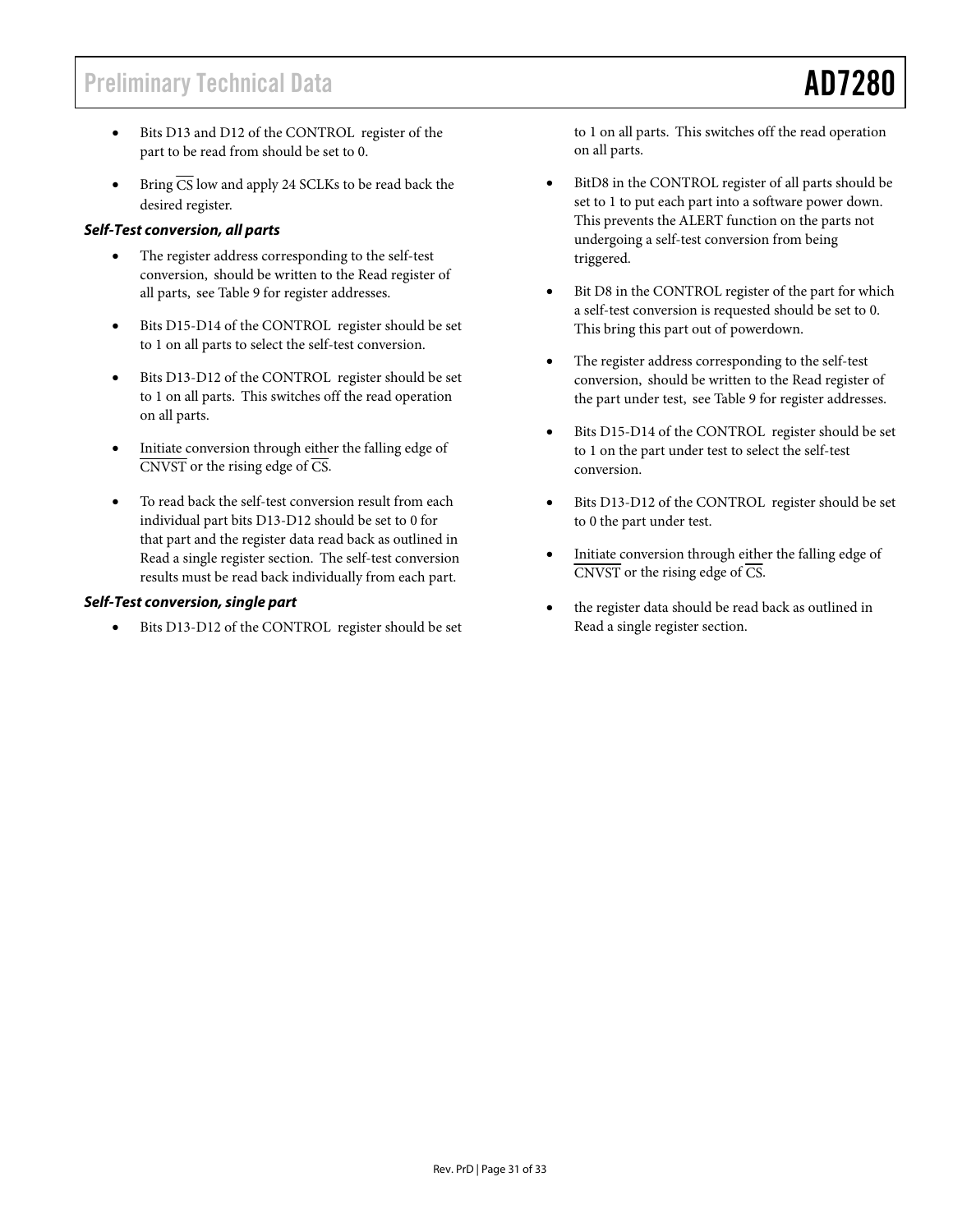# OUTLINE DIMENSIONS



(ST-48)

Dimensions shown in millimeters



**COMPLIANT TO JEDEC STANDARDS MO-220-VKKD-2**

Figure 23. 48-Lead Frame Chip Scale Package [LFCSP]

(CP-48-1)

Dimensions shown in millimeters

## **ORDERING GUIDE**

| Model                   | <b>Temperature Range</b>            | <b>Package Description</b> | <b>Package Option</b> |
|-------------------------|-------------------------------------|----------------------------|-----------------------|
| AD7280BSTZ <sup>1</sup> | $-40^{\circ}$ C to $+85^{\circ}$ C  | 48-Lead LOFP               | ST-48                 |
| AD7280DSTZ <sup>1</sup> | $-40^{\circ}$ C to $+105^{\circ}$ C | 48-Lead LOFP               | ST-48                 |
| AD7280BCPZ1             | $-40^{\circ}$ C to $+85^{\circ}$ C  | 48-Lead LFCSP              | $CP-48-1$             |
| AD7280DCPZ1             | $-40^{\circ}$ C to $+105^{\circ}$ C | 48-Lead LFCSP              | $CP-48-1$             |

 $1 Z = Pb$ -free part.

 $\overline{a}$